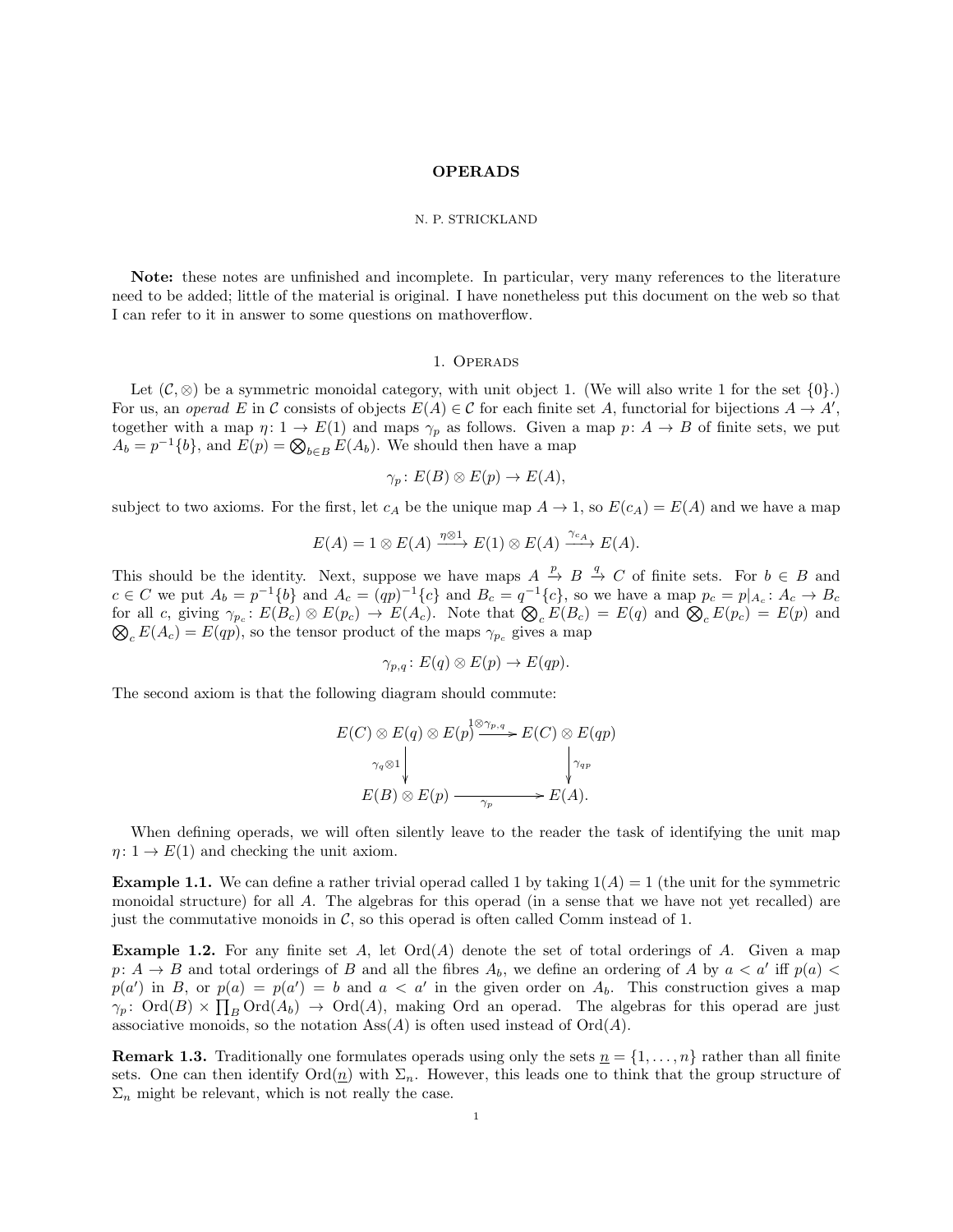<span id="page-1-1"></span>**Example 1.4.** Put  $\Delta(A) = \{x: A \to I \mid \sum_a x(a) = 1\}$  (where  $I = [0,1]$ ). Given a map  $p: A \to B$  we can identify  $\Delta(p)$  with

$$
\{x \colon A \to I \mid \forall b \sum_{a \in A_b} x(a) = 1\}
$$

and then define  $\gamma_p \colon \Delta(B) \times \Delta(p) \to \Delta(A)$  by  $\gamma_p(y, x) = x.(y \circ p)$ . This makes  $\Delta$  an operad. We can define a suboperad  $\Delta$  by  $\Delta(A) = \{x \in \Delta(A) \mid x(a) > 0 \text{ for all } a\}.$ 

**Example 1.5.** We can define a similar operad  $\Delta'$  by  $\Delta'(A) = \{x: A \to I \mid \max\{x(a) \mid a \in A\} = 1\}$  and again  $\gamma_p(y, x) = x.(y \circ p)$ . There is a natural map  $\pi \colon \Delta'(A) \to \Delta(A)$  given by  $\pi(x) = x/\sum_a x(a)$ , but this does not respect the operad structure. In fact, there is no operad map  $f: \Delta' \to \Delta$ . To see this, consider the elements  $b_A \in \Delta'(A)$  given by  $b_A(a) = 1$  for all a, and the elements  $b'_A = b_A/|A| \in \Delta(A)$  (for  $A \neq \emptyset$ ). As  $b_A$  is invariant under permutations of A, and  $b'_A$  is the unique element of  $\Delta(A)$  with this invariance, we would have to have  $f(b_A) = b'_A$ . However, we have  $\gamma_p(b_B; (b_{A_b})_{b \in B} = b_A$ , but the elements  $b'_A$  do not have the corresponding property, so  $f$  cannot preserve the operad structure.

Another way to say this is to introduce the operad Comm<sub>0</sub>  $\subset$  Comm given by Comm<sub>0</sub>( $\emptyset$ ) =  $\emptyset$  and Comm(A) = 1 for  $A \neq \emptyset$ . The elements  $b_A$  give an operad map Comm<sub>0</sub>  $\rightarrow \Delta'$ , but there is no operad map Comm<sub>0</sub>  $\rightarrow \Delta$ .

#### 2. Little cubes

<span id="page-1-0"></span>We now recall the little cubes operad. Put  $J = [0, 1)$ , and consider  $J^k$  as a partially ordered set in the obvious way. Given  $x, y \in [0,1]^k$  with  $x < y$ , define  $f_{xy} : J^k \to J^k$  by  $f_{xy}(t)_i = t_i y_i + (1-t_i)x_i$ , so  $f_{xy}(J^k) = [x, y]$ . Let  $C_k(1)$  be the set of all maps of the form  $f_{xy}$  for some  $x < y$ , which is a monoid under composition. Given any map  $f: A \times J^k \to J^k$  we define  $f_a: J^k \to J^k$  by  $f_a(x) = f(a, x)$ . We let  $C_k(A)$ be the set of all injective maps  $f: A \times J^k \to J^k$  for which all the maps  $f_a$  lie in  $C_k(1)$ . These spaces give an operad  $C_k$  in a well-known way: given a map  $p: A \to B$ , the space  $C_k(p) = \prod_b C_k(A_b)$  can be identified naturally with a subspace of the space of injective maps  $A \times J^k \to B \times J^k$ , and the map

$$
\gamma_p \colon C_k(B) \times C_k(p) \to C_k(A)
$$

is then just  $\gamma_p(f,g) = f \circ g$ .

If we let m be the centre of  $J^k$  we get an embedding  $i: A \to A \times J^k$  given by  $i(a) = (a, m)$ , and thus a map  $i^*: C_k(A) \to \mathrm{Inj}(A, J^k) \simeq \mathrm{Inj}(A, \mathbb{R}^k)$ . It is not hard to see that this is a homotopy equivalence. In the case  $A = 2 = \{0, 1\}$  we also have a map  $\text{Inj}(2, \mathbb{R}^k) \to S^{k-1}$  given by  $x \mapsto (x(1) - x(0))/\|x(1) - x(0)\|$ , which is again a homotopy equivalence, so  $C_k(2) \simeq S^{k-1}$ .

It follows that the homology groups  $H_*C_k(A)$  give an operad in the category of graded abelian groups (under tensor product). It is known that this is the operad whose algebras are Poisson algebras. In more detail, a k-Poisson algebra is a graded abelian group  $A_*$  together with an associative product  $A_i \otimes A_j \to A_{i+j}$ that is commutative in the graded sense, together with a bracket operation  $[,]: A_i \otimes A_j \to A_{i+j+k-1}$  satisfying

$$
[a,b] + (-1)^{\overline{a}\overline{b}}[b,a] = 0
$$
  

$$
(-1)^{\overline{a}\overline{b}}[a,[b,c]] + (-1)^{\overline{b}\overline{c}}[b,[c,a]] + (-1)^{\overline{c}\overline{a}}[c,[a,b]] = 0
$$
  

$$
[a,bc] = [a,b]c + (-1)^{\overline{a}|b|}[a,c]b
$$

where  $\overline{a} = |a| + k - 1$ .

The obvious generator of  $H_0C_k(2)$  gives the commutative product. The Lie bracket comes from the generator of  $H_{k-1}C_k(2) = H_{k-1}S^{k-1}$ .

Let Lie denote the operad for Lie algebras. This is an operad in ungraded abelian groups, but we can consider it as a graded operad in degree zero. The signs for Poisson algebras are supposed to work out so that if  $R_*$  is a Poisson algebra, then  $\Sigma^{1-k}R_*$  is a Lie algebra. This works out to give a map  $\text{Lie}(A) \to H_{(|A|-1)(k-1)}C_k(n).$ 

It seems quite hard for a small operad to map to the little cubes operad. As evidence for this, let  $\mathcal F$ be the free operad generated by a single binary operation, let  $\delta \in C_1(2)$  correspond to the obvious map  $J \amalg J \simeq (0,1) \setminus {\{\frac{1}{2}\}} \to J$ , and let  $\phi \colon \mathcal{F} \to C_1$  be the map sending the generator to  $\delta$ . Say that an subset  $U \subseteq [0,1]$  is a standard interval if it has the form  $[i/2^k, (i+1)/2^k]$  for some i. Given a point  $f \in C_1(A)$ , let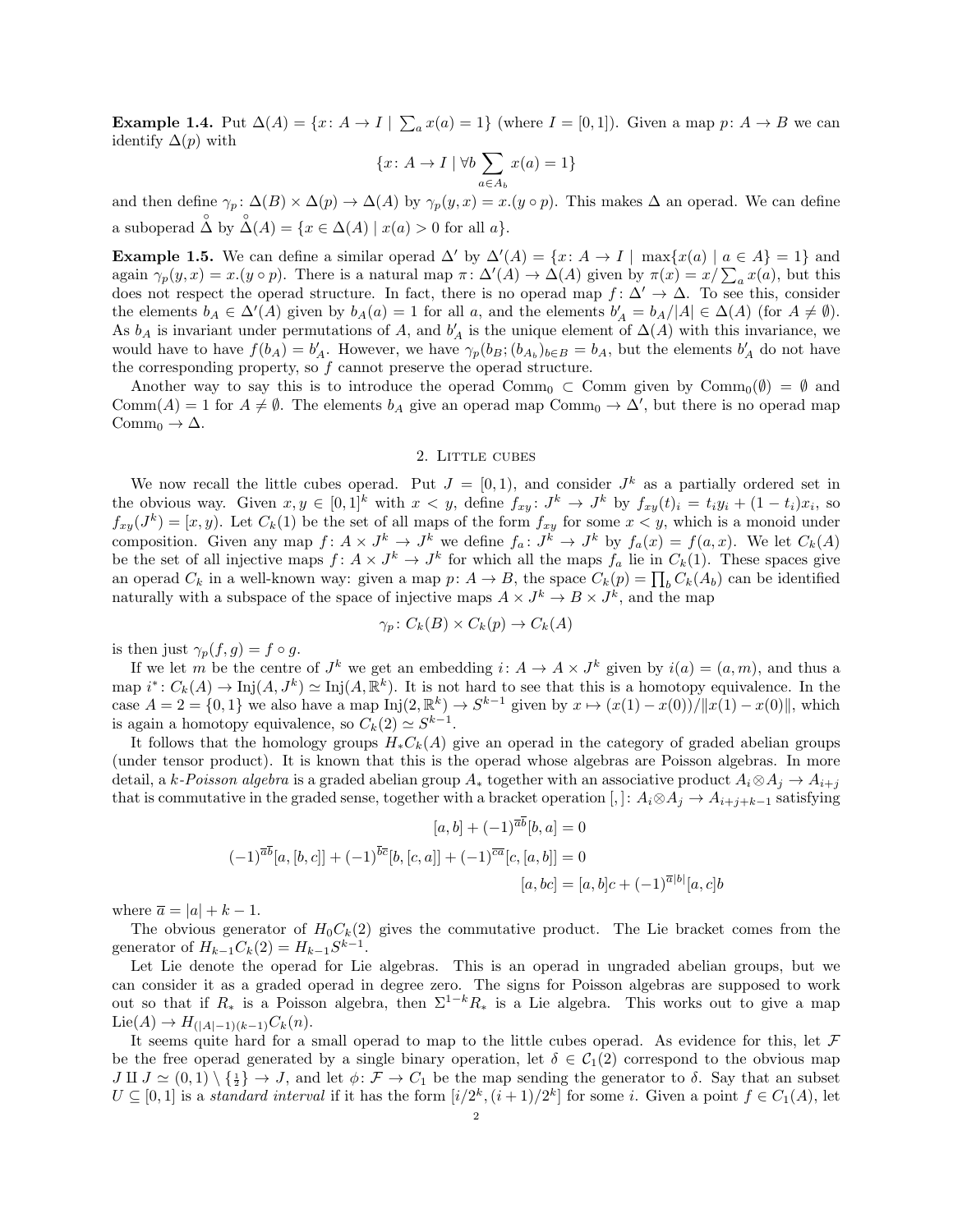T be the set of subsets  $U \subseteq A$  such that  $\overline{f(U \times J)}$  is a standard interval. I think that if  $f = \phi(t)$  then T is a binary A-tree which determines t. This implies that  $\phi \colon \mathcal{F} \to C_1$  is injective. I think that the same holds if we replace  $\delta$  by any other element of  $C_1(2)$ .

### 3. Spheres

We next want to make the assignment  $A \mapsto BWA$  into an operad in unbased spaces, and  $A \mapsto S^{WA}$  into an operad in based spaces. We will do this in two different ways, one of which starts from the operation  $(s, t) \rightarrow st$  on  $I = [0, 1]$ , and the other from  $(s, t) \rightarrow min(s, t)$ . In order to interpolate between these, we give the construction in slightly greater generality: we assume given a commutative and associative binary operation  $*$  on I such that  $1 * t = t$  for all t, and  $s * t = 0$  iff  $(s = 0 \text{ or } t = 0)$ .

Firstly, we identify  $BWA$  with  $\{x: A \to I \mid \max_{a \in A} x(a) = 1\}$  (so  $BW\emptyset = \emptyset$ ). This identifies  $SWA =$  $\partial BWA$  with  $\{x \in BWA \mid \min_{a \in A} x(a) = 0\}$ . We put  $S^{WA} = BWA/\partial BWA$ , so  $S^{W\emptyset} = 0$  and  $S^{W1} = S^0$ .

Now suppose we have a map  $p: A \to B$ , and put  $A_b = p^{-1}{b}$ . We identify  $\prod_b BW A_b$  with the set of maps  $x: A \to I$  such that  $\max_{a \in A_b} x(a) = 1$  for all b. We then define  $\gamma_p: BWB \times \prod_{b \in B} BWA_b \to BWA$  by  $\gamma_p(y,x)(a) = y(p(a)) * x(a)$ . This is easily seen to give an operad structure. Moreover, we have  $\gamma_p(y,x) \in$  $\partial BWA$  iff  $(y, x)$  lies in the boundary of the domain, so we get an induced map  $\overline{\gamma}_p$ :  $S^{WB} \wedge \bigwedge_b S^{WA_b} \to S^{WA}$ , making  $A \mapsto S^{WA}$  into an operad in the category of pointed spaces.

If we start with the operation  $s * t = st$ , it is not hard to see that the maps  $\overline{\gamma}_p$  are homeomorphisms. Indeed, if  $\gamma_p(y, x) = z \in BWA \setminus \partial BWA$  then  $y(b) = \max\{z(a) | a \in A_b\}$  and  $x(a) = z(a)/y(p(a))$ .

On the other hand, for the operation  $s * t = \min(s, t)$  we can obtain the resulting operad structure on  $BWA$  as the geometric realisation of an operad in the category of posets. To see this, let  $CA$  be the poset of nonempty subsets of A. We can define  $f: CA \rightarrow BWA$  by  $f(A) = \chi_A$ , and this extends linearly to give a map  $f: |\mathcal{C}A| \to \text{Map}(A, I)$ . We claim that this actually gives a homeomorphism  $|\mathcal{C}A| \to BWA$ . Indeed, a point in  $|CA|$  is a map  $x: CA \to I$  such that  $x^{-1}(0,1]$  is a chain in CA, and thus has the form  $\{U_0 \subset U_1 \subset \cdots \subset U_r\}$ , with  $x(U_i) = t_i > 0$  say, and  $\sum_i t_i = 1$ . We then have  $f(x) = \sum_i t_i \chi_{U_i}$ , so  $f(x)(a) = 1$  for  $a \in U_0$ . As  $U_0 \in \mathcal{C}A$  we have  $U_0 \neq \emptyset$  so  $\max\{f(x)(a) \mid a \in A\} = 1$ , so  $f(x) \in BWA$ . It is not hard to prove the rest of the claim but we will not do so here.

Next, given  $p: A \to B$ , we identify  $\mathcal{C}(p) = \prod_b \mathcal{C}(A_b)$  with the set of subsets  $U \subseteq A$  such that  $p(U) = B$ . We then define  $\gamma_p : C(B) \times C(p) \to C(A)$  by  $\gamma_p(U, V) = U \cap p^{-1}V$ . An example is shown below:



On the left we have the sets A and B, and p:  $A \to B$  is given by vertical projection. The subset  $V \subseteq B$  is shown in red, and the subsets  $U_b \subseteq A_b$  are shown in blue. The resulting subset  $W = \gamma_p(V; (U_b)_{b \in B}) \subseteq A$  is shown on the right.

This makes C into an operad in posets, and the map  $f: CA \rightarrow BWA$  is an operad morphism with respect to the structure on BWA derived from any binary operation with the properties discussed above. We claim that if we use the operation  $s * t = \min(s, t)$ , then f gives an operad isomorphism  $|CA| \rightarrow BWA$ . A point in  $|\mathcal{C}(A)| \times \prod_B |\mathcal{C}(A_b)| = |\mathcal{C}(A) \times \mathcal{C}(p)|$  is a map  $x: \mathcal{C}(A) \times \mathcal{C}(p) \to I$  whose support is a chain  $(V_0, U_0)$  < ... <  $(V_r, U_r)$  say. Put  $t_i = x(U_i, V_i) > 0$ , so  $\sum_i t_i = 1$ . This corresponds to the point  $(z, y) \in BWB \times \prod_B BWA_b$ , where  $z = \sum_i t_i \chi_{V_i}$  and  $y = \sum_i t_i \chi_{U_i}$ . It follows that

$$
\gamma(z,y)(a) = \min(\sum_{i} t_i \chi_{U_i}(p(a)), \sum_{i} t_i \chi_{V_i}(a)).
$$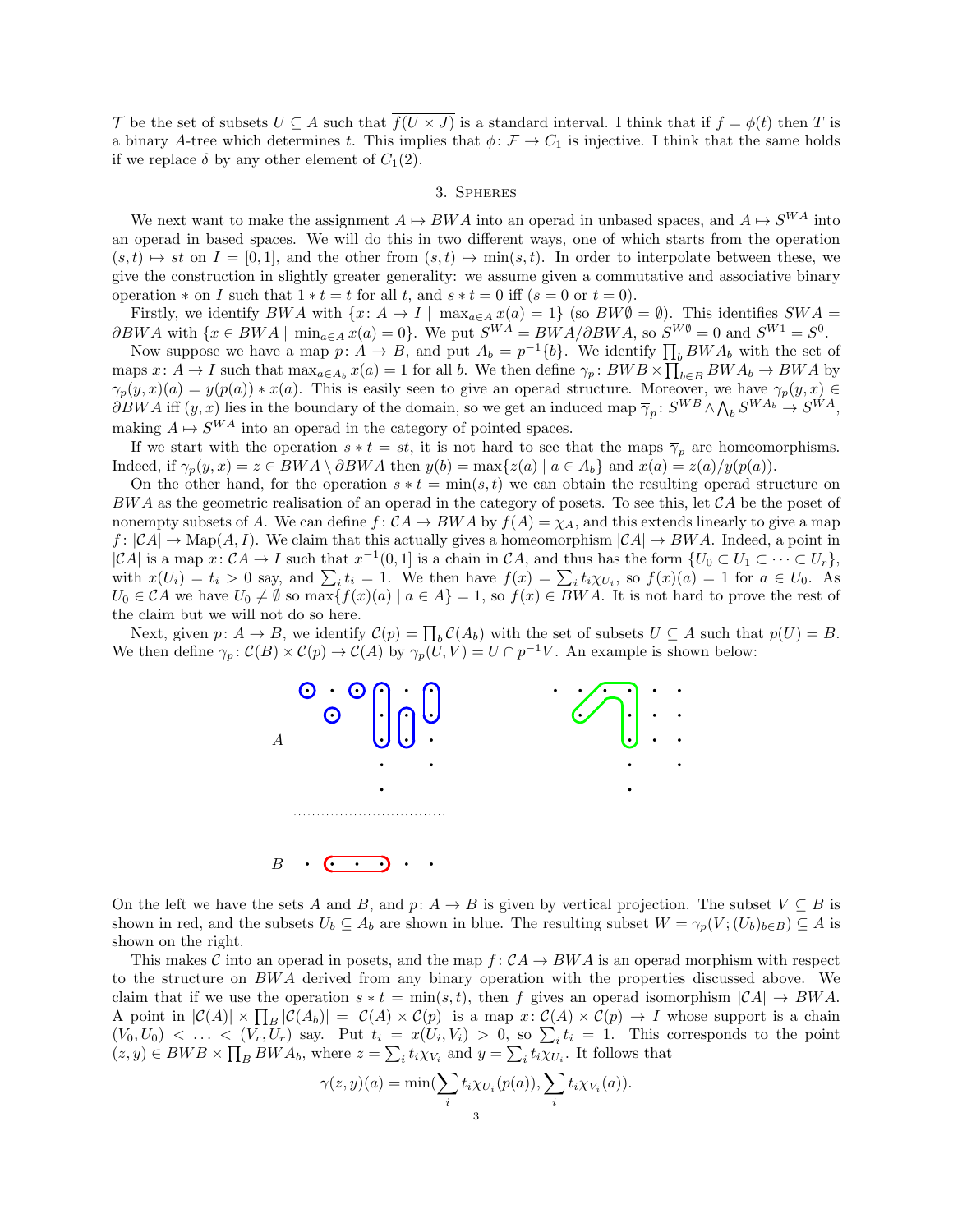Let n be minimal such that  $a \in p^{-1}U_n$  (or  $n = r + 1$  if  $a \notin p^{-1}U_r$ ). Let m be minimal such that  $a \in V_m$  (or  $m = r + 1$  if  $a \notin V_r$ ). Put  $k = \max(n, m)$ , which is minimal such that  $a \in p^{-1}U_k \cap V_k = \gamma(V_k, U_k)$ . We then have

$$
\gamma(z,y)(a) = \min(\sum_{i \geq n} t_i, \sum_{i \geq m} t_i) = \sum_{i \geq \max(n,m)} t_i = \sum_i t_i \chi_{\gamma(V_k, U_k)}(a).
$$

It follows from this that  $f$  is an operad map as claimed.

We would next like to interpolate between the operations  $(s, t) \mapsto st$  and  $(s, t) \mapsto min(s, t)$ . Given  $d \in [1,\infty)$  we define  $\phi_d: I \to I$  by  $\phi_d(t) = 1 - (1-t)^d$ . This is clearly a strictly increasing homeomorphism with  $\phi_d(0) = 0$  and  $\phi_d(1) = 1$ , and  $\phi_d \circ \phi_e = \phi_{de}$ . We put  $s *_d t = \phi_d^{-1}(\phi_d(s)\phi_d(t))$ . This is a binary operation with all the properties discussed previously, and  $s *_1 t = st$ . We also put  $s *_\infty t = \min(s, t)$ , and define  $\psi: [1, \infty] \times I^2 \to I$  by  $\psi(d, s, t) = s *_d t$ . This is continuous, by the following lemma:

**Lemma 3.1.** For all  $d, s, t \in I$  we have  $|s *_d t - s *_\infty t| \leq 2^{1/d} - 1$ .

*Proof.* By symmetry, we may assume that  $s \le t$ , so  $s *_{\infty} t = s$ . Put  $u = 1 - s$  and  $v = 1 - t$ , so  $0 \le v \le u \le 1$ and

$$
1 - s *_{d} t = (1 - (1 - u^{d})(1 - v^{d}))^{1/d} = (u^{d} + v^{d}(1 - u^{d}))^{1/d}.
$$

We have  $0 \leq v^d \leq u^d$  and  $0 \leq 1 - u^d \leq 1$  so  $u^d \leq u^d + v^d(1 - u^d) \leq 2u^d$ , so  $u \leq 1 - s *_d t \leq 2^{1/d}u$ . Subtracting  $u$  from both sides gives

$$
0 \le s - s*_d t = s*_\infty t - s*_d t \le (2^{1/d} - 1)u \le 2^{1/d} - 1.
$$

**Remark 3.2.** It is natural to ask about algebras for the operad  $\mathcal{C}$ , but these do not seem to have a natural description. An idempotent commutative monoid certainly gives a C-algebra, but idempotence cannot be forced by operadic conditions. A C-algebra has three binary operations. In an idempotent monoid, one of these is the product, and the other two are projections  $M \leftarrow M^2 \rightarrow M$ ; but projections are not operadically mentionable. I think that C-algebras are sets with two associative binary operations (written  $a * b$  and  $a : b$ ) such that  $*$  is commutative and  $a:b:c = a:c:b = a:(b*c) = a:(c*b)$  and  $(a:b)*(c:d) = (a*c):(b*d)$ .

### 4. Partitions

For any finite set A, a partition of A is a set  $\pi$  of disjoint nonempty subsets (called blocks) whose union is A. We write  $\mathcal{P}(A)$  for the set of all partitions, ordered by  $\pi \leq \pi'$  iff every block of  $\pi$  is a union of some collection of blocks of  $\pi'$  (which implies  $|\pi| \leq |\pi'|$ ).

Let  $p: A \to B$  be a map of finite sets, and put  $A_b = p^{-1}{b}$  as usual. Let  $\pi$  be a partition of B, and let  $ω<sub>b</sub>$  be a partition of  $A<sub>b</sub>$ . There may be some points  $b \in B$  such that  $\{b\}$  is a block of π. For each such b, we note that  $\omega_b$  is a family of disjoint subsets of A. All other blocks of  $\pi$  will be sets  $U \subseteq B$  with  $|U| > 1$ , and for each of these we have a subset  $p^{-1}U \subseteq A$  (which might be empty). We put

$$
\sigma = \gamma_p(\pi; (\omega_b)_{b \in B}) = \{ p^{-1}U \mid U \in \pi, \ |U| > 1, \ p^{-1}U \neq \emptyset \} \amalg \coprod_{\{b\} \in \pi} \omega_b.
$$

An example is shown below:

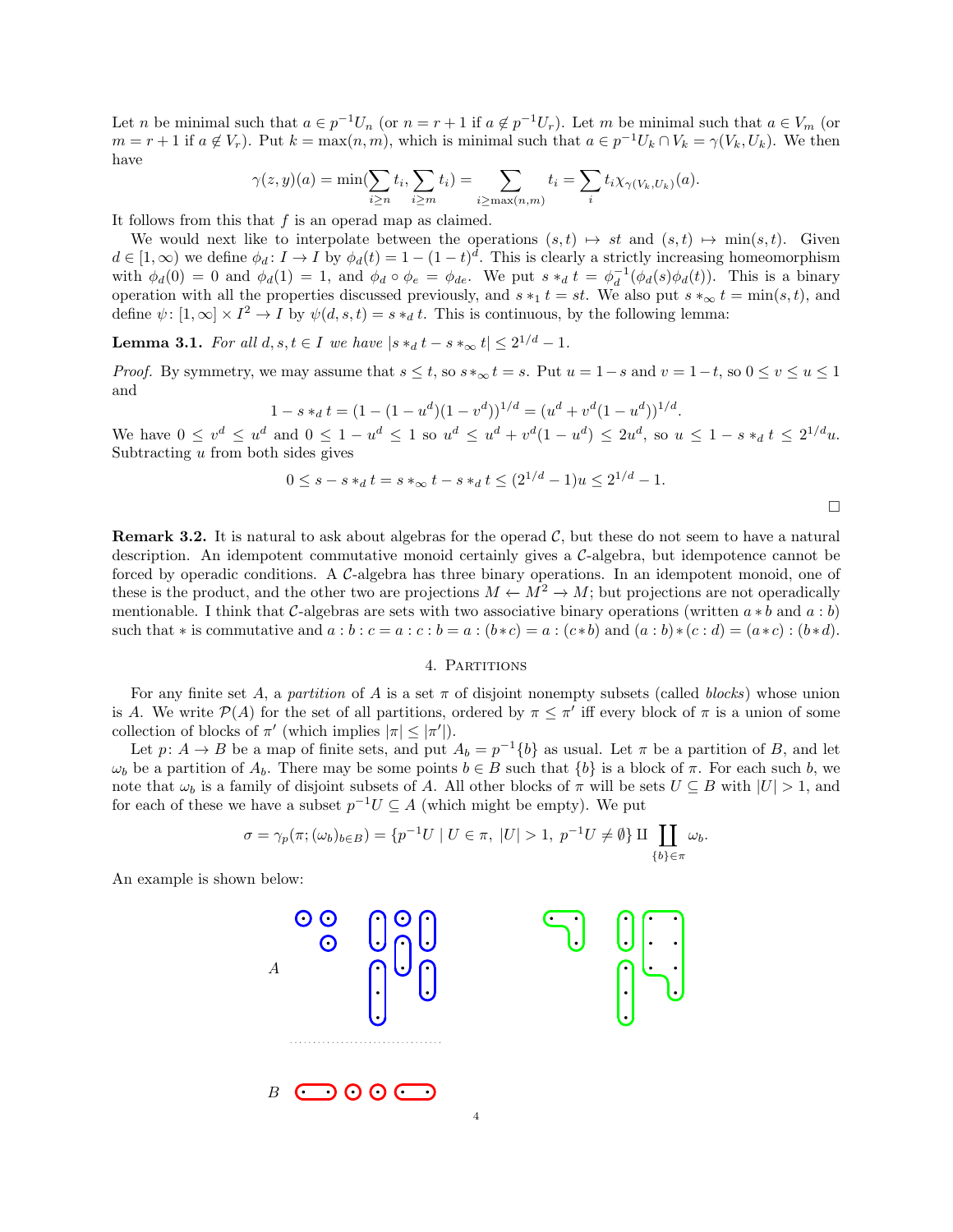On the left we have the sets A and B, and  $p: A \to B$  is given by vertical projection. The partition  $\pi$  of B is shown in red, and the partitions  $\omega_b$  of  $A_b$  are shown in blue. The resulting partition  $\sigma = \gamma_p(\pi; (\omega_b)_{b \in B})$  of A is shown on the right.

Proposition 4.1. The above maps give an operad structure on  $P$ .

Proof. Consider the following data:

- Finite sets  $A, B$  and  $C$ .
- Maps  $A \xrightarrow{p} B \xrightarrow{q} C$  (using which we define  $A_b = p^{-1}{b}$  and  $A_c = (qp)^{-1}{c}$  and  $B_c = q^{-1}{c}$ ).
- A partition  $\tau \in \mathcal{P}(C)$ .
- Partitions  $\sigma_c \in \mathcal{P}(B_c)$  for all  $c \in C$ .
- Partitions  $\rho_b \in \mathcal{P}(A_b)$  for all  $b \in B$ .

These data can be combined in two different ways to give partitions  $\theta, \phi \in \mathcal{P}(A)$ . The main axiom that we need to check is that  $\theta = \phi$ . In more detail, we put

$$
\lambda_c = \gamma_p(\sigma_c; (\rho_b)_{b \in B_c}) \in \mathcal{P}(A_c)
$$

$$
\mu = \gamma_q(\tau; (\sigma_c)_{c \in C}) \in \mathcal{P}(B)
$$

$$
\theta = \gamma_p(\mu; (\rho_b)_{b \in B}) \in \mathcal{P}(A)
$$

$$
\phi = \gamma_{qp}(\tau; (\lambda_c)_{c \in C}) \in \mathcal{P}(A).
$$

From the definitions, we have

$$
\theta = \phi = \{(qp)^{-1}(W) \mid W \in \gamma, \ |W| > 1, (qp)^{-1}(W) \neq \emptyset\} \amalg
$$
  

$$
\coprod_{\{c\} \in \tau} \{p^{-1}(V) \mid V \in \sigma_c, \ |V| > 1, \ p^{-1}(V) \neq \emptyset\} \amalg
$$
  

$$
\coprod_{\{c\} \in \tau} \coprod_{\{b\} \in \sigma_c} \alpha_b.
$$

 $\Box$ 

**Corollary 4.2.** By geometric realisation, the (contractible) spaces  $PA = |\mathcal{P}(A)|$  form an operad.

# 5. Trees

<span id="page-4-1"></span>**Definition 5.1.** Let A be a finite set. A tree on A is a set  $\mathcal{T} \subseteq \mathcal{C}(A)$  such that

- If  $U, V \in \mathcal{T}$  then  $U \subset V$  or  $V \subset U$  or  $U \cap V = \emptyset$
- The minimal sets in  $T$  cover A.

We write Trees(A) for the set of such trees (which we regard as a poset with  $\mathcal{T} \leq \mathcal{T}'$  iff  $\mathcal{T} \subseteq \mathcal{T}'$ ). Note that if  $|A| \leq 1$  then A has precisely one tree.

We say that a tree  $\mathcal T$  is is separated if every singleton lies in  $\mathcal T$ . For a general tree  $\mathcal T$ , the minimal sets in T form a partition  $\pi$  of A, and every set in T is a union of some of the blocks of  $\pi$ , so T comes from a separated tree  $\overline{\mathcal{T}}$  on  $\pi$ .

<span id="page-4-0"></span>**Remark 5.2.** Given a tree  $\mathcal T$  as defined above, we can construct a graph  $\Gamma$  as follows. We regard  $\mathcal T$  as a poset as before, and adjoin an element + with  $T < +$  for all  $T \in \mathcal{T}$ . We take  $\mathcal{T} \amalg \{+\}$  as the vertex set of  $\Gamma$ , and we connect a to b by an edge whenever  $a < b$  but there is no x with  $a < x < b$ . The vertex + is called the root, and the vertices corresponding to minimal sets are called leaves (so our trees are upside down). We find that  $\Gamma$  is a tree in a more traditional sense, that the root and the leaves are the only univalent vertices, and there are no bivalent vertices. If  $A = \{a, \ldots, i\}$  and

$$
\mathcal{T} = \{ \{x\} \mid x \in A \} \cup \{ \{a, b, c\}, \{f, g\}, \{h, i\}, \{a, b, c, d\}, \{a, b, c, d, e, f, g\} \}
$$

then the tree  $\Gamma$  is as shown below.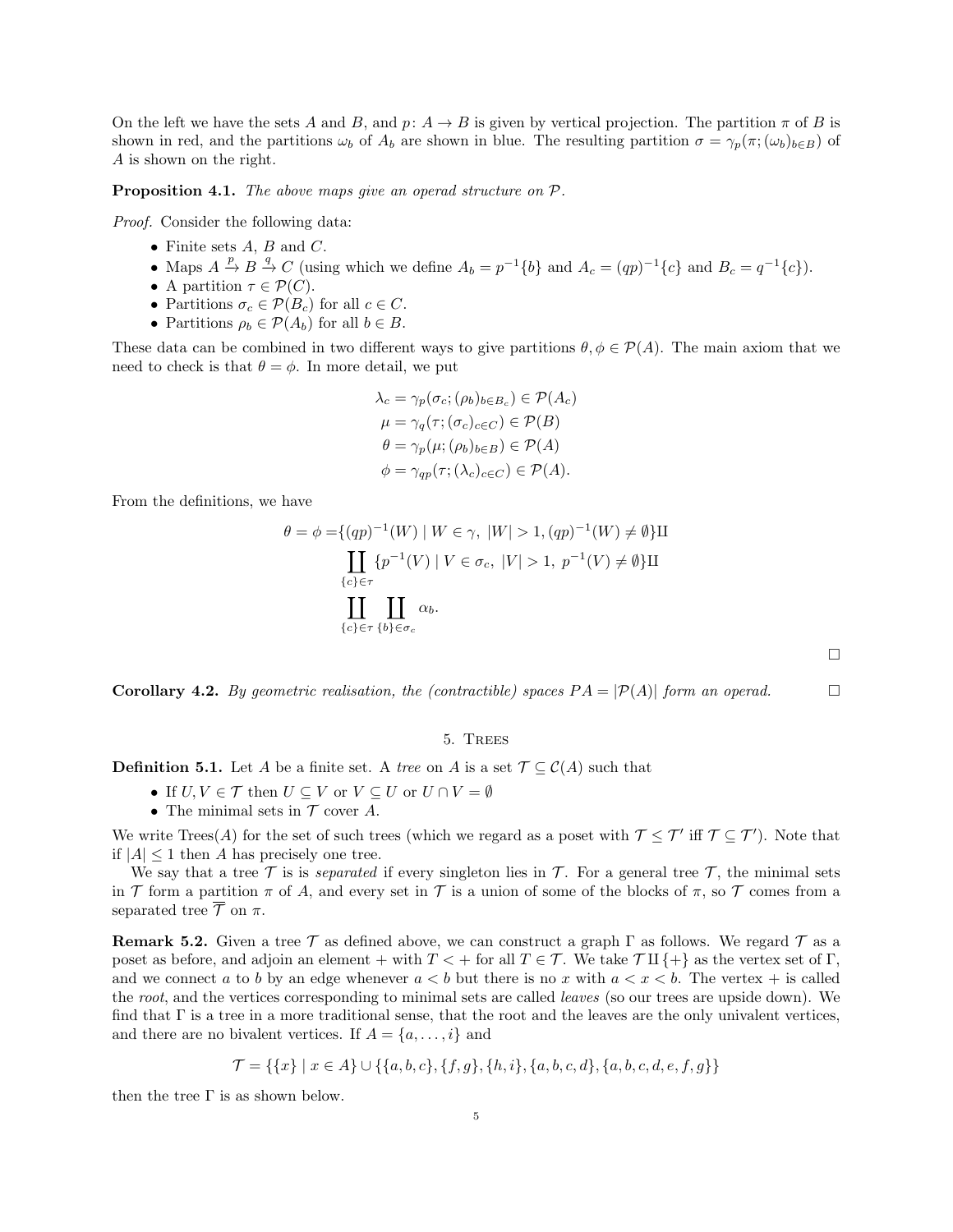

Conversely, suppose we are given a connected graph  $\Gamma$  with no cycles or bivalent vertices, a distinguished univalent vertex called  $+$ , and a surjection  $\lambda$  from A to the set of remaining univalent vertices. Given a vertex v we let  $T_v$  be the set of those  $a \in A$  such that the shortest path from  $\lambda(a)$  to + passes through v. Then the set  $\mathcal{T} = \{T_v \mid v \in \text{vert}(\Gamma)\}\$  is an tree according to our definition.

<span id="page-5-0"></span>**Definition 5.3.** Let  $\mathcal{T}$  be a separated tree, and put  $\mathcal{T}' = \{T \in \mathcal{T} \mid |T| > 1\}$ . For  $T \in \mathcal{T}$ , a child of T is a maximal element in the set  $\{U \in \mathcal{T} \mid U \subset T\}$ . We write  $\delta T$  for the set of children of T, and observe that these sets partition of T. A grown child of T is a child  $U \in T$  such that  $|U| > 1$  (so U has children of its own). We write  $\delta' T = \mathcal{T}' \cap \delta T$  for the set of grown children of T.

**Definition 5.4.** Let  $p: A \to B$  be a map of finite sets. We say that a tree  $\mathcal{T} \in \text{Tree}(A)$  is p-fibred if for each  $T \in \mathcal{T}$  we have  $|p(T)| = 1$ . The set of p-fibred trees is easily identified with  $\text{Trees}(p) = \prod_{b \in B} \text{Trees}(A_b)$ . Given  $\mathcal{U} \in \text{Trees}(B)$  and  $\mathcal{T} \in \text{Trees}(p)$  we define

$$
\gamma_p(\mathcal{U}, \mathcal{T}) = \mathcal{T} \cup \{p^{-1}U \mid U \in \mathcal{U}, \ p^{-1}U \neq \emptyset\}.
$$

Proposition 5.5. The above construction gives a map

$$
\gamma_p
$$
: Trees(B) × Trees(p) → Trees(A),

which makes Trees into an operad.

Remark 5.6. This is essentially the same as the well-known operation of grafting trees, but our formulation makes it easier to deal with degenerate cases. For example, consider the case where  $A = \{a, \ldots, g\}$  and  $B = \{0, 1\}$  with p sending a, b, c to 0 and d, e, f, g to 1. Consider the trees

$$
\mathcal{U} = \{\{0\}, \{1\}, \{0, 1\}\} \in \text{Tree}(B)
$$
  

$$
\mathcal{T}_0 = \{\{a\}, \{b\}, \{c\}, \{a, b, c\}\} \in \text{Trees}(A_0)
$$
  

$$
\mathcal{T}_1 = \{\{d\}, \{e\}, \{f\}, \{g\}, \{d, e\}, \{f, g\}\} \in \text{Trees}(A_1)
$$

Then the tree  $\mathcal{T}' = \gamma_p(\mathcal{U}; \mathcal{T}_0, \mathcal{T}_1)$  is given by

$$
\mathcal{T}' = \{ \{a\} \mid a \in A \} \cup \{ \{a,b,c\}, \{d,e\}, \{e,f\}, \{a,b,c\}, \{d,e,f,g\}, A \}
$$

Pictures are as follows: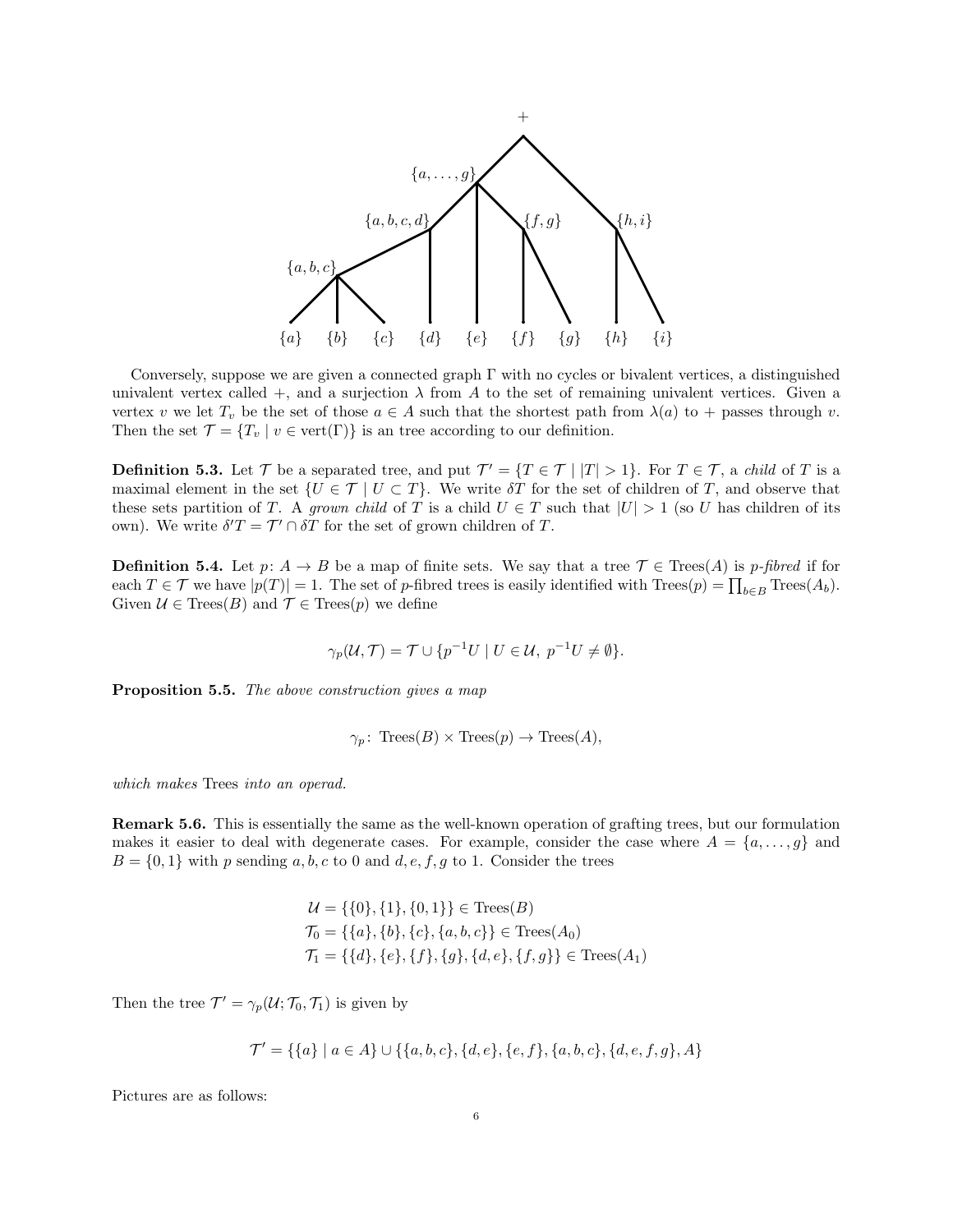

*Proof.* First suppose we have  $\mathcal{U} \in \text{Trees}(B)$  and  $\mathcal{T} \in \text{Trees}(p)$  and put  $\mathcal{X} = \gamma_p(\mathcal{U}, \mathcal{T})$ . The minimal sets in T remain minimal in X and they cover A. Given  $X, X' \in \mathcal{X}$  with  $X \cap X' \neq \emptyset$ , we must show that either  $X \subseteq X'$  or  $X' \subseteq X$ . This is clear if both X and X' lie in T. Next, consider the case where  $X = p^{-1}U \neq \emptyset$ and  $X' = p^{-1}U' \neq \emptyset$ , with  $U, U' \in \mathcal{U}$ . As  $X \cap X' \neq \emptyset$  we must have  $U \cap U' \neq \emptyset$ , so U and U' are nested, so X and X' are nested. Finally, consider the case where  $X \in \mathcal{T}$  (so  $p(X) = \{b\}$  for some  $b \in B$ ) and  $X' = p^{-1}U'$ for some  $U' \in \mathcal{U}$ . As  $X \cap X' \neq \emptyset$  we must have  $b \in U'$  and so  $X \subseteq X'$ . This shows that X is a tree, so we have a map

$$
\gamma_p
$$
: Trees(B) × Trees(p)  $\rightarrow$  Trees(A).

Now suppose we have maps  $A \stackrel{p}{\to} B \stackrel{q}{\to} C$  and elements  $\mathcal{T} \in \text{Tree}(p)$  and  $\mathcal{U} \in \text{Tree}(q)$  and  $\mathcal{V} \in \text{Tree}(C)$ . This gives  $\mathcal{X} = \gamma_{p,q}(\mathcal{U}, \mathcal{T}) \in \text{Trees}(qp)$  and  $\mathcal{Y} = \gamma_q(\mathcal{V}, \mathcal{U}) \in \text{Trees}(B)$  and  $\mathcal{Z} = \gamma_{qp}(\mathcal{V}, \mathcal{X}) \in \text{Trees}(A)$  and  $\mathcal{Z}' = \gamma_p(\mathcal{Y}, \mathcal{T}) \in \text{Trees}(A)$ . We must show that  $\mathcal{Z} = \mathcal{Z}'$ . In fact, we have

$$
\mathcal{X} = (\mathcal{T} \cup \{p^{-1}(U) \mid U \in \mathcal{U}\}) \setminus \{\emptyset\}
$$
  
\n
$$
\mathcal{Y} = (\mathcal{U} \cup \{q^{-1}(V) \mid V \in \mathcal{V}\}) \setminus \{\emptyset\}
$$
  
\n
$$
\mathcal{Z} = (\mathcal{T} \cup \{p^{-1}(U) \mid U \in \mathcal{U}\} \cup \{(qp)^{-1}(V) \mid V \in \mathcal{V}\}) \setminus \{\emptyset\}
$$
  
\n
$$
= \mathcal{Z}'.
$$

TODO:

- How close is  $\gamma$  (in Definition [7.2\)](#page-11-0) to being a homeomorphism?
- Use an inverse of some version of  $\gamma$  to give a cooperad structure on  $P(A)$ .
- Why is the homology of this the Lie operad.
- Understand Ching's remarks about comparing this to little cubes/Poisson.
- Given  $h \in H(A; \mathcal{T})$ , we can extend over all of  $\mathcal{C}A$  by  $h(U) = h(\overline{U})$ , where  $\overline{U}$  is the smallest set in  $\mathcal{T}$ containing U. This embeds  $H(A; \mathcal{T})$  in Map(CA, I). Does this extend to an embedding of  $\widehat{P}(A)$ ?
- How does this interact with the constructions  $P'A$ ,  $\overline{P}A$ ,  $\overline{P}A$ ,  $\widehat{P}_*A$  and so on?

### 6. Height functions

**Definition 6.1.** A *height function* on A is a function  $h: CA \rightarrow I$  such that

- if  $|U| = 1$  then  $h(U) = 0$
- if  $U \subseteq V$  then  $h(U) \leq h(V)$
- if  $U \cap V \neq \emptyset$  then  $h(U \cup V) = \max(h(U), h(V)).$

We write  $H(A)$  for the space of all height functions.

**Remark 6.2.** We will show later that this is homeomorphic to the geometric realisation of the poset  $\mathcal{P}A$ of partitions of A, and also to a certain space of trees in which node of the tree has a specified height. The latter description gives rise to the name "height function".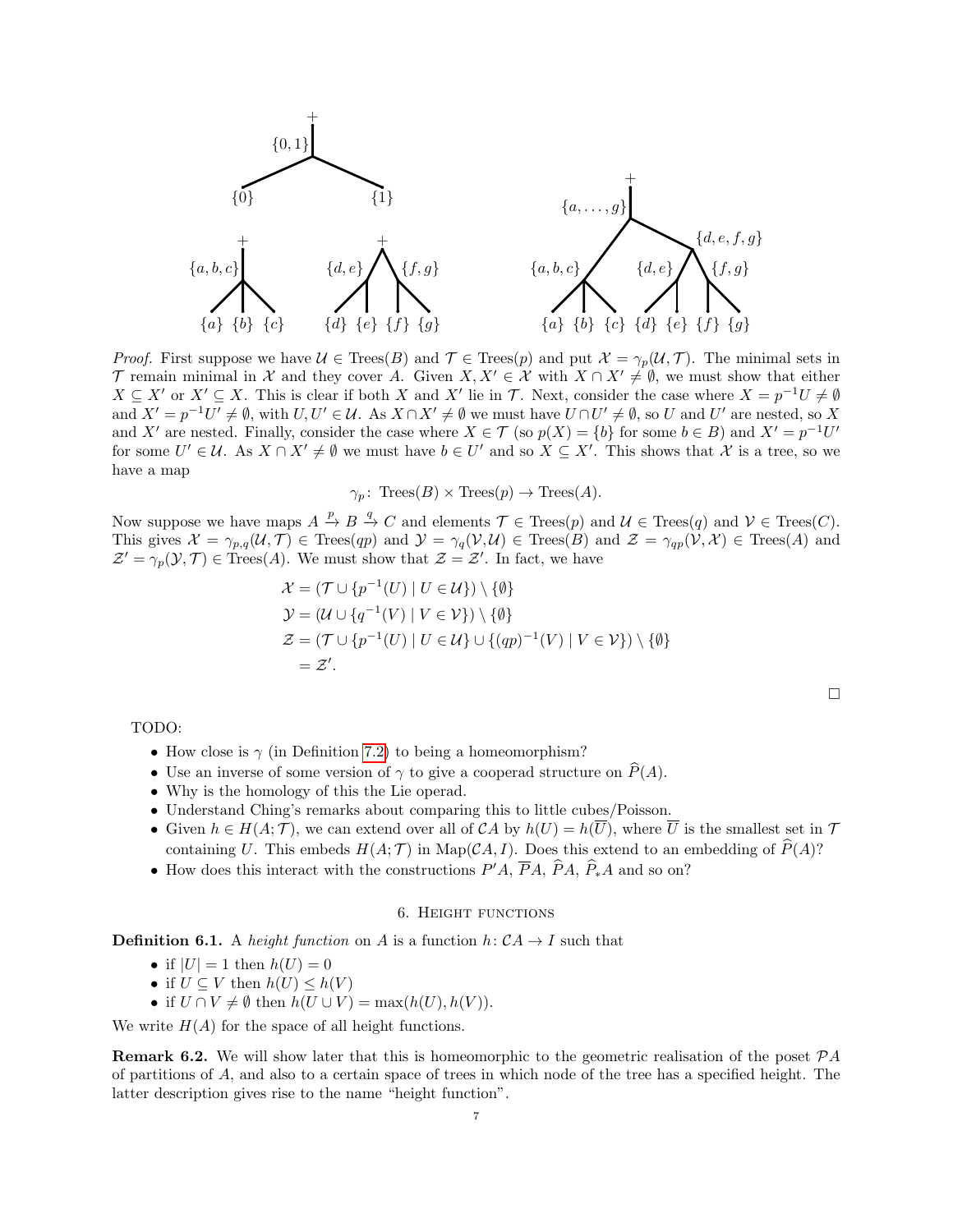<span id="page-7-0"></span>**Example 6.3.** Suppose we have  $A = \{a, b, c\}$ , and we put

$$
X = \{(\alpha, \beta, \gamma) \in I^3 \mid \max(\alpha, \beta) = \max(\beta, \gamma) = \max(\gamma, \alpha)\}.
$$

One checks that  $H(A) \simeq X$ , by the map

$$
h \mapsto (h(\{b,c\}), h(\{a,c\}), h(\{a,b\})).
$$

Moreover, we can triangulate X (and thus  $H(A)$ ) as follows. The vertices are

$$
x_0 = (0, 0, 0)
$$
  
\n
$$
x_1 = (1, 1, 1)
$$
  
\n
$$
a' = (0, 1, 1)
$$
  
\n
$$
b' = (1, 0, 1)
$$
  
\n
$$
c' = (1, 1, 0)
$$

and the maximal simplices are  $\{x_0, a', x_1\}$ ,  $\{x_0, b', x_1\}$  and  $\{x_0, c', x_1\}$ .



We next exhibit a cell structure on  $H(A)$ , with cells indexed by the set  $Trees(A)$ .

**Definition 6.4.** Let h be a height function on A. We say that a set  $U \in C(A)$  is h-critical if  $h(U)$  <  $\min\{h(V) \mid U \subset V \subseteq A\}.$  Here  $\min(\emptyset)$  is interpreted as 1, so that A is h-critical iff  $h(A) < 1$ , whereas a proper subset  $U \subset A$  is h-critical iff every strict superset V has  $h(V) > h(U)$ . We write  $\tau(h)$  for the collection of h-critical sets.

Lemma 6.5.  $\tau(h) \in \text{Trees}(A)$ .

*Proof.* Suppose that  $U, V \in \tau(h)$  and  $U \cap V \neq \emptyset$ ; we must show that either  $U \subseteq V$  or  $V \subseteq U$ . We may assume without loss that  $h(U) \leq h(V)$ , so  $h(U \cup V) = \max(h(U), h(V)) = h(V)$ . As V is h-critical and  $V \subseteq U \cup V$  and  $h(V) = h(U \cup V)$ , we must have  $V = U \cup V$ , so  $U \subseteq V$  as required.

Next, we must show that any  $a \in A$  is contained in a minimal h-critical set. Put  $\mathcal{X} = \{U \subseteq A \mid a \in A\}$ U and  $h(U) = 0$ . As h is a height function, this contains  $\{a\}$  and is closed under unions. Put  $X = \bigcup_{U \in \mathcal{X}} U$ , which is the largest element of X. This is easily seen to be h-critical, and to be minimal in  $\tau(h)$ , and it contains a as required.  $\Box$ 

**Definition 6.6.** Let T be an A-tree. A T-height function on A is a map h:  $T \rightarrow I$  such that

- if U is minimal then  $h(U) = 0$
- if  $U \subseteq V$  then  $h(U) \leq h(V)$ .

We write  $H(A; \mathcal{T})$  for the space of such functions. We also let  $\mathcal{T}'$  be the collecton of non-minimal sets in  $\mathcal{T}$ , and put  $d(\mathcal{T}) = |\mathcal{T}'|$ . We say that a function  $h \in H(A; \mathcal{T})$  is singular if for some  $U \in \mathcal{T}$  we have

$$
\min\{h(V) \mid U \subset V \in \mathcal{T}\} = h(U).
$$

(In particular, if  $h(U) = 1$  for some U then h is singular.) We write  $H(A; \mathcal{T})$  for the space of singular  $\mathcal{T}\text{-height}$  functions.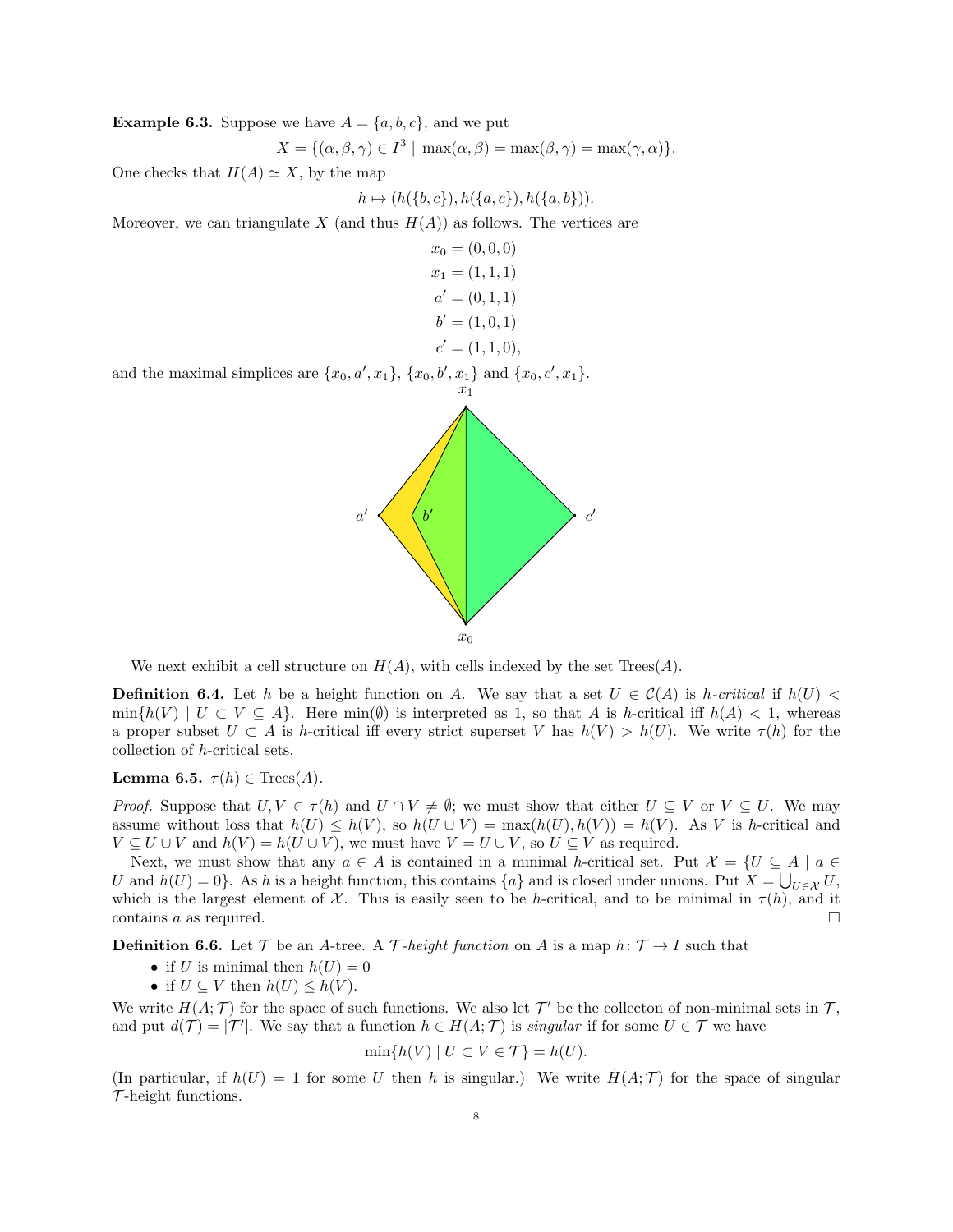

**Remark 6.7.** A picture of  $\mathcal T$  as in Remark [5.2](#page-4-0) implicitly gives a  $\mathcal T$ -height function, as illustrated below:

**Lemma 6.8.**  $H(A; \mathcal{T})$  is homeomorphic to a closed ball of dimension  $d(\mathcal{T})$ , with boundary  $H(A; \mathcal{T})$ .

*Proof.* The restriction map  $H(A; \mathcal{T}) \to \text{Map}(\mathcal{T}', I)$  is injective, with image C say. This is compact and convex. If we define  $r: \mathcal{T}' \to I$  by  $r(U) = |U|/(1+|A|)$  then r lies in the interior of C. It is well-known that any compact convex set with nonempty interior in  $\mathbb{R}^d$  is homeomorphic to the ball  $B^d$ . Moreover, a point h lies on the boundary iff  $h + \epsilon (h - r)$  lies outside  $H(A; \mathcal{T})$  for all  $\epsilon > 0$ .



This translates easily to the stated condition.

**Definition 6.9.** Let  $\mathcal{T}$  be an A-tree, and let  $\mathcal{T}_+$  be the poset obtained by adjoining a largest element to  $\mathcal{T}_-$ . Given any height function  $h \in H(A; \mathcal{T})$ , we silently extend h to  $\mathcal{T}_+$  by putting  $h(+) = 1$ . For a nonempty set  $U \subseteq A$ , we note that the set  $\mathcal{T}_+/U = \{V \in \mathcal{T}_+ \mid V \geq U\}$  is nonempty and linearly ordered by inclusion, so it has a smallest element; we denote this by  $\pi_{\mathcal{T}}(U)$ .

**Example 6.10.** If T is as in Remark [5.2,](#page-4-0) then  $\pi_{\mathcal{T}}(\{b, d\}) = \{a, b, c, d\}$  and  $\pi_{\mathcal{T}}(\{e, h\}) = +$ , as we see from the diagram below.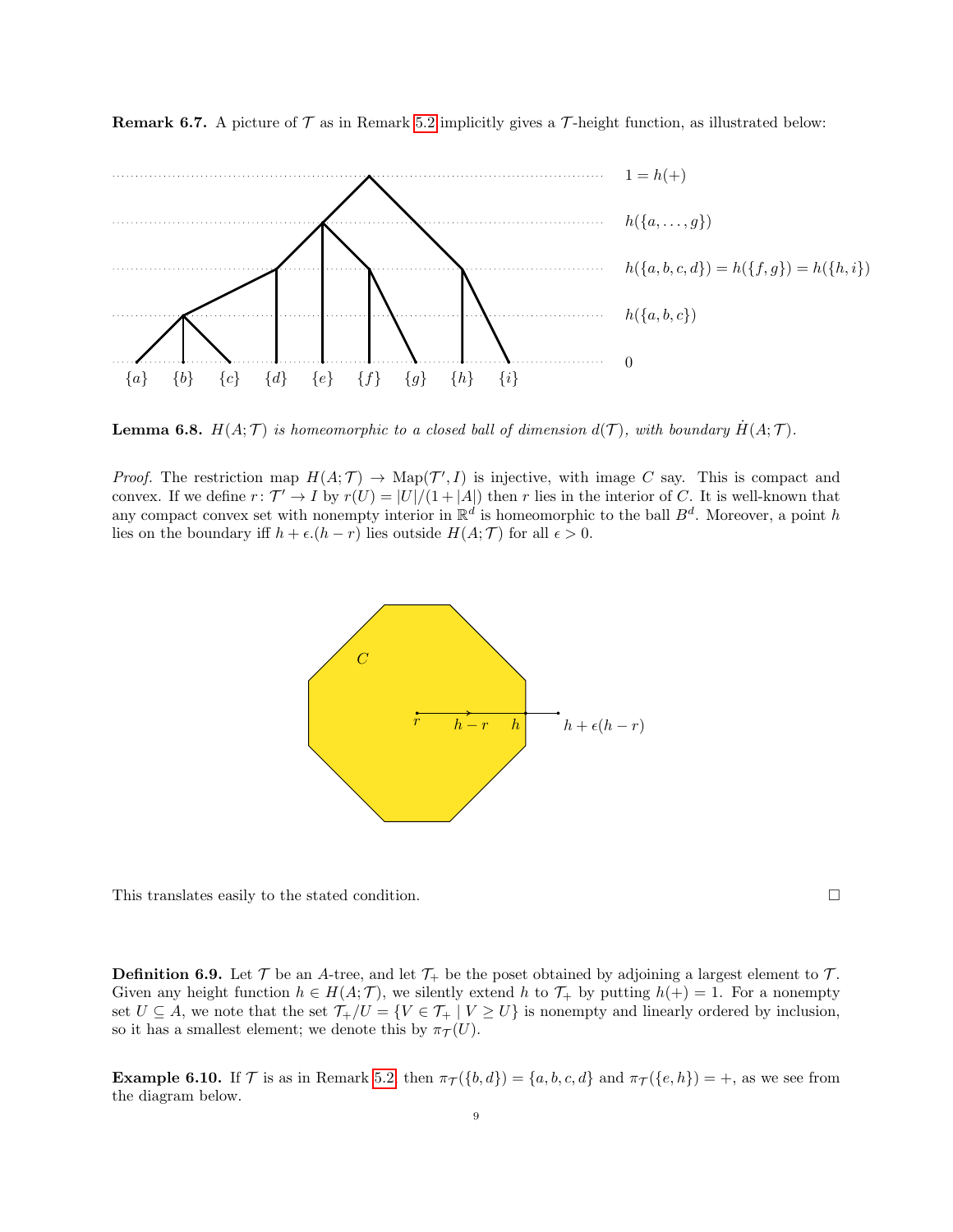

**Proposition 6.11.** If  $h \in H(A; \mathcal{T})$  then  $h \circ \pi_{\mathcal{T}} \in H(A)$ . Moreover, the map  $\pi_{\mathcal{T}}^*$  gives homeomorphisms

$$
H(A; \mathcal{T}) \to \{k \in H(A) \mid \tau(k) \subseteq \mathcal{T}\}
$$
  

$$
H(A; \mathcal{T}) \to \{k \in H(A) \mid \tau(k) \subset \mathcal{T}\}.
$$

*Proof.* Put  $k = h \circ \pi_{\mathcal{T}}$ . If  $|U| = 1$  then U is contained in some minimal element U' of T (by Definition [5.1\)](#page-4-1), and it is then clear that  $\pi_{\mathcal{T}}(U) = U'$  and so  $k(U) = h(U') = 0$ . Suppose instead that we have sets  $U, V \subseteq A$ with  $U \subseteq V$ . Then  $\pi_{\mathcal{T}}(U) \subseteq \pi_{\mathcal{T}}(V)$  so  $k(U) = h(\pi_{\mathcal{T}}(U)) \leq h(\pi_{\mathcal{T}}(V)) = k(V)$ . Now suppose we have sets  $U, V \subseteq A$  with  $U \cap V \neq \emptyset$ . Put  $U' = \pi_{\mathcal{T}}(U)$  and  $V' = \pi_{\mathcal{T}}(V)$ . These sets overlap and they lie in  $\mathcal{T}$  so they must be nested; we may assume that  $U' \subseteq V'$ . It follows from this that  $\pi_{\mathcal{T}}(U \cup V) = V'$ , and thus that

$$
k(U \cup V) = k(V) = h(V') \ge h(U') = k(U),
$$

so  $k(U \cup V) = \max(k(U), k(V))$ . This proves that k is a height function, so we have a map  $\pi^*$ :  $H(A; \mathcal{T}) \to$  $H(A)$ . There is an evident restriction  $\rho: H(A) \to H(A; \mathcal{T})$ , which satisfies  $\rho \pi^*_{\mathcal{T}} = 1$ , so  $\pi^*_{\mathcal{T}}$  is a closed embedding. All that is left is to identify the image.

Let h and k be as before. If  $U \notin \mathcal{T}$  then the set  $U' = \pi_{\mathcal{T}}(U)$  is a strict superset of U with  $k(U') =$  $h(U') = k(U)$ , so U is not k-critical. This shows that  $\tau(k) \subseteq \mathcal{T}$ .

Conversely, suppose we start with a height function  $k \in H(A)$  such that  $\tau(k) \subseteq \mathcal{T}$ . Put  $h = \rho(k) \in$  $H(A; \mathcal{T})$ , so  $h(U) = k(U)$  for  $U \in \mathcal{T}$ . Put  $k' = \pi_{\mathcal{T}}^*(h) \in H(A)$ . From the definitions it is clear that  $k \leq k'$ , and that  $k'(U) = h(U) = k(U)$  for  $U \in \mathcal{T}$ . We claim that in fact  $k = k'$ . Indeed, suppose we have  $U \in \mathcal{C}A$ , with  $k(U) = t$  say. Let V be a maximal element of the set  $\{V | U \subseteq V \subseteq A, k(V) = t\}$ . Maximality implies that V is k-critical, so  $V \in \mathcal{T}$ , so  $k'(V) = k(V) = t$ . We also have  $k \leq k'$  so  $t = k(U) \leq k'(U)$ , and  $U \subseteq V$ so  $k'(U) \leq k'(V) = t$ . This gives  $k(U) = t = k'(U)$  as required. This in turn completes the proof that

$$
\pi_{\mathcal{T}}^* H(A; \mathcal{T}) = \{ k \in H(A) \mid \tau(k) \subseteq \mathcal{T} \}.
$$

We leave the corresponding statement for  $H(A; \mathcal{T})$  to the reader.

**Notation**. From now on we identify  $H(A; \mathcal{T})$  with  $\pi^* H(A; \mathcal{T}) \subseteq H(A)$ , whenever this is convenient. From the proposition it is clear that  $H(A; \mathcal{T}) \cap H(A; \mathcal{U}) = H(A; \mathcal{T} \cap \mathcal{U})$  and that  $\partial H(A; \mathcal{T})$  is the union of the sets  $H(A;U)$  for  $U \subset \mathcal{T}$ . Thus, the sets  $H(A;\mathcal{T})$  give a regular cell structure on  $H(A)$ .

**Example 6.12.** Take  $A = \{a, b, c\}$ , so  $H(A)$  can be triangulated as in Example [6.3.](#page-7-0) It turns out that the cells  $H(A; \mathcal{T})$  are just the simplices in this triangulation. Part of the correspondence is as follows:

| $\tau$                                     | H(A;T)            |
|--------------------------------------------|-------------------|
| $\{\{a, b, c\}\}\$                         | $x_0$             |
| $\{\{a\},\{b,c\}\}\$                       | $a^{\prime}$      |
| $\{\{a\},\{b\},\{c\}\}\$                   | $x_1$             |
| $\{\{a\},\{b,c\},\{a,b,c\}\}\$             | $ x_0, a' $       |
| $\{\{a\},\{b\},\{c\},\{b,c\}\}\$           | $[a',x_1]$        |
| $\{\{a\},\{b\},\{c\},\{a,b,c\}\}\$         | $ x_0, x_1 $      |
| $\{\{a\},\{b\},\{c\},\{b,c\},\{a,b,c\}\}\$ | $[x_0, a', x_1].$ |

The rest follows by symmetry.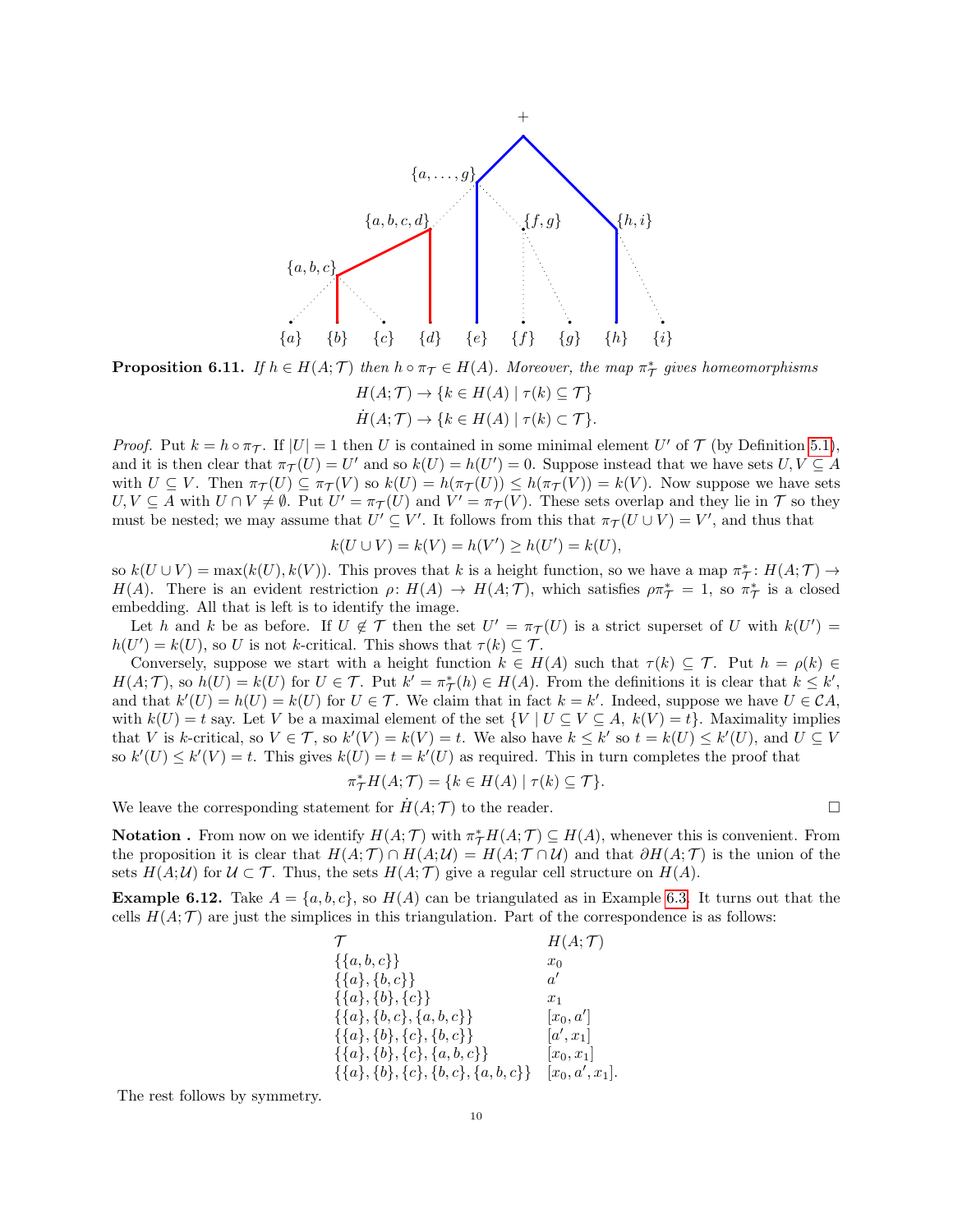**Definition 6.13.** Given a partition  $\pi$  of A, we let  $q_{\pi}$ :  $A \to \pi$  be the quotient map, and we define

$$
h_{\pi}(U) = \begin{cases} 0 & \text{if } |q_{\pi}(U)| = 1 \\ 1 & \text{if } |q_{\pi}(U)| > 1. \end{cases}
$$

This is easily seen to be a height function, so we have a map  $\mathcal{P}(A) \to H(A) \subset \text{Map}(\mathcal{C}(A), I)$ . This extends in an obvious way to a map  $\theta \colon |\mathcal{P}(A)| \to \mathrm{Map}(\mathcal{C}(A), I).$ 

**Definition 6.14.** For any A-tree T, we put  $\mathcal{P}(A; \mathcal{T}) = {\pi \in \mathcal{P}(A) | \pi \subseteq \mathcal{T}}}$  and  $P(A; \mathcal{T}) = |\mathcal{P}(A; \mathcal{T})|$ .

<span id="page-10-0"></span>**Proposition 6.15.** The map  $\theta$  gives a homeomorphism  $P(A) = |\mathcal{P}(A)| \rightarrow H(A)$ , which restricts to give a homeomorphism  $P(A; \mathcal{T}) \to H(A; \mathcal{T})$ .

*Proof.* First, we must show that the image of  $\theta$  lies in  $H(A)$ . A point in  $|\mathcal{P}(A)|$  is a map  $x: \mathcal{P}(A) \to I$  whose support is a chain, such that  $\sum_{\pi} x(\pi) = 1$ . Suppose that the support consists of partitions  $\pi_0 < \cdots < \pi_r$ , and  $x(\pi_i) = t_i$ , so  $t_i > 0$  and  $\sum_i t_i = 1$ . For any  $U \in C(A)$  there is an index  $j(U) \in \{-1, 0, \ldots, r\}$  such that  $|q_{\pi_i}(U)| > 1$  iff  $i > j(U)$ . We have  $j(U) = r$  if  $|U| = 1$ , and  $j(U) \ge j(V)$  whenever  $U \subseteq V$ , and  $j(U \cup V) = \min(j(U), j(V))$  whenever  $U \cap V \neq \emptyset$ . Put  $s_j = \sum_{i>j} t_i$ , so  $1 \ge s_0 > s_1 > \cdots > s_r = 0$ . We have  $\theta(x)(U) = s_{j(U)}$ , and it follows easily that  $\theta(x)$  is a height function. We also see that U is  $\theta(x)$ -critical iff  $U = A$  or U is a singleton or a block of  $\pi_i$  for some i. In other words, we have

$$
\tau(\theta(x)) = \{A\} \cup \{\{a\} \mid a \in A\} \cup \bigcup_i \pi_i.
$$

Given this, we see that  $\theta(P(A; \mathcal{T})) \subseteq H(A; \mathcal{T})$ .

Now suppose we start with a height function h, and let  $\mathcal T$  be the tree of h-critical sets. Let the set of values of h be  $\{s_0, \ldots, s_r\}$ , where  $1 \ge s_0 > s_1 > \cdots > s_r = 0$ . Put  $\mathcal{T}_i = \{U \in \mathcal{T} \mid h(U) \le s_i\}$ , and let  $\pi_i$  be the set of maximal elements in  $\mathcal{T}_i$ . One checks that  $\pi_i \in \mathcal{P}(A)$  and  $\pi_0 < \pi_1 < \ldots < \pi_r$ . Put  $t_i = s_{i-1} - s_i$ (where  $s_{-1}$  is taken to be 1) and define  $x: \mathcal{P}(A) \to I$  by  $x(\pi_i) = t_i$  and  $x(\pi) = 0$  for all  $\pi \notin {\pi_0, \dots, \pi_r}$ .



We then have  $x \in |\mathcal{P}(A;\mathcal{T})|$ , so we can put  $h' = \theta(x) \in H(A;\mathcal{T})$ . We claim that  $h' = h$ . As  $h', h \in H(A;\mathcal{T})$ , it will suffice to show that  $h(U) = h'(U)$  for  $U \in \mathcal{T}$ . If  $|U| = 1$  we have  $h(U) = 0 = \theta(x)(U)$ , so we may assume that  $|U| > 1$ . Now consider the case  $U = A$ . Note that  $h(A)$  is the largest value of h, namely s<sub>0</sub>. Moreover, we can only have  $|q_{\pi_i}(A)| = 1$  iff  $\pi_i = {\{\{A\}\}\}\$ iff  $A \in \mathcal{T}_i$  iff  $h(A) \leq s_i$  iff  $i = 0$ . It follows that  $h'(A) = t_1 + \cdots + t_r = s_0 = h(A)$ . Finally, consider the case where  $U \in \mathcal{T}$  but  $|U| > 1$  and  $U \neq A$ . We have  $h(U) = s_j$  for some j. For  $i > j$ , neither U nor any superset of U lies in  $\mathcal{T}_i$ , so U cannot be contained in a block of  $\pi_i$ , so  $|q_{\pi_i}(U)| > 1$ . If  $i \leq j$  then  $U \in \mathcal{T}_i$  and so  $|q_{\pi_i}(U)| = 1$ . It follows that  $h'(U) = \sum_{i>j} t_i = s_j = h(U)$ , as required.

The above arguments show that  $\theta$  gives a continuous bijection of compact Hausdorff spaces, and thus a homeomorphism.

 $\Box$ 

#### 7. The operad structure for height functions

We next make H into an operad. Fix a parameter d with  $1 \leq d \leq \infty$ . Given  $h \in H(A)$  and  $a \in A$  we put

$$
\phi(h, a) = \min\{h(\{a, a'\}) \mid a \neq a' \in A\}.
$$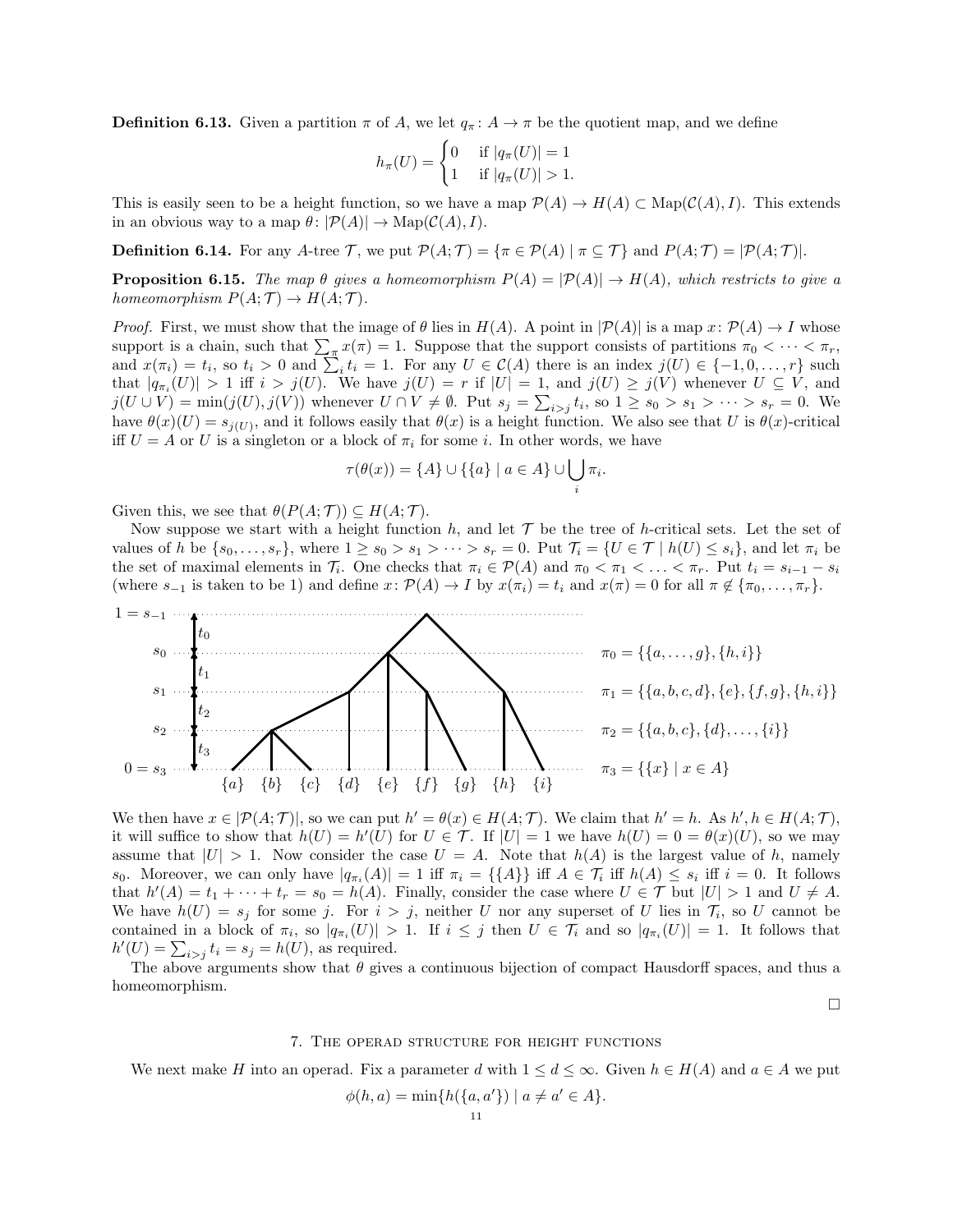Next, suppose we have a map  $p: A \to B$  and height functions  $j \in H(B)$  and  $h_b \in H(A_b)$  for all  $b \in B$ . We define a function  $k: \mathcal{C}A \rightarrow I$  by

$$
k(U) = \begin{cases} j(p(U)) & \text{if } |p(U)| > 1\\ \phi(b, j) *_{d} h_{b}(U) & \text{if } p(U) = \{b\}. \end{cases}
$$

**Lemma 7.1.** This map  $k: CA \rightarrow I$  is a height function.

*Proof.* If  $|U| = 1$  then certainly  $p(U) = \{b\}$  for some b and  $h_b(\{b\}) = 0$  (because  $h_b$  is a height function) so  $k(U) = 0.$ 

Next suppose we have  $\emptyset \neq U \subseteq V \subseteq A$ ; we claim that  $k(U) \leq k(V)$ . If  $|p(U)| > 1$  then also  $|p(V)| > 1$  and the claim is clear. If  $p(U) = \{b\}$  and  $|p(V)| > 1$  then (from the definition of  $\phi$ ) we have  $\phi(b, j) *_{d} h_{b}(U) \leq$  $\phi(b, j) \leq j(p(V))$ , so  $k(U) \leq k(V)$ . If  $p(U) = p(V) = \{b\}$  then  $h_b(U) \leq h_b(V)$  and so again  $k(U) \leq k(V)$ , so the claim holds in all cases.

Now suppose we have sets  $U, V \in CA$  with  $U \cap V \neq \emptyset$ , say  $a \in U \cap V$ . Put  $b = p(a)$  and  $t = \phi(b, j)$ . If neither  $p(U)$  nor  $p(V)$  is a singleton then

$$
k(U \cup V) = j(p(U \cup V)) = j(p(U) \cup p(V)) = \max(j(p(U)), j(p(V))) = \max(k(U), k(V)).
$$

If  $p(U)$  and  $p(V)$  are both singletons, then they must be equal to  $\{b\}$ , and we have  $p(U \cup V) = \{b\}$  also, so

$$
k(U \cup V) = t *_{d} h_{b}(U \cup V) = t *_{d} \max(h_{b}(U), h_{b}(V)) = \max(t *_{d} h_{b}(U), t *_{d} h_{b}(V)) = \max(k(U), k(V)).
$$

By symmetry we now need only consider the case where  $p(U) = \{b\}$  but  $|p(V)| > 1$ . As  $b \in p(V)$  this implies that

$$
k(V) = j(p(V)) \ge t \ge t *_{d} h_{b}(U) = k(U),
$$

so  $\max(k(U), k(V)) = j(p(V))$ . We also find that  $p(U \cup V) = p(U) \cup p(V) = p(V)$  and so  $k(U \cup V) = j(p(V))$ , so  $k(U \cup V) = \max(k(U), k(V))$  as required.

<span id="page-11-0"></span>**Definition 7.2.** We define  $\gamma_p^d: H(B) \times \prod_b H(A_b) \to H(A)$  by  $\gamma_p^d(j; (h_b)_{b \in B}) = k$ , where  $k: \mathcal{C}A \to I$  is as described above.

Proposition 7.3. This definition makes H into an operad.

Proof. Consider the following data:

- Finite sets  $A, B$  and  $C$ .
- Maps  $A \xrightarrow{p} B \xrightarrow{q} C$  (using which we define  $A_b = p^{-1}{b}$  and  $A_c = (qp)^{-1}{c}$  and  $B_c = q^{-1}{c}$ ).
- A height function  $k \in H(C)$ .
- Height functions  $j_c \in H(B_c)$  for all  $c \in C$ .
- Height functions  $h_b \in H(A_b)$  for all  $b \in B$ .

These data can be combined in two different ways to give height functions  $u, v \in H(A)$ . The main axiom that we need to check is that  $u = v$ . In more detail, we put

$$
m_c = \gamma_p(j_c; (h_b)_{b \in B_c}) \in H(A_c)
$$
  
\n
$$
n = \gamma_q(k; (j_c)_{c \in C}) \in H(B)
$$
  
\n
$$
u = \gamma_p(n; (h_b)_{b \in B}) \in H(A)
$$
  
\n
$$
v = \gamma_{qp}(k; (m_c)_{c \in C}) \in H(A).
$$

From the definitions, we have

$$
u(U) = v(U) = \begin{cases} k(qp(U)) & \text{if } |qp(U)| > 1\\ \phi(k, c) *_{d} j_{c}(p(U)) & \text{if } |p(U)| > 1 \text{ and } qp(U) = \{c\} \\ \phi(k, c) *_{d} \phi(k_{c}, b) *_{d} h_{b}(U) & \text{if } p(U) = \{b\} \text{ and } q(b) = c. \end{cases}
$$

 $\Box$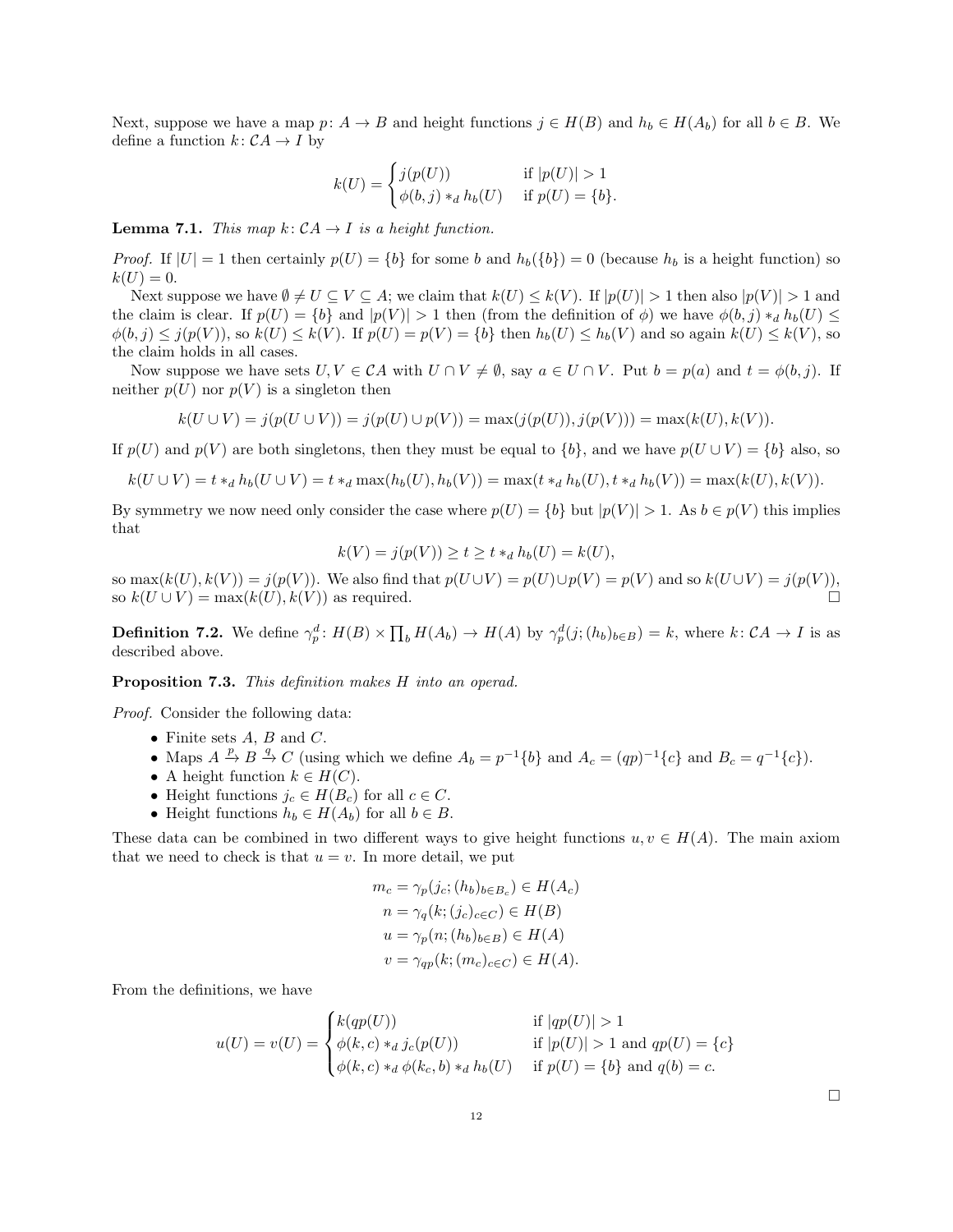We now take  $d = \infty$ . In this case, it is not hard to see that the maps  $\gamma_p^{\infty}$  are piecewise linear. For future use, we will need to be more precise, and exhibit some subsets of  $H(B) \times \prod_b H(A_b)$  on which the restriction of  $\gamma_p^{\infty}$  is linear.

First put  $X(p) = C(B) \amalg \coprod_b C(A_b)$ . We can identify  $H(A)$  with a subspace of  $\text{Map}(A, I)$ , and thus identify  $H(B) \times \prod_b H(A_b)$  with a subspace of  $\text{Map}(X(p), I)$ .

**Definition 7.4.** A subset  $T \subseteq H(B) \times \prod_b H(A_b) \subseteq \text{Map}(X(p), I)$  is unmixed if there exists a total ordering of  $X(p)$  such that every element  $t \in T$  is nondecreasing as a map  $X(p) \to I$ . Equivalently, T is unmixed if there do not exist  $t, t' \in T$  and  $x, x' \in X$  with  $t(x) < t(x')$  and  $t'(x) > t'(x')$ .

<span id="page-12-0"></span>**Lemma 7.5.** If T is unmixed then  $\gamma_p^{\infty}|_T$  is (the restriction to T of) a linear map.

*Proof.* Fix a total order on  $X(p)$  such that each map in T is nondecreasing with respect to that order. Define a map  $\xi: \mathcal{C}(A) \to X(p)$  as follows. If  $U \in \mathcal{C}(A)$  and  $|p(U)| > 1$  then we put  $\xi(U) = p(U) \in \mathcal{C}(B) \subseteq X(p)$ . If  $p(U) = \{b\}$ , we instead put

 $\Xi(U) = \{\{b, b'\} \mid b' \in B, b' \neq b\} \amalg \{U\} \subseteq \mathcal{C}(B) \amalg \mathcal{C}(A_b) \subseteq X(p).$ 

We then let  $\xi(U)$  be the smallest element of  $\Xi(U)$ , with respect to our chosen ordering. We now have a linear map  $\xi^*$ : Map $(X(p), \mathbb{R}) \to \mathrm{Map}(\mathcal{C}(A), \mathbb{R})$ , and one checks directly that  $\gamma_p^{\infty}$  agrees with  $\xi^*$  on  $T$ .

**Proposition 7.6.** If we take  $d = \infty$  then the isomorphism  $\theta: P \to H$  (from Proposition [6.15\)](#page-10-0) respects operad structures.

*Proof.* We first show that  $\theta$  preserves operad structures on the 0-skeleton. Consider a map  $p: A \to B$ , a partition  $\pi$  of B, and partitions  $\omega_b$  of the fibres  $A_b$ . These give a partition

$$
\sigma = \gamma_p(\pi; (\omega_b)_{b \in B}) = \{p^{-1}V \mid V \in \pi, \ |V| > 1, \ p^{-1}V \neq \emptyset\} \amalg \coprod_{\{b\} \in \pi} \omega_b \in \mathcal{P}(A),
$$

and thus a height function  $h_{\sigma} = \theta(\sigma) \in H(A)$ . We also have height functions  $h_{\pi} \in H(B)$  and  $h_{\omega_b} \in H(A_b)$ , and thus a height function  $k = \gamma_p(h_\pi; (h_{\omega_b})_{b \in B}) \in H(A)$ , which is easily seen to take only the values 0 and 1. We must show that  $k = h_{\sigma}$ , or equivalently that  $k(U) = 0$  iff U is contained in a single block of  $\sigma$ . We first consider the case where  $|p(U)| > 2$ , so  $k(U) = h_{\pi}(p(U))$ . In this case U can only be contained in a block of the form  $p^{-1}(V)$  for some non-singleton block  $V \in \pi$ , and this occurs iff  $p(U)$  is contained in a block of  $\pi$ , or equivalently  $k(U) = 0$ . Now consider instead the case where  $p(U) = \{b\}$ , where  $\{b\}$  is a block of π. This means that  $\phi(h_\pi, b) = 1$  and so  $k(U) = h_{\omega_b}(U)$ , which is zero iff U is contained in a block of  $\omega_b$ . In this case  $\omega_b \subseteq \sigma$ , and these are the only blocks of  $\sigma$  that could possibly contain U, so again we have  $k(U) = h_{\sigma}(U)$ . Finally, consider the case where  $p(U) = \{b\}$ , and the block V of  $\pi$  containing b has  $|V| > 1$ . This means that  $p^{-1}(V)$  is a block of  $\sigma$  and so  $h_{\sigma}(U) = 0$ . We also have  $\phi(b, h_{\pi}) = 0$  (as  $h_{\pi}(\{b, b'\}) = 0$  for any  $b' \in V \setminus \{b\}$ ) and so  $k(U) = 0$ .

We now need to extend this to all of P. This amounts to the following: for any simplex  $\sigma \in PB \times \prod_b PA_b$ , the composite

$$
\sigma \to PB \times \prod PA_b \xrightarrow{\theta \times \prod \theta} HB \times \prod HA_b \xrightarrow{\gamma} HA
$$

is affine. By Lemma [7.5,](#page-12-0) it will suffice to show that the image of  $\sigma$  in  $HB \times \prod_b HA_b$  is unmixed.

Such a simplex  $\sigma$  is determined by a chain  $\pi_0 \leq \cdots \leq \pi_r$  in  $\mathcal{P}(B)$ , together with chains  $\omega_{b0} \leq \cdots \leq \omega_{br}$ (of the same length) in  $\mathcal{P}(A_b)$  for all b, such that for all  $i < r$  we have either  $\pi_i < \pi_{i+1}$  or  $\omega_{bi} < \omega_{b,i+1}$  for some b. unfinished  $\square$ 

# 8. Spanier-Whitehead duality

Consider a vector space V and an open subset  $U \subseteq V \subseteq S^V$ . Put  $U^c = S^V \setminus U = (V \setminus U) \cup \{\infty\}$ . We have a subtraction map  $U \times S^V \to S^V$  which sends  $U \times U^c$  to  $S^V \setminus \{0\}$  (which is contractible). On passing to cofibres we get a map  $U_+ \wedge (S^V/U^c) \to S^V$ , which is adjoint to a map  $\Sigma^{-V}(S^V/U^c) \to D(U_+)$ . This can be shown to be an equivalence. Moreover, we have  $S^V/U^c = U \cup \{\infty\}.$ 

Now specialise to the case where  $V = NWA$  (for some finite set A and  $N > 0$ ), and U is the subspace Inj<sub>0</sub> $(A, \mathbb{R}^N)$  of injective maps  $x \colon A \to \mathbb{R}^N$  such that  $\sum_a x(a) = 0$ . The conclusion is

$$
D(\mathrm{Inj}_0(A, \mathbb{R}^N)_+) = \Sigma^{-NWA} S^{NWA} / \mathrm{Inj}_0(A, \mathbb{R}^N)^c = \Sigma^{-NWA} \mathrm{Inj}_0(A, \mathbb{R}^N) \cup \{\infty\}.
$$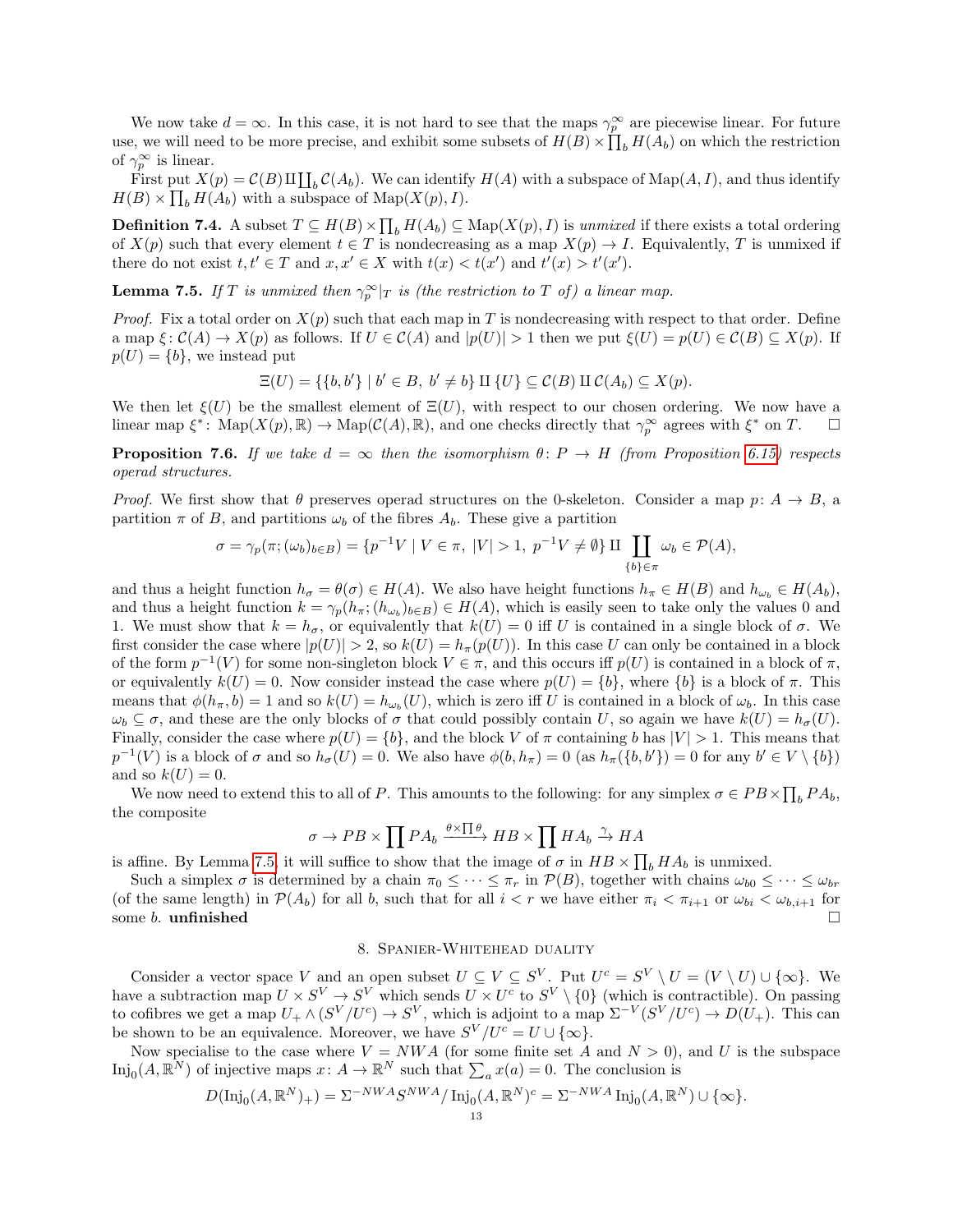It is known that  $H_* \text{Inj}_0(A, \mathbb{R}^N) = \text{Poiss}_N(A)_*,$  where  $\text{Poiss}_N$  is the operad (in graded abelian groups) for N-Poisson algebras. Moreover, this is concentrated in degrees  $(N-1)i$  for  $0 \leq i \leq a$ , where  $a = |A|$ . We thus have

$$
\widetilde{H}^*(\text{Inj}_0(A, \mathbb{R}^N) \cup \{\infty\}) = \det(A)^N \otimes \text{Poiss}_N(A)_{N(a-1)-*},
$$

which is concentrated in degrees  $(a-1) + (N-1)j$  for  $0 \le j < a$ .

It is convenient to have simplicial versions of some of this.

**Lemma 8.1.** Let K be a simplicial complex with vertex set  $U = V \amalg W$ , and let L and M be the induced subcomplexes with vertex sets V and W. Then |L| is a strong deformation retract of  $|K| \setminus |M|$  and  $|M|$  is a strong deformation retract of  $|K| \setminus |L|$ .

Proof. We have

$$
|K| = \{(x, y) \mid x \colon V \to I, \ y \colon W \to I, \ \sum x + \sum y = 1, \ \text{supp}(x) \cup \text{supp}(y) \in \text{simp}(K). \}
$$

$$
|L| = \{(x, y) \in K \mid y = 0\} = \{(x, y) \in K \mid \sum y = 0\}
$$

$$
|K| \setminus |M| = \{(x, y) \in K \mid \sum x > 0\}.
$$

We can thus define a retraction  $p: |K| \setminus |M| \to |L|$  by  $p(x, y) = (x/\sum x, 0)$  and a homotopy  $h_t: |K| \setminus |M| \to$  $|K| \backslash |M|$  by  $h_t(x, y) = ((1 - t + t/\sum x)x, (1 - t)y)$ . This displays  $|L|$  as a strong deformation retract of  $|K| \setminus |M|$ , and the other claim is of course symmetrical.

Now suppose we have a finite set A and a subcomplex  $L \subset \partial \Delta_A$ .

### 9. Filtered spheres

Given  $\pi \in \mathcal{P}(A)$  we have a quotient map  $q_{\pi} : A \to \pi$  and so inclusions  $q_{\pi}^* : (BW\pi)^N \to (BW A)^N$  and  $q_{\pi}^* \colon S^{N W \pi} \to S^{N W A}$ . We filter  $(BWA)^N$  by

$$
F_k(BWA)^N = \{x \in BWA^N \subseteq \text{Map}(A, I^N) \mid |x(A)| \le k\} = \bigcup_{|\pi| \le k} q_{\pi}^*(BW\pi)^N.
$$

We use the induced filtration on  $S^{NWA}$ .

We next explain how this interacts with the (co)operad structure when  $N = 1$ . Suppose we have a map  $p: A \to B$  as usual, giving a map

$$
\gamma\colon S^{WB}\wedge \bigwedge_{b\in B}S^{WA_b}\to S^{WA}.
$$

To avoid trivialities, assume that  $B \neq \emptyset$  and p is surjective. Suppose given  $0 \leq j < |B|$  and  $0 \leq i_b < |A_b|$  for all *b*, and put  $i = j + \sum_b i_b$ . We claim that

$$
\gamma\left(F_{j+1}S^{WB}\wedge\bigwedge_{b}F_{i_{b}+1}S^{WA_{b}}\right)\subseteq F_{i+1}S^{WA}.
$$

To see this, suppose that  $y \in F_{j+1}BWB$  and  $x_b \in F_{i_b+1}BWA_b$ , and put  $x = \gamma(y;(x_b)_{b\in B})$ . We then have  $y(B) = \{1\} \amalg Y$  and  $x_b(A_b) = \{1\} \amalg X_b$ , for some sets Y and  $X_b$  with  $|Y| \leq j$  and  $|X_b| \leq i_b$ . If we put  $X = Y \cup \bigcup_b y_b X_b$  we find that  $|X| \leq i$  and  $x(A) \subseteq \{1\} \amalg X$ , so  $x \in F_{i+1}S^{WA}$  as claimed.

This does not work when  $N > 1$ . For example, take  $N = 2$  and  $A = \{0, 1, 2\} \times \{3, 4, 5\}$  and  $B = \{0, 1, 2\}$ and  $p(i, j) = i$  (so  $A_b = \{3, 4, 5\}$  for all b). Then put

$$
y(0) = [1, 1/2] \qquad y(1) = [1/2, 1] \qquad y(2) = [1, 1/2]
$$
  
\n
$$
x_0(3) = [1, 1/3] \qquad x_0(4) = [1/3, 1] \qquad x_0(5) = [1, 1/3]
$$
  
\n
$$
x_1(3) = [1, 1/5] \qquad x_1(4) = [1/5, 1] \qquad x_1(5) = [1, 1/5]
$$
  
\n
$$
x_2(3) = [1, 1/7] \qquad x_2(4) = [1/7, 1] \qquad x_2(5) = [1, 1/7],
$$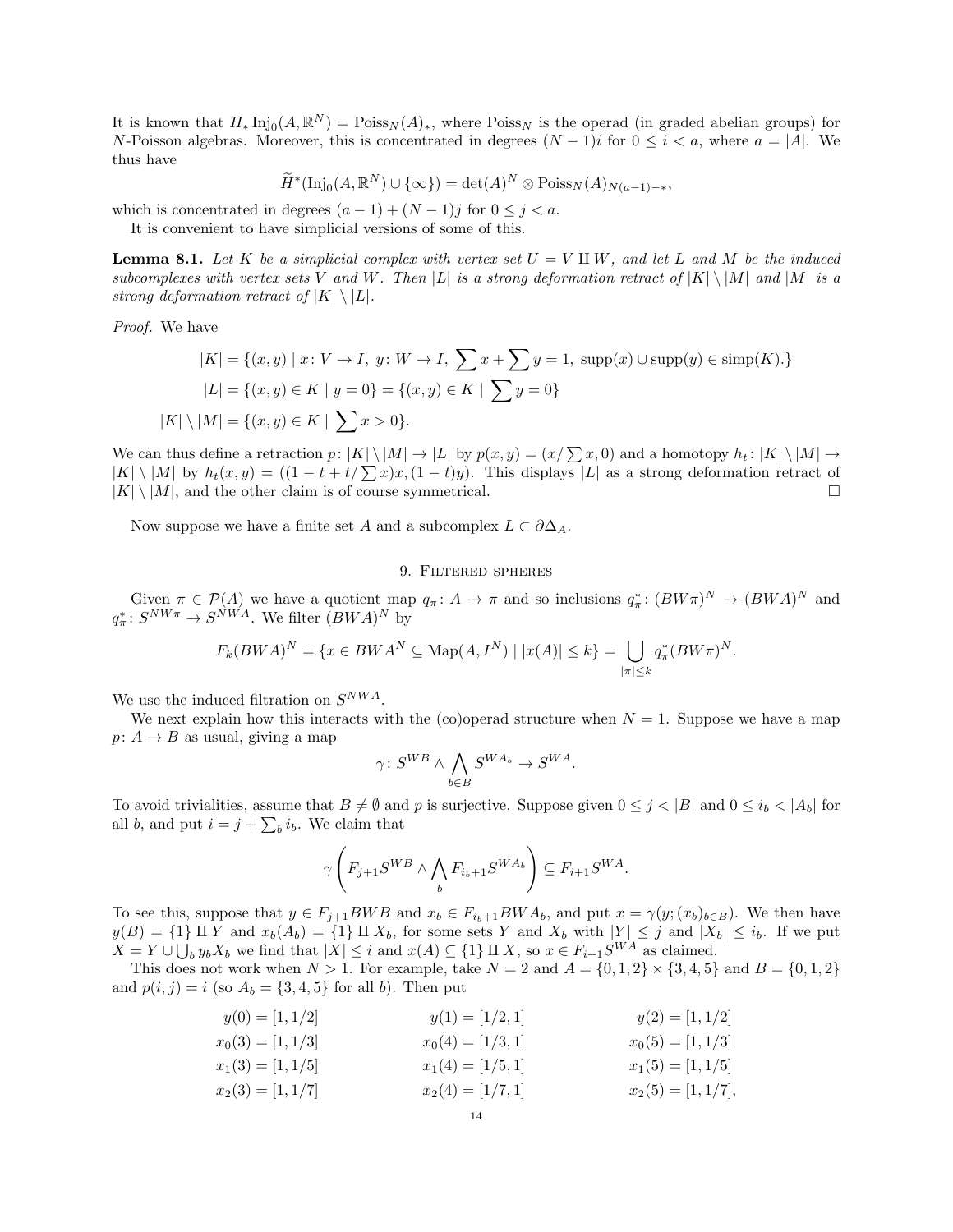$$
x(0,3) = [1,1/6]
$$
  
\n
$$
x(1,3) = [1/2,1/3]
$$
  
\n
$$
x(2,3) = [1,1/14]
$$
  
\n
$$
x(1,4) = [1/6,1]
$$
  
\n
$$
x(2,4) = [1/7,1/2]
$$
  
\n
$$
x(1,5) = [1/2,1/3]
$$
  
\n
$$
x(2,5) = [1,1/14].
$$
  
\n
$$
x(2,6) = [1,1/14].
$$

In this case we have  $j = i_0 = i_1 = i_2 = 1$  so  $i = 4$ , but  $|x(A)| - 1 = 5$  so  $x \notin F_i S^{2WA}$ . Put  $F_k = F_k S^{NWA}$  and  $F_k^c = S^{NWA} \setminus F_k$ . We then have

$$
F_k S/F_{k-1} = \bigvee_{|\pi|=k} \text{Inj}_0(\pi, \mathbb{R}^N) \cup \{\infty\} = \bigvee_{|\pi|=k} \Sigma^{NW\pi} D(\text{Inj}_0(\pi, \mathbb{R}^N)_+)
$$
  

$$
F_k \setminus F_{k-1} = \coprod_{|\pi|=k} \text{Inj}_0(\pi, \mathbb{R}^N) = F_{k-1}^c \setminus F_k^c
$$
  

$$
F_{k-1}^c / F_k^c = \Sigma^{NWA} D(F_k/F_{k-1}) = \bigvee_{|\pi|=k} \Sigma^{NWA-NW\pi} \text{Inj}_0(\pi, \mathbb{R}^N)_+.
$$

Now put

$$
\widetilde{Q}A = \{ (\pi, U) \in \mathcal{P}A \times \mathcal{C}A \mid U \text{ is a union of blocks of } \pi \} \simeq \coprod_{\pi \in \mathcal{P}A} \mathcal{C}\pi.
$$

We consider this as a subposet of  $\mathcal{P}A \times \mathcal{C}A$ , so we have a geometric realisation  $\widetilde{Q}A = |\widetilde{Q}A| \subseteq PA \times BWA$ . This can be identified as

$$
\widetilde{Q}A = \operatornamewithlimits{hocolim}_{\pi \in \mathcal{P} A} |\mathcal{C}\pi| = \operatornamewithlimits{hocolim}_{\pi \in \mathcal{P} A} BW\pi.
$$

This space is contractible, as  $\widetilde{Q}A$  has a largest object. However, certain associated complexes will have interesting homotopy. Firstly, we put

$$
\dot{Q}A = \{ (\pi, U) \in \widetilde{Q}A \mid U \neq A \}
$$

$$
\dot{Q}A = |\dot{Q}A| = \text{hocolim } SW\pi
$$

$$
\overrightarrow{PA}
$$

$$
QA = \widetilde{Q}A/\dot{Q}A = \text{hocolim } S^{W\pi}.
$$

Here we write hocolim for the homotopy colimit in the unbased category, and hocolim<sup>\*</sup> for the based analogue. For a diagram  $\overrightarrow{X}$  indexed by a category  $\mathcal J$  we have

$$
\operatornamewithlimits{hocolim}_{\mathcal J}X=\operatornamewithlimits{hocolim}_{\mathcal J}X/\operatornamewithlimits{hocolim}_{\mathcal J}\ast=(\operatornamewithlimits{hocolim}_{\mathcal J}X)/|\mathcal J|.
$$

In particular, if  $|\mathcal{J}|$  is contractible then the two versions of the homotopy colimit are homotopy equivalent.

Note that the above constructions still give little new: as  $\mathcal{P}A$  has a largest element, we find that the evident maps  $SWA \rightarrow \dot{Q}A$  and  $S^{WA} \rightarrow QA$  are homotopy equivalences.

Next, recall that we have subposets  $\mathcal{P}_k A, \mathcal{P}'_k \subseteq \mathcal{P}_k A$ . We write  $\mathcal{Q}_k A, \mathcal{Q}' A$  and  $\mathcal{Q}'_k A$  for the preimages of these posets in  $\widetilde{Q}A$ . We then write  $\widetilde{Q}_kA$ ,  $\widetilde{Q}'A$  and  $\widetilde{Q}'_kA$  for the geometric realisations, and put  $Q_kA = \widetilde{Q}_{k-1}$  $\widetilde{Q}_k A/(\widetilde{Q}_k A \cap \dot{Q} A)$  and so on.

Note that  $Q_k A = \text{hocolim}_{\mathcal{P}_k A} S^{W\pi}$ , whereas  $\text{colim}_{\mathcal{P}_k A} S^{W\pi}$  is easily identified with  $F_k S^{WA}$ . We claim that the map  $Q_k A \to F_k S^{WA}$  is a homotopy equivalence. **Prove this.** 

Next, note that we can apply hocolim<sup>\*</sup><sub>γ</sub> \* and hocolim<sup>\*</sup><sub> $\mathcal{P}'_k A$ </sub> <sup>\*</sup> to the cofibrations  $SW\pi_+ \to S^0 \to S^{W\pi}$  give a diagram



so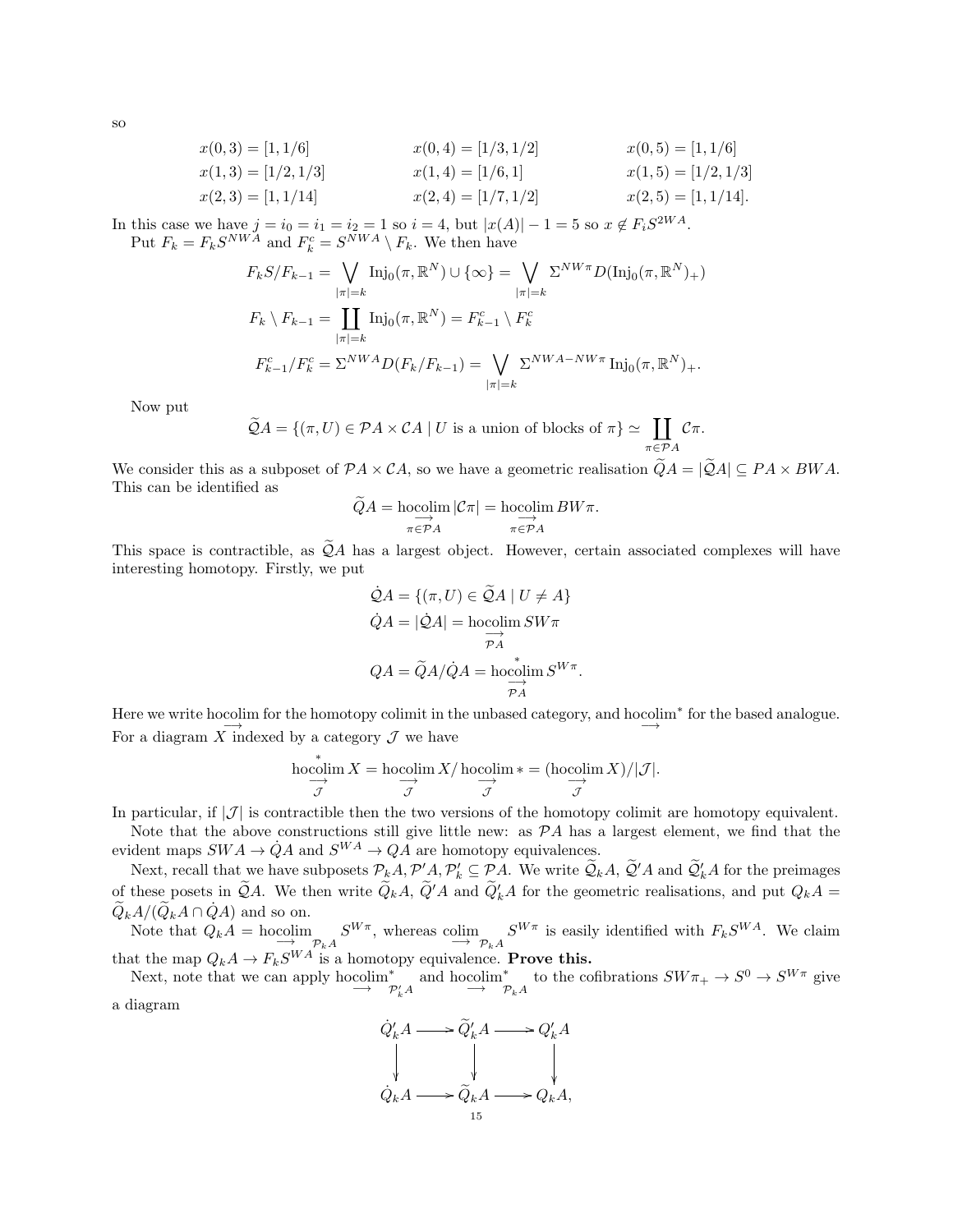in which the rows are cofibrations. As  $SW1 = \emptyset$ , we see directly that  $\dot{Q}'_k A = \dot{Q}_k A$ , so the right hand square is a homotopy pushout. Taking vertical cofibres shows that the map  $\overline{P}_k A \to \overline{Q}_k A$  is an equivalence.

On the other hand, we have a map  $\tau : \mathcal{SCA} \to \mathcal{PA}$  sending a chain  $(U_0 \subset \cdots \subset U_d)$  to the partition

$$
\pi = \{U_0, U_1 \setminus U_0, \ldots, U_d \setminus U_{d-1}, A \setminus U_d\} \setminus \{\emptyset\}
$$

This gives a map  $\tau: BWA \to PA$ . In this picture SWA is the subcomplex generated by vertices  $U = (U_0 \subset$  $\cdots \subset U_d$ ) as above for which  $U_d \neq A$ . Implicitly here  $U_0 \neq \emptyset$ , and  $U_0$  and  $A \setminus U_d$  are distinct blocks of  $\pi$  so  $\pi \in \mathcal{P}'A$ . This shows that  $\tau(SWA) \subseteq P'A$ , so  $\tau$  induces a map  $\tau \colon S^{WA} \to \overline{P}A$ . Essentially by definition we have  $F_k S^{WA} = \tau^{-1} \overline{P}_k A$ . We thus have a map

$$
Q_k A \to F_k S^{WA} \xrightarrow{\tau} \overline{P}_k A.
$$

It is natural to hope that this map sends  $Q'_kA$  to the basepoint, and that the resulting map  $\overline{Q}_kA \to \overline{P}_kA$  is inverse to the equivalence considered above. However, we have not yet proved this.

Most of the above should also work with  $S^{WA}$  replaced by  $S^{NWA}$  for any  $N > 0$ . **Supply details** 

# 10. Chained preorders

**Definition 10.1.** A *linear preorder* on a finite set  $A$  is a relation  $R$  such that

- (a) For all  $a, b \in A$  we have either aRb or bRa.
- (b) If  $aRb$  and  $bRc$  then  $aRc$ .

We write  $LP(A)$  for the set of linear preorders on A.

Note that the first axiom implies aRa. We write  $a \equiv_R b$  if aRb and bRa; this is an equivalence relation, and R induces a total ordering of the quotient set  $A/\equiv_R$ .

If R' is a linear preorder, we write R | R' (and say that R' refines R) if  $aR'b \implies aRb$ , or  $R \supseteq R'$  as subsets of  $A^2$ . This gives a partial order on  $LP(A)$ .

We say that a linear preorder R is separated if  $(a \equiv_R b \implies a = b)$ , so it is just a linear ordering of A. We write  $Ord(A)$  for the set of linear orderings.

**Remark 10.2.** Let R be a linear preorder, and let  $A_1, \ldots, A_r$  be the equivalence classes for  $\equiv_R$ . It is not hard to see that there is a bijection {refinements of  $R$ } =  $\prod_i LP(A_i)$ .

**Definition 10.3.** An *n*-chain of linear preorderings is a sequence  $(R_1, \ldots, R_n) \in LP(A)^n$  with  $R_i | R_{i+1}$ . We say that the chain is separated if  $R_n$  is separated. We write  $CL_n(A)$  for the set of separated n-chains. We give this a partial order as follows: we have  $R \leq Q$  if  $R_1 \subseteq Q_1$  and  $R_i \cap R_{i-1}^{\text{op}} \subseteq Q_i \cap Q_{i-1}^{\text{op}}$  for all  $i > 1$ .

TODO:

- $|CL_n(A)| \simeq \mathrm{Inj}(A, \mathbb{R}^n)$
- Operad structure, Faddell-Neuwirth fibrations?
- Comparison with Salvetti, Kashiwabara, Smith, Getzler

## 11. The Smith operad

Let E be the usual functor from sets to simplicial sets given by  $(EX)_n = \text{Map}([n], X)$ . It is well-known that this is contractible, and  $E(X \times Y) = EX \times EY$ . We thus have an operad E Ord in simplicial sets, known as the Barratt-Eccles operad. It is known that this is  $E_{\infty}$ , so its algebras are essentially infinite loop spaces.

Jeff Smith defined suboperads  $C_k$  of E Ord whose algebras are essentially k-fold loop spaces. We recall these operads here.

If  $|A| \leq 1$  then  $E \text{Ord}(A)$  is a point, and  $C_k(A) = E \text{Ord}(A)$ . If  $|A| = 2$  then  $C_k(A)$  is the  $k-1$ -skeleton of  $E \text{Ord}(A)$ . To understand this in more detail, let  $\tau: A \to A$  be the map that exchanges the two elements of A, and let  $\rho(a)$  be the ordering for which  $a < \tau(a)$ . Define  $i_m : A \to \text{Map}([m], \text{Ord}(A))$  by  $i_m(a)(j) = \rho(\tau^j(a))$ . Then  $i_m$  gives a bijection from A to the set of nondegenerate m-simplices of E Ord(A). It follows that  $C_k(A)$ is generated by  $\{i_m(a) \mid m < k, a \in A\}$ . I think that  $|C_k(A)|$  is homeomorphic to  $S((WA)^k)$ , with the two m-cells corresponding to the hemispheres in  $S((WA)^{m+1})$  obtained by cutting along  $S((WA)^m)$ .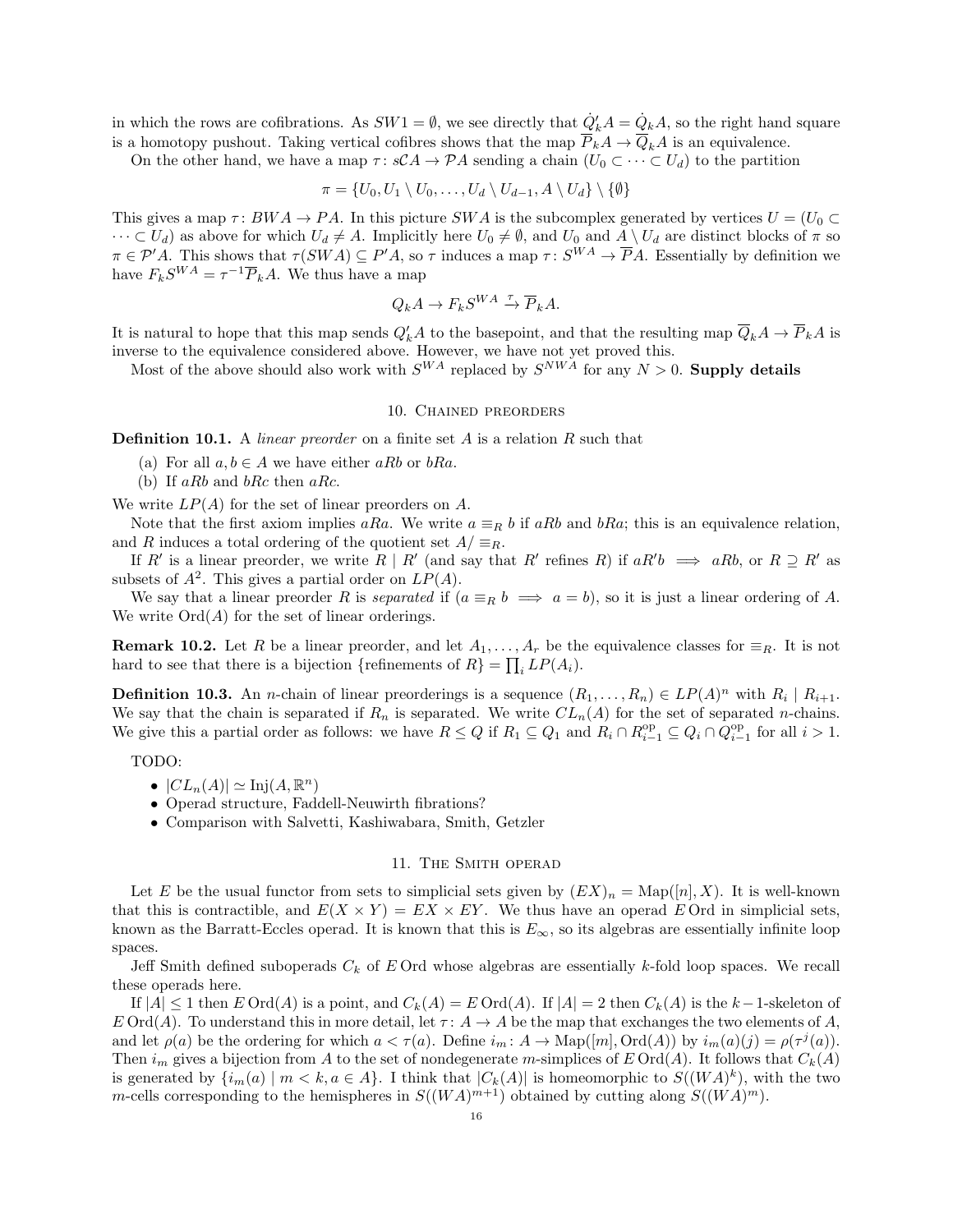Now consider a set A with  $|A| > 2$ . For any  $B \subseteq A$  we have a restriction map res<sub>B</sub>:  $\text{Ord}(A) \to \text{Ord}(B)$ , which induces  $res_B : E \text{Ord}(A) \to E \text{Ord}(B)$ . We put

$$
C_k(A) = \bigcap_{|B|=2} \operatorname{res}_B^{-1} C_k(B).
$$

Here are some thoughts about counting cells in simplicial sets. Put  $b_k(X) = |X_k|$ , and let  $a_k(X)$  be the number of nondegenerate k-simplices. Each nondegenerate k-simplex gives  $\begin{pmatrix} n \\ h \end{pmatrix}$ k ) *n*-simplices, so  $b_k =$  $\sum_{j\leq k}$  $\int k$  $\bigg\} a_j$ . If we put

 $a_k(X)t^k/k!$ 

 $b_k(X)t^k$ 

$$
f(X,t) = \sum_{k}
$$

$$
g(X,t) = \sum_{k}
$$

we find that

j

$$
g(X,t) = \frac{1}{1-t} \sum_{k} a_k(X) \left(\frac{t}{1-t}\right)^k.
$$

k

We have  $b_k(X \times Y) = b_k(X)b_k(Y)$ , and

$$
a_m(X \times Y) = \sum_{m=i+j+k} \frac{m!}{i!j!k!} a_{i+j}(X) a_{i+k}(Y).
$$

The point here is that  $m!/(i!j!k!)$  is the number of strictly increasing maps  $u = (v, w): [m] \rightarrow [i + j] \times [i + k]$ for which v and w are surjective. I do not know a useful formula for  $f(X \times Y, t)$  or  $g(X \times Y, t)$  based on these.

In the case  $X = EN$  with  $|N| = n$ , we have

$$
a_k(EN) = n(n-1)^k
$$

$$
b_k(EN) = n^{k+1}
$$

$$
f(EN, t) = ne^{(n-1)t}
$$

$$
g(EN, t) = n/(1 - nt)
$$

- The spaces  $C_k(A)$  give a suboperad of E Ord
- Are there simplicial analogs of the Faddell-Neuwirth fibrations? There are certainly maps  $\rho_B^A: C_k(A) \to$  $C_k(B)$  for  $B \subseteq A$ ; these come from  $\gamma_i$ , where  $i: B \to A$  is the inclusion. We also have  $\gamma_p$  for  $p: A \to A/B$ , which gives rise to a map  $C_k(B) \to C_k(A)$ , which should be a section for  $\rho_B^A$ . When  $|A| = 3$  and  $|B| = 2 = k$ , the numerology is as follows. In  $C_2(A)$ , the numbers of nondegenerate simplices in dimensions  $0, \ldots, 3$  are 6, 30, 36, 12 (and there are none in higher dimensions). In  $C_2(B)$ there are two nondegenerate 0-simplices, two nondegenerate 1-simplices, and no nondegenerate simplices in higher dimension. Experimentally, it seems that for  $x \in C_2(B)_d$ , the size of the preimage  $\pi^{-1}\{x\} \subseteq C_2(A)_d$  is independent of x. Everything is consistent with the idea that  $C_2(A)$  is a twisted cartesian product of  $C_2(B)$  with a complex F with nondegenerate cell count  $(3, 6, 2)$ , which should be homotopy equivalent to  $S^1 \vee S^1$ . Moreover, it is not hard to see that for any A the preimage in  $C_2(A_+)$  of any vertex in  $C_2(A)$  is a copy of  $(\Delta_{|A|}\amalg\Delta_{|A|})/\sim$ , where the equivalence relation identifies corresponding vertices in the two simplices. This has the homotopy type of  $\mathbb{R}^2 \setminus A$ , as expected. To obtain this description, consider the set  $A'$  of gaps in A (with the order given by the chosen vertex); this can be identified with  $\{0, \ldots, |A|\}$ . One simplex corresponds to strictly increasing maps  $[k] \rightarrow A'$ , and the other to strictly decreasing maps. When  $k = 0$  any map is both increasing and decreasing which is why the vertices get identified.

However, things seem to go wrong for  $A = \{0, 1, 2, 3\}$  and  $B = \{0, 1, 2\}$ . Here the 2-simplex  $[[0, 1, 2], [0, 1, 2], [0, 1, 2]]$  has 36 preimages, whereas  $[[0, 1, 2], [0, 2, 1], [2, 0, 1]]$  has 38 and  $[[0, 1, 2], [0, 2, 1], [2, 1, 0]]$ has 35.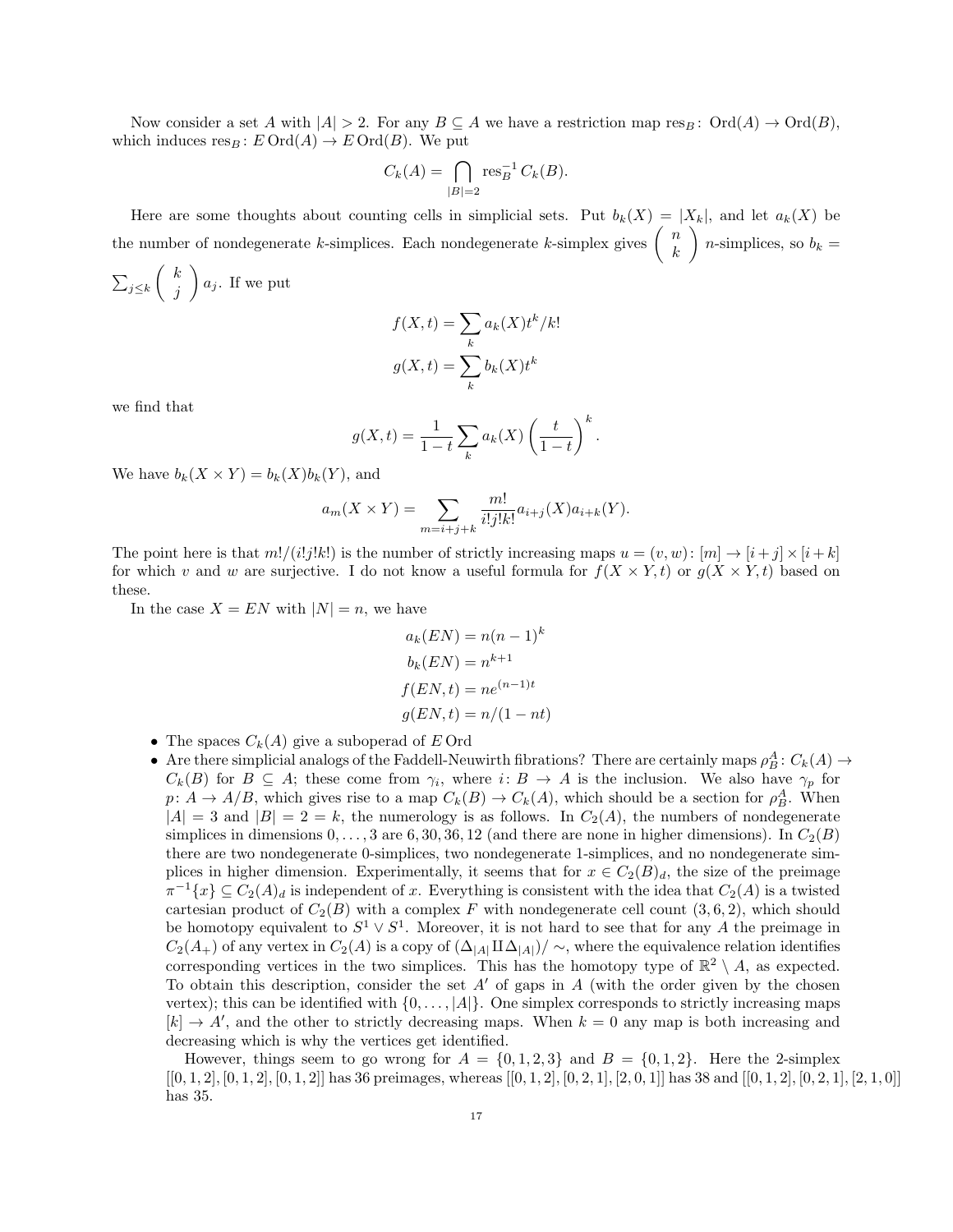- Define a map from the linear preorder model to the Smith model. A vertex of  $LP_k(A)$  is a kflag of preorders, the finest of which is a linear order, so there is an evident projection  $LP_k(A) \rightarrow$  $\text{Ord}(A) = E \text{Ord}(A)_0$ . An *n*-simplex of  $LP_k(A)$  is a chain of  $n + 1$  such k-flags, giving a map  $LP_k(A)_n \to E \text{Ord}(A)_n$ . We claim that this lands in  $C_k(A)_n$ . Indeed, suppose we have  $a \neq b \in A$ , and they become separated at the  $r_i$ 'th stage in the *i*'th flag of preorders, so  $r_1 \geq 1$  and  $r_i \leq k$ . If the relative ordering of a and b changes between the i'th and  $i + 1$ 'st flags, then we must have  $r_{i+1} > r_i$ . It follows that there can be at most  $k-1$  such swaps.
- Does the linear preorder model admit a compatible operad structure?
- Prove that  $C_k(A)$  is a finite complex.
- Note that  $C_1(A) = \text{Ord}(A)$ , so  $C_1$  is just the associative operad. One can check that this does not map to the little 1-cubes operad, so there is no map  $C_k \to \text{Cub}_k$  in general. I do not know of a good map from  $C_k(A)$  to  $\text{Inj}(A,\mathbb{R}^k)$  either, although probably one exists.

#### 12. Configuration spaces

Here we analyse the homotopy type and cohomology of the spaces  $F_0(A) = Inj_0(A, V)$  for  $|A| \leq 3$ , where V is an inner product space of dimension  $d > 1$  say. It is clear that the space  $F(A) = Inj(A, V)$  is homeomorphic to  $V \times F_0(A)$ , which is homotopy equivalent to  $F_0(A)$ , so we will work with whichever is more convenient. We choose a generator  $u \in \widetilde{H}^{d-1}S(V)$ .

For  $a, b \in A$  with  $a \neq b$  we define  $\delta_{ab} \colon F(A) \to S(V)$  by  $\delta_{ab}(v) = (v_b - v_a)/||v_b - v_a||$ . We then put  $u_{ab} = \delta_{ab}^* u \in H^{d-1} F(A)$ , and note that  $u_{ba} = (-1)^d u_{ab}$  and  $u_{ab}^2 = 0$ . Given  $a, b, c \in A$  (all distinct), we put

$$
r_{abc} = u_{ab}u_{bc} + u_{bc}u_{ca} + u_{ca}u_{ab}.
$$

It will turn out that this is always zero. For the moment we note that  $r_{abc} = r_{bca}$  and

$$
r_{bac} = u_{ba}u_{ac} + u_{ac}u_{cb} + u_{cb}u_{ba}
$$
  
=  $(-1)^{2d}(u_{ab}u_{ca} + u_{ca}u_{bc} + u_{bc}u_{ab})$   
=  $(-1)^{2d+(d-1)^2}(u_{ca}u_{ab} + u_{bc}u_{ca} + u_{ab}u_{bc})$   
=  $(-1)^{d-1}r_{abc}$ .

It follows that, up to sign,  $r_{abc}$  depends only on  $\{a, b, c\}$ .

It is clear that  $F(A)$  is contractible for  $|A| \leq 1$ .

If  $A = \{0, 1\}$  we see that  $\delta_{01} : F(A) \to S(V)$  is a homotopy equivalence. Thus, if  $A = \{a, b\}$  then

$$
H^*F(A) = \mathbb{Z}{1, u_{ab}, u_{ba}\}/(u_{ba} = (-1)^d u_{ab}).
$$

Now consider  $A = \{0, 1, 2\}$ . Define

$$
\delta = (\delta_{01}, \delta_{12}, \delta_{20}) : F(A) \to S(V)^3.
$$

Define  $\Delta: S(V) \to S(V)^2$  and  $f_+, f_-: S(V)^2 \to F(A)$  and  $g_+, g_-: S(V)^2 \to S(V)^3$  by

$$
\Delta(v) = (v, v) \nf_{\pm}(v, w) = (-v, v, \pm (v - w)) \ng_{+}(v, w) = (v, -w, -v) \ng_{-}(v, w) = (v, -v, -w)
$$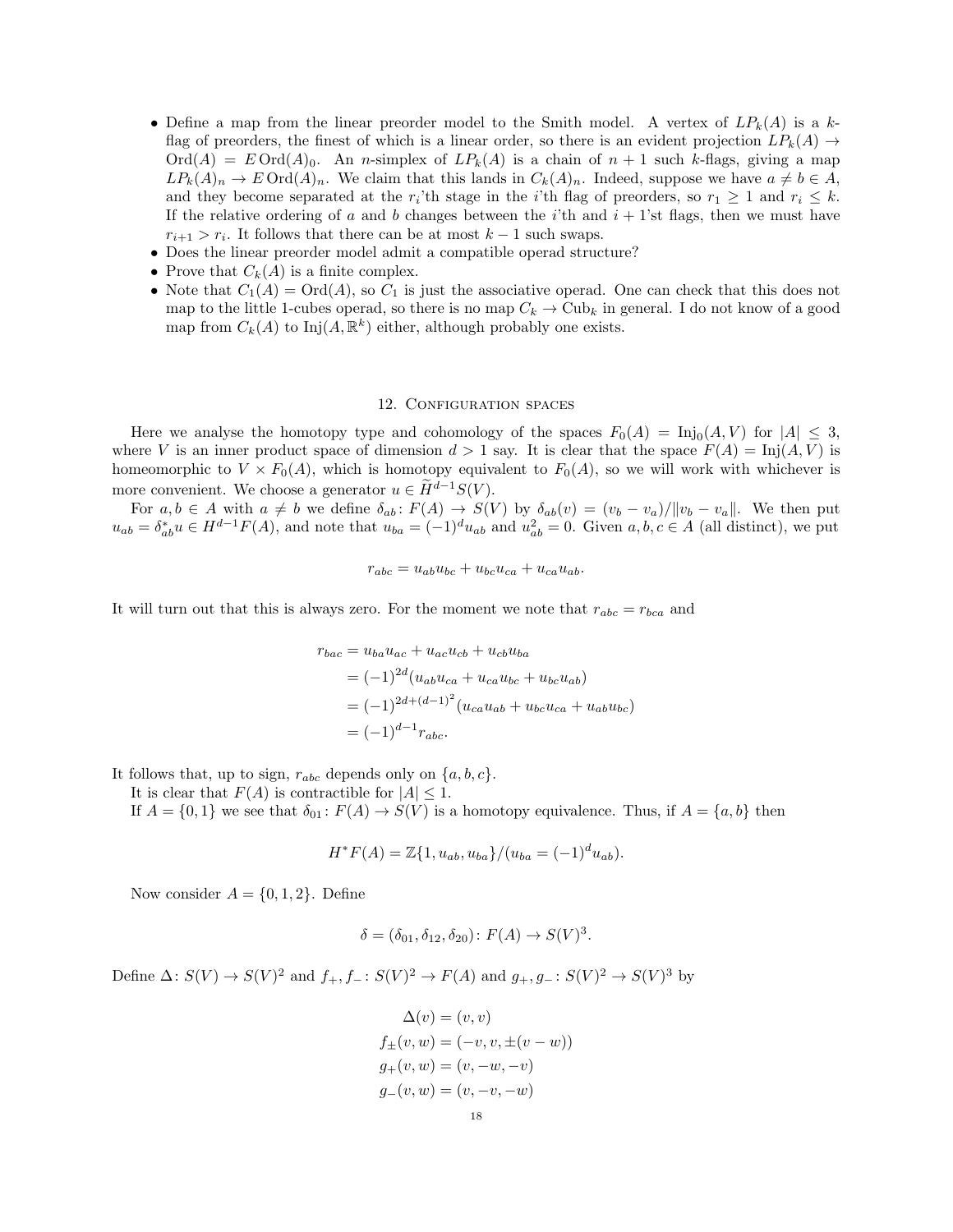It is straightforward to check that we have a diagram as follows, in which the top left triangle commutes on the nose, and the rest commutes up to homotopy:



Proposition 12.1. The top left triangle in the above diagram is a homotopy pushout.

Proof. We introduce the spaces

$$
W = \text{pushout of } S(V)^2 \xleftarrow{\Delta} S(V) \xrightarrow{\Delta} S(V)^2
$$
  

$$
X = \{(x, y, z) \in F(A) \mid x + y = 0, ||x|| = ||y|| = 1\}
$$
  

$$
Y = \{(x, y, z) \in X \mid ||z - x|| = 1 \text{ or } ||z - y|| = 1\}
$$

It is straightforward to check that  $f_+$  and  $f_-\$  give a homeomorphism  $W \to Y$ , so we need only show that Y is a deformation retract of  $X$ , and  $X$  is a deformation retract of  $F(A)$ . The second statement follows using the homeomorphism  $(0, \infty) \times V \times X \to F(A)$  given by

$$
(t, v, x, y, z) \mapsto (tx + v, ty + v, tz + v).
$$

For the former, we put

$$
D_{\pm} = \{(-v, v, z) \in X \mid 0 < ||z - (\pm v)|| \le 1\}
$$
  
\n
$$
D_0 = \{(-v, v, z) \in X \mid ||z - v|| \ge 1 \text{ and } ||z + v|| \ge 1\}
$$
  
\n
$$
= \{(-v, v, z) \in X \mid 2|z.v| \le ||z||^2\},
$$

so  $X = D_-\cup D_0 \cup D_+$ . We then define maps  $q_{\pm} : D_{\pm} \to V$  and  $q_0 : D_0 \to V$  by

$$
q_{\pm}(-v, v, z) = v + (z - (\pm v)) / ||z - (\pm v)||
$$
  

$$
q_0(-v, v, z) = \begin{cases} 0 & \text{if } z = 0\\ 2|z.v|z/\|z\|^2 & \text{otherwise} \end{cases}
$$

The picture below shows v and  $z_+$  such that  $(-v, v, z_+) \in D_+$ , together with  $z'_+ = q_+(-v, v, z_+)$ . The numbers  $z_$  and  $z'_$  are related in the analogous way, as are  $z_0$  and  $z'_0$ .

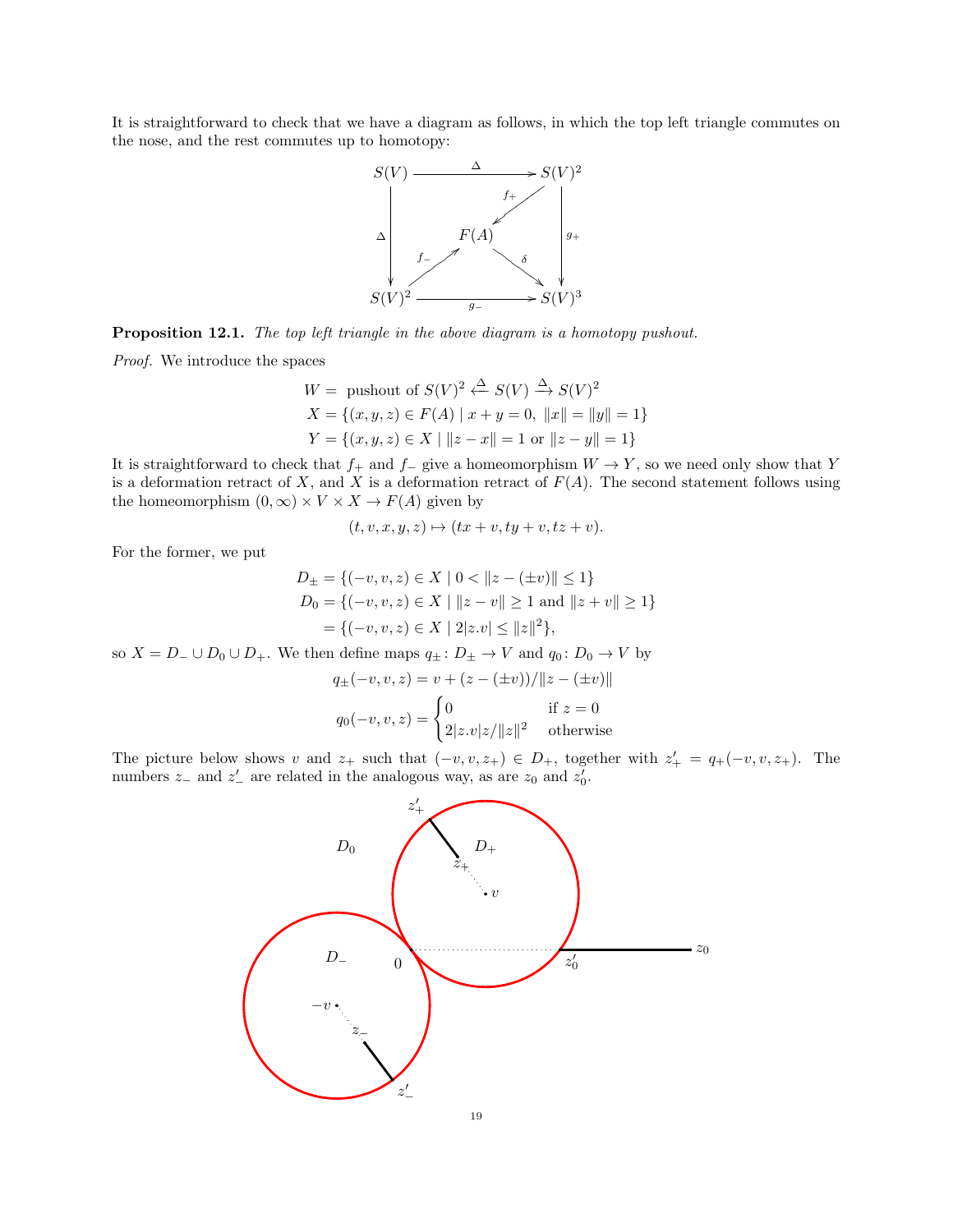It is clear that  $q_+$  and  $q_-$  are continuous. Using the fact that  $2|z.v| \leq ||z||^2$  on  $D_0$ , we see that  $q_0$  is also continuous. At any point where  $q_i$  and  $q_j$  are both defined, we see that  $q_i(-v, v, z) = q_j(-v, v, z) = z$ . It follows that we get a well-defined continuous map  $q: X \to V$  with  $q|_{D_i} = q_i$ . We then define  $r(-v, v, z) =$  $(-v, v, q(-v, v, z)).$ 

By a check of cases, we find that

- If  $(-v, v, z) \in D_+$  then  $||q(-v, v, z) v|| = 1$
- If  $(-v, v, z) \in D_-\$  then  $||q(-v, v, z) + v|| = 1$
- If  $(-v, v, z) \in D_0$  and  $z \cdot v \geq 0$  then  $||q(-v, v, z) v|| = 1$
- If  $(-v, v, z) \in D_0$  and  $z \cdot v \leq 0$  then  $||q(-v, v, z) + v|| = 1$ .

It follows that r defines a map  $X \to Y$ , and one checks that  $r|_Y = 1_Y$ , so r is a retraction. Moreover, the line segment joining x to  $r(x)$  lies wholly in X, so we have a deformation retraction, as required.

Proposition 12.2.  $r_{012} = 0$  in  $H^{2d-2}F(A)$ .

Proof. Our homotopy pushout now gives an exact sequence

$$
0 = H^{2d-3}S(V) \to H^{2d-2}F(A) \xrightarrow{(f_+^*, f_-^*)} H^{2d-2}S(V)^2 \oplus H^{2d-2}S(V)^2.
$$

It will thus suffice to prove that  $f^*_{\pm}(r_{012}) = 0$  in  $H^{2d-2}S(V)^2 \simeq \mathbb{Z}$ . Let a and b be the obvious two generators of  $H^{d-1}S(V)^2$ . Using  $\delta f_+ = g_+$  we find that

$$
f_{+}^{*}(u_{01}) = a
$$
  
\n
$$
f_{+}^{*}(u_{12}) = (-1)^{d}b
$$
  
\n
$$
f_{+}^{*}(u_{20}) = (-1)^{d}a
$$
  
\n
$$
f_{+}^{*}(r_{012}) = (-1)^{d}ab + ba + (-1)^{d}a^{2} = (-1)^{d}ab + (-1)^{d-1}ab = 0.
$$

 $\Box$ 

Corollary 12.3. For any finite set A and any three distinct elements  $a, b, c \in A$  we have  $r_{abc} = 0$  in  $H^{2d-2}F(A).$ 

*Proof.* Define  $j: \{0,1,2\} \to A$  by  $j(0) = a$  and  $j(1) = b$  and  $j(2) = c$ . This induces a map  $j^*: F(A) \to A$  $F({0, 1, 2})$  and thus a ring homomorphism  $j^{**}$ :  $H^*F({0, 1, 2}) \to H^*F(A)$  with  $r_{abc} = j^{**}r_{012} = 0$ .

#### 13. The Stasheff operad

In this section we introduce the Stasheff operad, which we call K. Some key properties are as follows.

- (a) There is an operad K in posets and an isomorphism  $K(A) = |\mathcal{K}(A)|$  respecting the operad structure.
- (b) There is a natural map of operads from  $K$  to the little one-cubes operad (as in Section [2\)](#page-1-0).
- (c) If  $|A| = n$  then  $K(A)$  is a union of n! balls of dimension  $n-2$ ; in particular,  $K(A)$  is compact.

The first two of these are discussed in theis section; property (c) is covered in Section [14.](#page-23-0)

We now start work on the definitions.

**Definition 13.1.** A tree  $A \in \text{Tree}(A)$  is full if every singleton lies in  $\mathcal{T}$ , and also  $A \in \mathcal{T}$ . We write Trees<sub>1</sub>(A) for the poset of full trees, ordered by inclusion. We observe (or define) that Trees<sub>1</sub>( $\emptyset$ ) =  $\emptyset$ . Note that Trees<sub>1</sub>(A) has a smallest element, namely the tree  $\mathcal{T}_0 = \{ \{a\} \mid a \in A \} \cup \{A\}$  (sometimes called the  $corolla$ ). One can check that  $Trees<sub>1</sub>$  is a suboperad of Trees.

**Definition 13.2.** A Stasheff tree on an finite, totally ordered set A is a full tree  $\mathcal{T} \in \text{Tres}_1(A)$  such that every set in  $\mathcal T$  is an interval. We write  $\mathcal K^+(\mathcal A)$  for the poset of Stasheff trees, ordered by inclusion. Given an unordered set A, we also put

$$
\mathcal{K}(A) = \{ (R, \mathcal{T}) \mid R \in \text{Ord}(A) \text{ and } \mathcal{T} \in \mathcal{K}^+(A, R) \}.
$$

We write  $K^+(A)$  and  $K(A)$  for the geometric realisations of  $\mathcal{K}^+(A)$  and  $\mathcal{K}(A)$ .

Note that the corolla lies in  $\mathcal{K}^+(A)$  and is the smallest element there. It follows that  $K^+(A)$  is contractible, and  $K(A)$  is homotopy equivalent to the discrete set  $\text{Ord}(A)$ . We will show later that  $K^+(A)$  is homeomorphic to a ball of dimension  $|A| - 2$ . It is called a *Stasheff cell* or *associahedron*.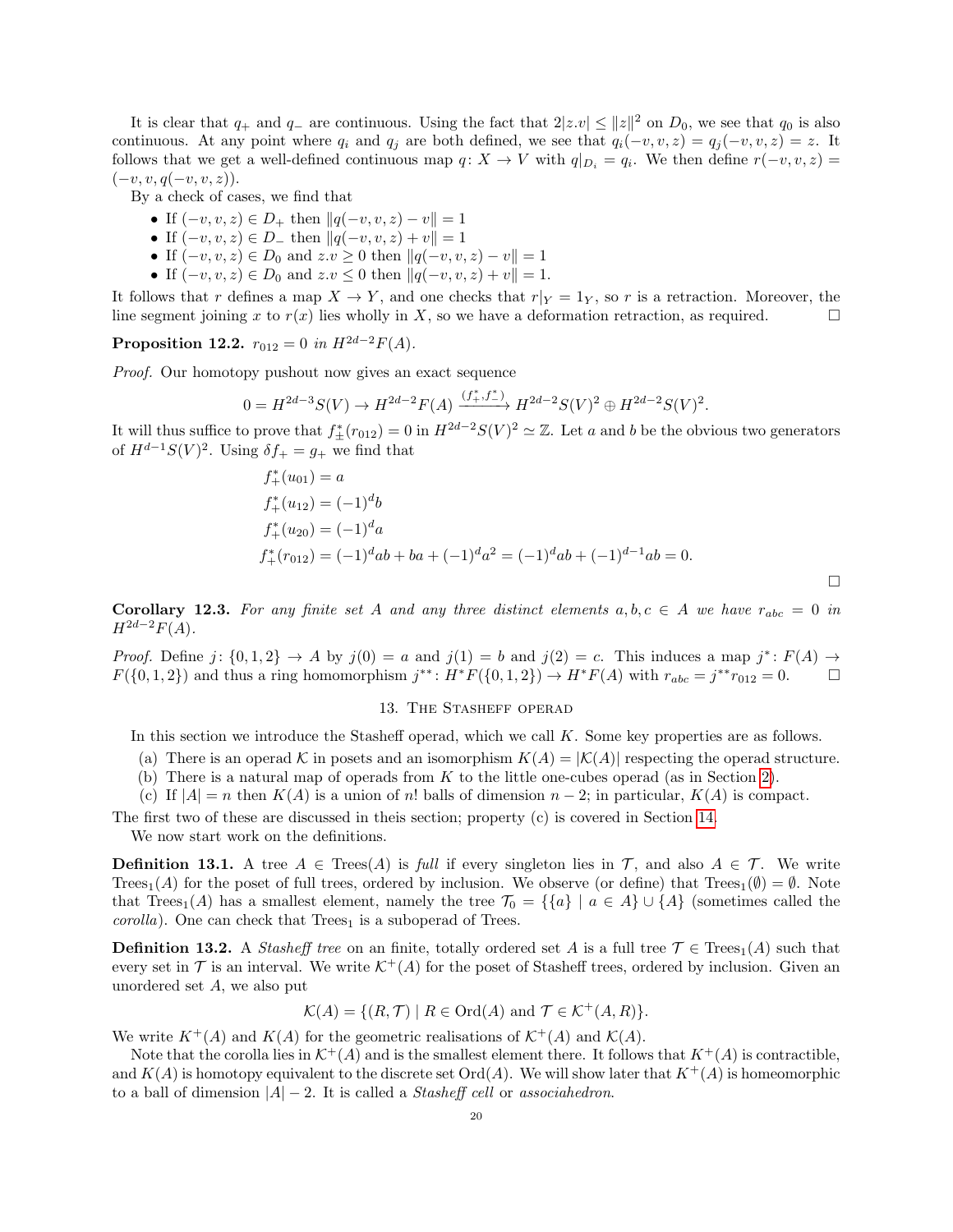**Proposition 13.3.** K is a suboperad of Ord  $\times$  Trees.

*Proof.* Left to the reader.

It follows by geometric realisation that  $K$  is an operad in spaces. To proceed further, we need a slightly different picture of this structure.

**Definition 13.4.** Let A be a finite, totally ordered set of size n say. We write  $\mathcal{J} = \mathcal{J}(A)$  for the set of intervals  $J \subseteq A$ . (Such intervals are determined by their endpoints, so there are  $(n^2 + n)/2$  of them.) We let  $K^+_*(A)$  denote the set of functions  $t: \mathcal{J}(A) \to [0,1]$  such that

(a)  $t({a}) = 1$  for all  $a \in A$ , and also  $t(A) = 1$ 

(b) The support supp $(t) = \{J \in \mathcal{J}(A) \mid t(J) > 0\}$  is a tree (necessarily full).

More generally, if  $A$  is any finite set we put

$$
K_*(A) = \coprod_{R \in \text{Ord}(A)} K^+_*(A, R).
$$

If  $\mathcal{T}$  is a Stasheff tree, we define  $t_{\mathcal{T}} \in K_*^+(A)$  by

$$
t_{\mathcal{T}}(J) = \begin{cases} 1 & \text{if } J \in \mathcal{T} \\ 0 & \text{otherwise.} \end{cases}
$$

<span id="page-20-1"></span>**Proposition 13.5.** The map  $\mathcal{T} \mapsto t_{\mathcal{T}}$  extends to give natural homeomorphisms  $K^+(A) = K_*^+(A)$  and  $K(A) = K_*(A).$ 

*Proof.* Fix an order on A and a Stasheff tree  $\mathcal T$ . Let X be the set of Stasheff trees that are contained in  $\mathcal T$ , and put  $X = |\mathcal{X}|$ . Let  $X_*$  be the subspace of those  $t \in K_*^+(\mathcal{A})$  for which supp $(t) \subseteq \mathcal{T}$ . By a straightforward reduction, it will suffice to show that our map gives a homeomorphism  $X \to X_*$ . To see this, put

 $\mathcal{T}' = \{ J \in \mathcal{T} \mid 1 < |J| < |A| \} = \mathcal{T} \setminus ($  the corolla ).

Then  $X_*$  can be identified with Map( $\mathcal{T}', [0,1]$ ). On the other hand, X can be identified with the set of subsets of  $\mathcal{T}'$ , and thus with  $\text{Map}(\mathcal{T}', \{0, 1\})$ . We have  $|\{0, 1\}| = [0, 1]$  and geometric realisation preserves finite products so

$$
X = |\mathcal{X}| = |\operatorname{Map}(\mathcal{T}', \{0, 1\})| = \operatorname{Map}(\mathcal{T}', [0, 1]) = X_*
$$

We leave it to the reader to check that the map implicit in this argument is the one considered earlier.  $\Box$ 

The proposition tells us that the spaces  $K_*(A)$  form an operad. It is not hard to give explicit formulae for this.

#### <span id="page-20-0"></span>Proposition 13.6. Suppose given the following data:

- (a) A map  $p: A \to B$  of finite sets, giving a splitting  $A = \coprod_b A_b$
- (b) A point  $S \in \text{Ord}(B)$  and  $s \in K^+_*(B,S)$
- (c) Points  $R_b \in \text{Ord}(A_b)$  and  $r_b \in K^+_*(A_b, R_b)$ .

The resulting point  $(R, r) = \gamma_p((S, s); (R_b, r_b)_{b \in B}) \in K_*(A)$  is then given by

(i) 
$$
a <_R a'
$$
 iff  $(p(a) <_S p(a'))$  or  $(p(a) = p(a') = b$  and  $a <_{R_b} a')$ 

(ii) 
$$
r(J) = \begin{cases} s(p(J)) & \text{if } J = p^{-1}p(J) \\ r_b(J) & \text{if } p(J) = \{b\} \\ 0 & \text{otherwise.} \end{cases}
$$

*Proof.* Part (i) is just the fact that the projection  $(R, r) \mapsto R$  is a map of operads  $K_* \to \text{Ord}$ . Part (ii) is left to the reader.  $\Box$ 

We next construct a map  $f: K \to C_1$  of operads, where  $C_1$  is the little 1-cubes operad as in Section [2.](#page-1-0) Recall that we defined  $C_1$  in terms of the half-open interval  $[0, 1)$ ; this will be convenient for our treatment here. Our map f will come as the composite of maps  $K \to K_* \xrightarrow{g} \text{Ord} \times \mathring{\Delta} \xrightarrow{h} C_1$ , where Ord and  $\overset{\circ}{\Delta}$  come from Examples [1.2](#page-0-0) and [1.4](#page-1-1) respectively.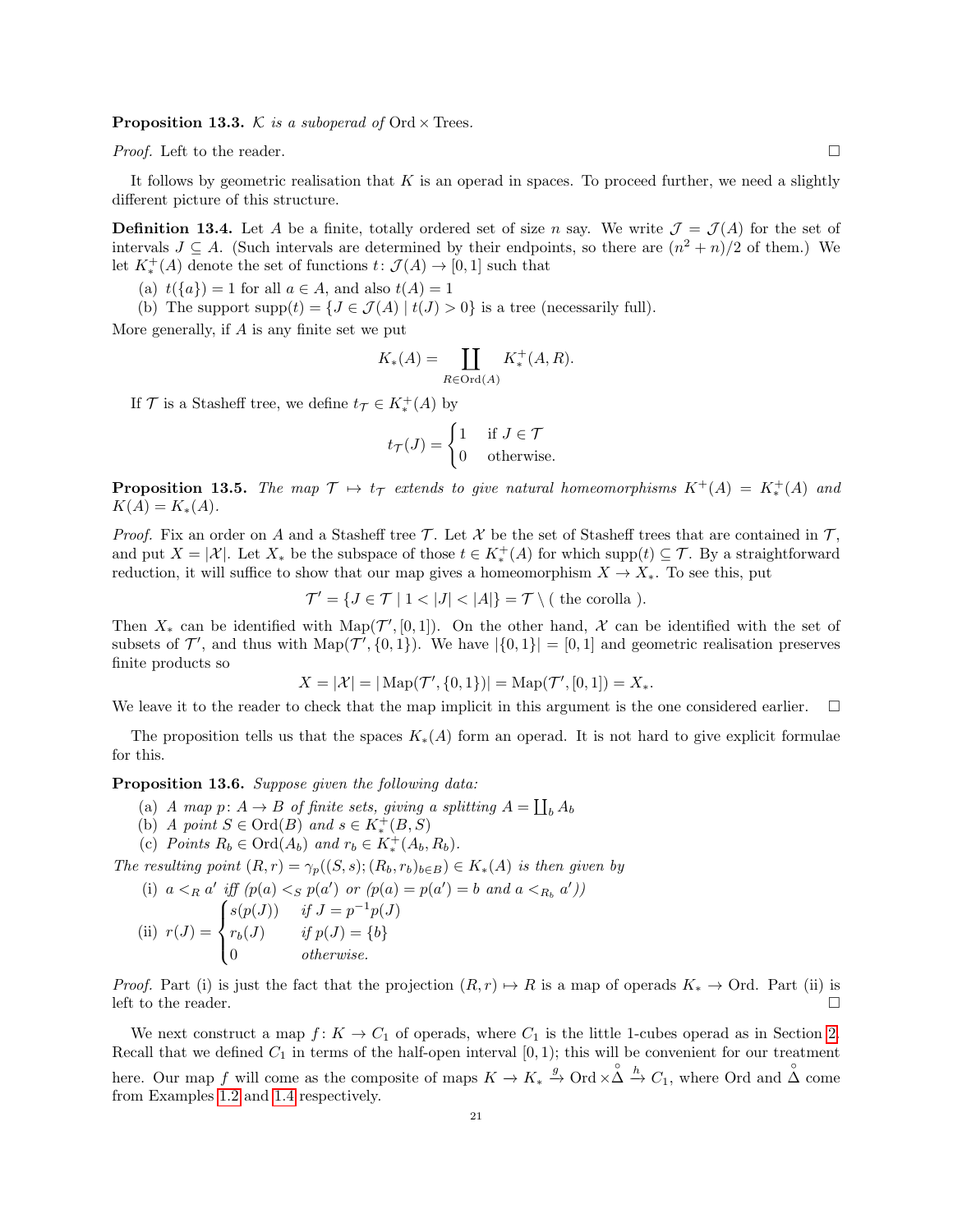**Definition 13.7.** Let  $C'_1(A)$  be the subspace of  $C_1(A)$  consisting of maps  $f: A \times J \to J$  in  $C_1(A)$  that are bijections. (For example, if  $A = \{0, ..., n-1\}$  we can define  $u \in C'_{1}(A)$  by  $u(i,t) = i/n + t$ .) This clearly gives a suboperad of  $C_1$ .

**Definition 13.8.** Given  $(R, x) \in \text{Ord}(A) \times \overset{\circ}{\Delta}(A)$  we define  $h(R, x) : A \times J \to J$  by

$$
h(R, x)(a, t) = tx(a) + \sum_{b <_{R} a} x(b).
$$

**Proposition 13.9.** This defines an operad isomorphism  $h$ : Ord  $\times \overset{\circ}{\Delta} \rightarrow C'_1$ .

*Proof.* Given  $(R, x)$  as above, we can list the elements of A as  $a_1 <_R \cdots <_R a_n$ , and put  $y_i = \sum_{j,$ so  $0 = y_1 < y_2 < \cdots < y_n < 1$ . We find that  $h(R, x)$  gives a bijection  $\{a_i\} \times J \to [y_i, y_{i+1})$  (where we interpret  $y_{n+1}$  as 1). It follows that  $h(R, x)$ :  $A \times J \to J$  is bijective, so  $h(R, x) \in C'_{1}(A)$ . It is not hard to see that  $h\colon \text{Ord}(A)\times \overset{\circ}{\Delta}(A)\to C'_1(A)$  is a homeomorphism. However, we still need to check that it respects the operad structure.

Consider a map  $p: A \to B$ , together with points  $(R_b, x_b) \in \text{Ord}(A_b) \times \overset{\circ}{\Delta}(A_b)$  and  $(S, y) \in \text{Ord}(B) \times \overset{\circ}{\Delta}(B)$ . Applying  $\gamma_p$  gives  $(R, x) \in \text{Ord}(A) \times \overset{\circ}{\Delta}(A)$ , where

- $a <_R a'$  iff  $p(a) <_S p(a')$  or  $p(a) = p(a') = b$  and  $a <_{R_b} a'$
- $x(a) = x_{p(a)}(a)y(p(a)).$

Put  $u_b = h(R_b, x_b)$ :  $A_b \times J \to J$  and  $v = h(S, y)$ :  $B \times J \to J$ . Applying  $\gamma_p$  gives  $w: A \times J \to J$ , given by

$$
w(a,t) = v(p(a), u_{p(a)}(a,t))
$$
  
=  $u_{p(a)}(a,t)y(p(a)) + \sum_{b < s p(a)} y(b)$ 

We must show that  $w = h(R, x)$ .

Using  $\sum_{a \in A_b} x_b(a) = 1$  we see that

$$
\sum_{b < sp(a)} y(b) = \sum_{p(a') < p(a)} y(p(a')) x_{p(a')}(a') = \sum_{p(a') < p(a)} x(a').
$$

We also have

$$
u_{p(a)}(a,t)y(p(a)) = \sum_{p(a')=p(a),a'
$$

so  $w(a,t) = \sum_{a' < a} x(a') + tx(a)$ , as required.

We now start working on the construction of a map  $K_*^+(A) \to \overset{\circ}{\Delta}(A)$ .

**Definition 13.10.** Suppose we have a Stasheff tree  $\mathcal{T} \in \mathcal{K}^+(A)$ , and a point  $t \in K^+(A)$  with supp $(t) \subseteq \mathcal{T}$ . Given  $J \in \mathcal{T}$ , we let  $c(\mathcal{T}, J)$  be the set of children of J, or in other words the maximal elements of the set  $\{J' \in \mathcal{T} \mid J' \subset J\}$ . We then define numbers  $\lambda(\mathcal{T}, t, J) > 0$  recursively by

$$
\lambda(\mathcal{T}, t, J) = \begin{cases} 1 & \text{if } |J| = 1 \\ \sum_{J' \in c(\mathcal{T}, J)} \lambda(\mathcal{T}, t, J')^{1 - t(J')} & \text{if } |J| > 1. \end{cases}
$$

Then, for  $a \in A$  we put

$$
\mu(\mathcal{T}, t, a) = \prod_{a \in J \in \mathcal{T}} \lambda(\mathcal{T}, t, J)^{-t(J)}
$$

.

<span id="page-21-0"></span>**Lemma 13.11.** Suppose we have another Stasheff tree  $\mathcal{T}'$  that also contains supp(t); then  $\lambda(\mathcal{T}',t, J)$  =  $\lambda(\mathcal{T}, t, J)$  for all  $J \in \mathcal{T} \cap \mathcal{T}'$ , and  $\mu(\mathcal{T}', t, a) = \mu(\mathcal{T}, t, a)$  for all  $a \in A$ .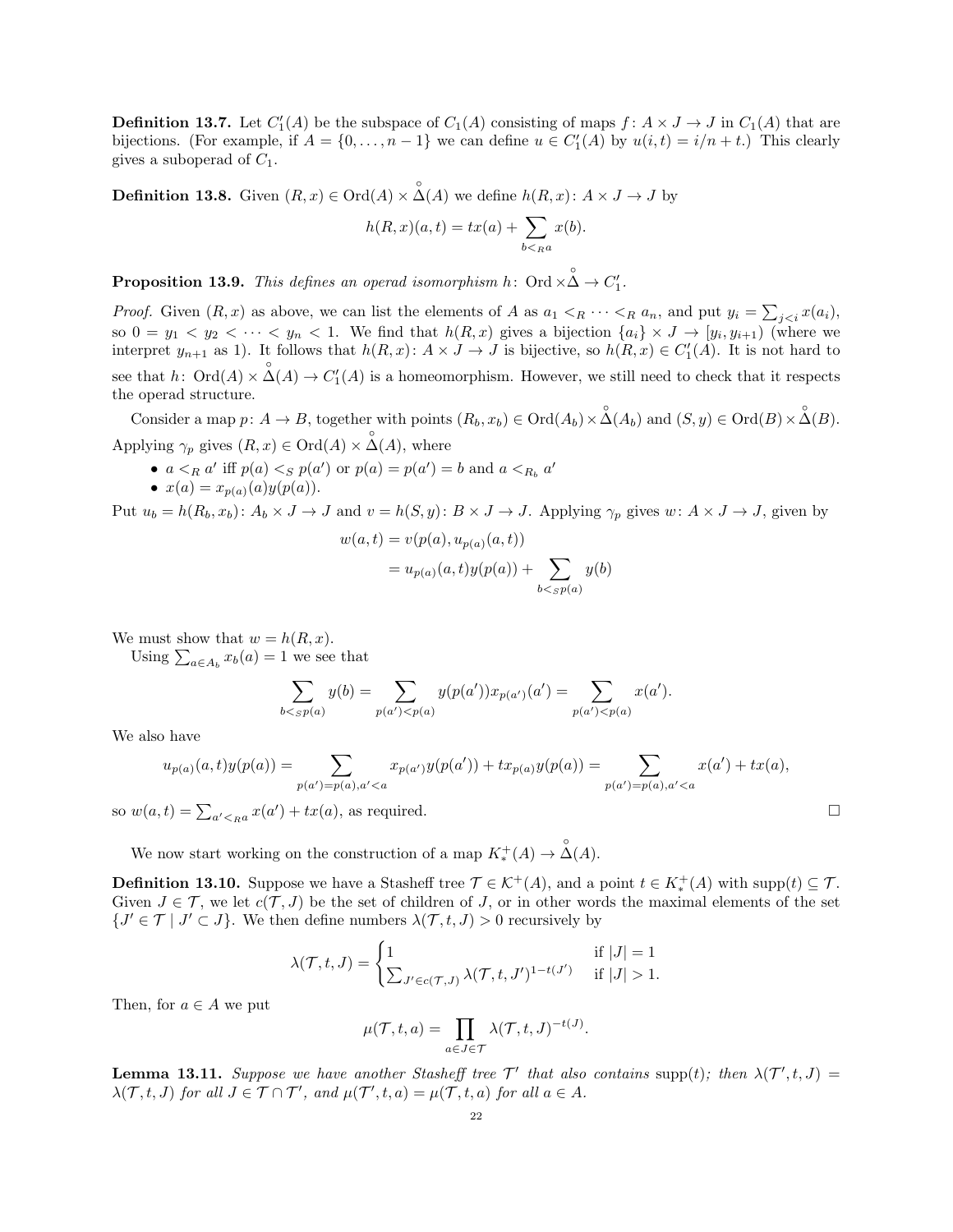*Proof.* By considering the inclusions  $\mathcal{T} \supseteq \mathcal{T} \cap \mathcal{T}' \subseteq \mathcal{T}'$ , we reduce to the case  $\mathcal{T}' \subseteq \mathcal{T}$ . By an evident induction, we then reduce to the case where  $\mathcal{T} = \mathcal{T}' \amalg \{J_0\}$  for some  $J_0$  with  $1 < |J_0| < |A|$ . Let  $J_1$  be the parent of  $J_0$  in  $\mathcal{T}$ , and put  $\mathcal{C} = c(\mathcal{T}, J_0)$ . We then have  $c(\mathcal{T}, J_1) = \mathcal{C}' \amalg \{J_0\}$  for some set  $\mathcal{C}'$ , and  $c(\mathcal{T}', J_1) = \mathcal{C}' \amalg \mathcal{C}.$ 

From the definitions we see that  $\lambda(\mathcal{T}', t, J) = \lambda(\mathcal{T}, t, J)$  whenever J is a proper subset of  $J_0$ , and similarly when  $J \cap J_0 = \emptyset$ . Next, as supp $(t) \subseteq \mathcal{T}'$  we have  $t(J_0) = 0$  and so

$$
\lambda(\mathcal{T}, t, J_1) = \sum_{J \in \mathcal{C}'} \lambda(\mathcal{T}, t, J)^{1-t(J)}
$$
  
\n
$$
= \lambda(\mathcal{T}, t, J_0) + \sum_{J \in \mathcal{C}} \lambda(\mathcal{T}, t, J)^{1-t(J)}
$$
  
\n
$$
= \sum_{J \in \mathcal{C}'} \lambda(\mathcal{T}, t, J)^{1-t(J)} + \sum_{J \in \mathcal{C}} \lambda(\mathcal{T}, t, J)^{1-t(J)}
$$
  
\n
$$
= \sum_{J \in \mathcal{C}'} \lambda(\mathcal{T}', t, J)^{1-t(J)}
$$
  
\n
$$
= \lambda(\mathcal{T}', t, J_1).
$$

It is now easy to see that  $\lambda(\mathcal{T}, t, J) = \lambda(\mathcal{T}', t, J)$  for the remaining intervals  $J \in \mathcal{T}'$  (those that contain  $J_1$ ). Given this, we see that  $\mu(\mathcal{T},t,a)$  is the same as  $\mu(\mathcal{T}',t,a)$  apart from a factor  $\lambda(\mathcal{T},t,J_0)^{-t(J_0)}$ , which can be ignored as  $t(J_0) = 0$ .

<span id="page-22-0"></span>**Lemma 13.12.** With A,  $\mathcal{T}$  and t as above, we have  $\sum_{a \in A} \mu(\mathcal{T}, t, a) = 1$ .

*Proof.* Let the children of A in  $\mathcal{T}$  be  $B_1, \ldots, B_r$ , so

$$
\lambda(\mathcal{T},t,A) = \sum_i \lambda(\mathcal{T},t,B_i)^{1-t(B_i)}
$$

.

Put  $\mathcal{T}_i = \{J \in \mathcal{T} \mid J \subseteq B_i\} \in \mathcal{K}^+(B_i)$ . Define  $t_i : \mathcal{J}(B_i) \to [0,1]$  by  $t_i(B_i) = 1$  and  $t_i(J) = t(J)$  for all other J, so  $t_i \in K_*(B_i)$ , with  $\text{supp}(t_i) \subseteq \mathcal{T}_i$ . By induction on |A| we may assume that  $\sum_{a \in B_i} \mu(\mathcal{T}_i, t_i, a) = 1$ . Now note that when  $a \in B_i$ , the number  $\mu(\mathcal{T}, t, a)$  involves almost the same terms as  $\mu(\mathcal{T}_i, t_i, a)$  except that the expression  $\lambda(\mathcal{T}, t, B_i) = \lambda(\mathcal{T}_i, t_i, B_i)$  occurs with exponent  $-t(B_i)$  rather than  $-1$ , and there is an extra term of  $\lambda(\mathcal{T}, t, A)^{-1}$ . We thus have

$$
\mu(\mathcal{T},t,a) = \mu(\mathcal{T}_i,t_i,a)\lambda(\mathcal{T},t,B_i)^{1-t(B_i)}\lambda(\mathcal{T},t,A)^{-1}.
$$

Taking the sum over all  $a$  in  $B_i$ , we get

$$
\sum_{a \in B_i} \mu(\mathcal{T}, t, a) = \lambda(\mathcal{T}, t, A)^{-1} \lambda(\mathcal{T}, t, B_i)^{1 - t(B_i)}.
$$

Now take the sum over *i* and use the definition of  $\lambda(\mathcal{T}, t, A)$  to get  $\sum_{a \in A} \mu(\mathcal{T}, t, a) = 1$ .

**Definition 13.13.** We define  $g: K^+_*(A) \to \overset{\circ}{\Delta}(A)$  by  $g(t)(a) = \mu(\text{supp}(t), t, a)$ . (This defines a point of  $\overset{\circ}{\Delta}(A)$ by Lemma [13.12.](#page-22-0)) We then extend this to a map  $K_*(A) \to \text{Ord}(A) \times \overset{\circ}{\Delta}(A)$  by  $g(R, t) = (R, g(t)).$ 

Lemma 13.14. The map g is continuous.

*Proof.* For any Stasheff tree  $\mathcal{T}$ , put  $X(\mathcal{T}) = \{t \in K^+_*(A) \mid \text{supp}(t) \subseteq \mathcal{T}\}\)$ . These sets form a finite closed cover of  $X(\mathcal{T})$ , so it suffices to check continuity on  $X(\mathcal{T})$ . Lemma [13.11](#page-21-0) tells us that on  $X(\mathcal{T})$  we have  $g(t)(a) = \mu(\mathcal{T}, t, a)$ , and this is visibly continuous.

**Proposition 13.15.** The map  $g: K_*(A) \to \text{Ord}(A) \times \overset{\circ}{\Delta}(A)$  is a morphism of operads.

Proof. Suppose given the following data:

- (a) A map  $p: A \to B$  of finite sets, giving a splitting  $A = \coprod_b A_b$
- (b) A point  $S \in \text{Ord}(B)$  and  $s \in K_*^+(B,S)$
- (c) Points  $R_b \in \text{Ord}(A_b)$  and  $r_b \in K_*^+(A_b, R_b)$ .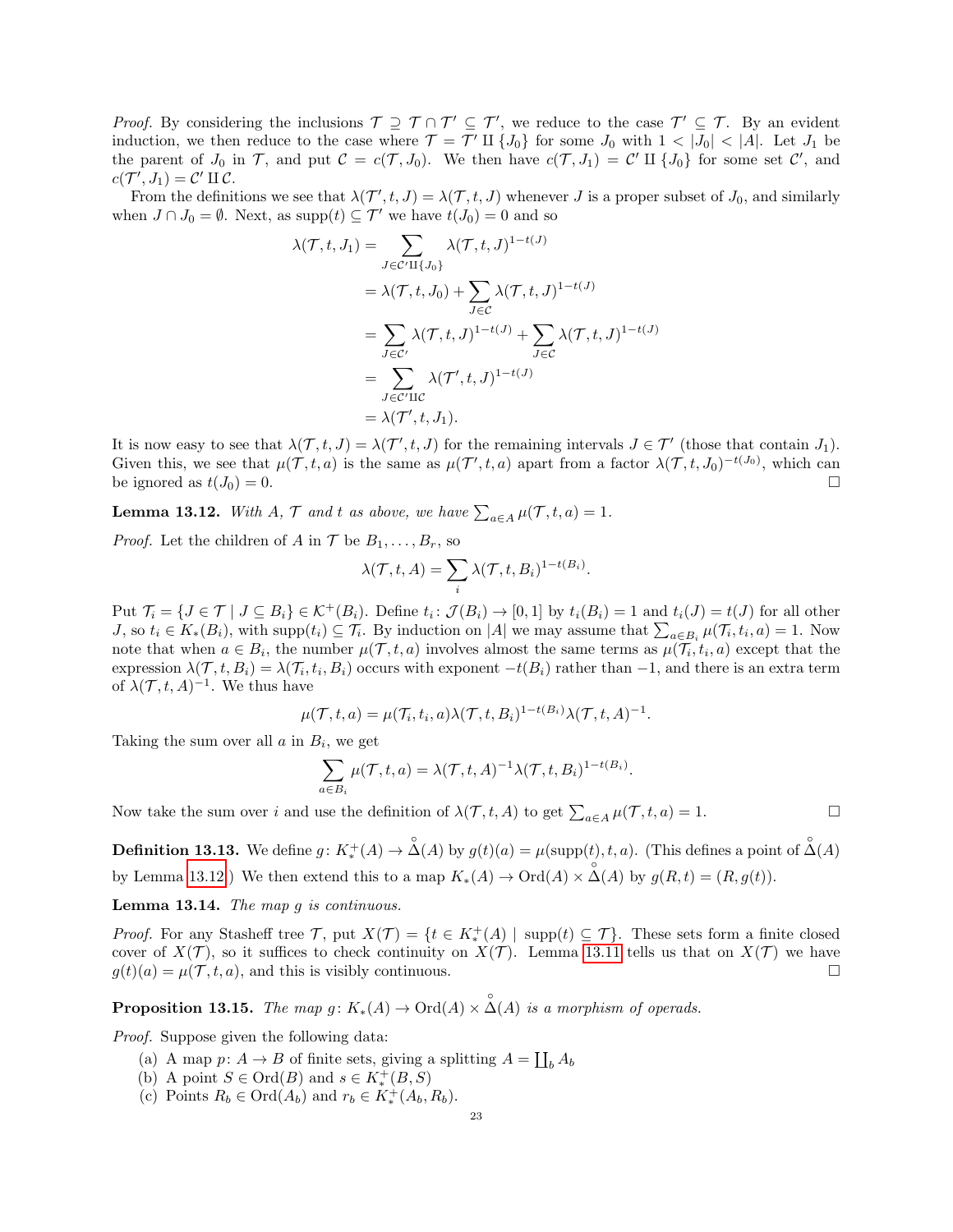We then get a point  $(R, r) \in K_*^+(A)$  as in Proposition [13.6.](#page-20-0) We regard A and B as ordered sets using the orders R and S; then p preserves orders, and the induced order on  $A_b$  is just  $R_b$ . We also have

$$
r(J) = \begin{cases} s(p(J)) & \text{if } J = p^{-1}p(J) \\ r_b(J) & \text{if } p(J) = \{b\} \\ 0 & \text{otherwise.} \end{cases}
$$

(In particular, we have  $r(A_b) = s({b}) = r_b(A_b) = 1$ .) Thus

$$
supp(r) = \{p^{-1}(K) \mid K \in supp(s)\} \cup \bigcup_{b \in B} supp(r_b).
$$

From the definitions, we find that  $\lambda(r, J) = \lambda(r_b, J)$  whenever  $J \in \text{supp}(r_b)$ . (Here we suppress the first argument in  $\lambda$ , which is reasonable by Lemma [13.11.](#page-21-0)) We next claim that for  $K \in \text{supp}(s)$  with  $|K| > 1$  we have  $\lambda(r, p^{-1}(K)) = \lambda(s, K)$ . To see this, suppose that the children of K are  $K_1, \ldots, K_m$ , so the children of  $p^{-1}(K)$  are the sets  $p^{-1}(K_i)$ , so

$$
\lambda(r, p^{-1}(K)) = \sum_{i} \lambda(r, p^{-1}(K_i))^{1 - s(K_i)}.
$$

If  $|K_i| > 1$  then we may assume inductively that  $\lambda(r, p^{-1}(K_i)) = \lambda(s, K_i)$  so  $\lambda(r, p^{-1}(K_i))^{1-s(K_i)} =$  $\lambda(s,K_i)^{1-s(K_i)}$ . If  $|K_i| = 1$  then  $s(K_i) = 1$  so  $\lambda(r,p^{-1}(K_i))^{1-s(K_i)} = 1 = \lambda(s,K_i)^{1-s(K_i)}$  irrespective of the values of  $\lambda(r, p^{-1}(K_i))$  and  $\lambda(s, K_i)$ . We can thus deduce that  $\lambda(r, p^{-1}(K)) = \lambda(s, K)$  as claimed.

We now claim that for all  $a \in A$  with  $p(a) = b$  we have  $g(r)(a) = g(r_b)(a) g(s)(b)$ . Indeed, we have

$$
\{J \in \text{supp}(r) \mid a \in J\} = \{J \in \text{supp}(r_b) \mid a \in J\} \amalg \{p^{-1}(K) \mid K \in \text{supp}(s), \ |K| > 1, \ b \in K\}.
$$

If we take the product of the terms  $\lambda(r, J)^{-r(J)}$  for  $J \in \text{supp}(r_b)$  containing a, we get  $\mu(r_b, a) = g(r_b)(a)$ . Similarly, recall that  $g(s)(b)$  is the product of the terms  $\lambda(s,K)^{-s(K)}$  for  $K \in \text{supp}(s)$  containing b. We can omit the factor corresponding to  $K = \{b\}$ , because  $\lambda(s, \{b\}) = 1$ . For the remaining factors we have  $\lambda(s, K)^{-s(K)} = \lambda(r, p^{-1}(K))^{-r(K)}$ , and these are the remaining terms in  $g(r)(a)$ , which proves the claim.

Comparing this with the definition in Example [1.4,](#page-1-1) we see that  $g(r) = \gamma_p(g(s); (g(r_b))_{b \in B})$ , so g is a morphism of operads.

# 14. THE LODAY EMBEDDING

<span id="page-23-0"></span>Another interesting feature of the operad K is that  $K^+(A)$  is homeomorphic to a ball of dimension  $n-2$ , where  $n = |A|$ . In fact, Loday has given an embedding of  $K^+(A)$  as a convex polytope in  $\mathbb{R}^{n-2}$ , as we will explain in this section. We should warn the reader, however, that this embedding is not very compatible with the operad structure. Cross-reference for details?

We will work with  $K^+_*(A)$ , which was proved in Proposition [13.5](#page-20-1) to be homeomorphic to  $K^+(A)$ . We will embed this in a vector space  $V$ , described in the following definition:

**Definition 14.1.** Given a finite linearly ordered set A with  $|A| = n$ , we let  $G = \text{Gaps}(A)$  denote the set of intervals of length two in A. (This is naturally ordered and has  $|G| = n - 1$ .) We then put  $V = \{x: G \rightarrow$  $\mathbb{R} \mid \sum_{g} x(g) = 0$ , so dim(V) = n - 2. Note that  $V^*$  is naturally identified with  $\text{Map}(G, \mathbb{R})/\mathbb{R}$ .

**Remark 14.2.** Let  $J$  be an interval in  $A$ , and let  $A/J$  denote the quotient set in which  $J$  is collapsed to a point. We give this the total order such that the quotient map  $q: A \to A/J$  is nondecreasing. If  $q \in \text{Gaps}(A)$ and  $g \nsubseteq J$  then  $q(g) \in \text{Gaps}(A/J)$ . This gives a bijection  $\{g \in \text{Gaps}(A) \mid g \nsubseteq J\} \to \text{Gaps}(A/J)$ , and of course  $\{g \in \text{Gaps}(A) \mid g \subseteq J\} = \text{Gaps}(J)$ , so we have a splitting  $\text{Gaps}(A) \simeq \text{Gaps}(J)$  II  $\text{Gaps}(A/J)$ .

**Definition 14.3.** Consider an interval  $J \in \mathcal{J}(A)$  with  $|J| = k$ , so  $1 < k \le n$ . If  $k < n$  we define  $v_J \in V$  by

$$
v_J(g) = \begin{cases} -2/((n-1)(k-1)) & \text{if } g \subseteq J \\ 2/((n-1)(n-k)) & \text{if } g \nsubseteq J \end{cases}
$$

We also define  $v_A = 0$ . We then define  $\phi: K^+_*(A) \to V$  to be the unique map that is linear on simplices and sends  $J$  to  $v<sub>J</sub>$  on vertices.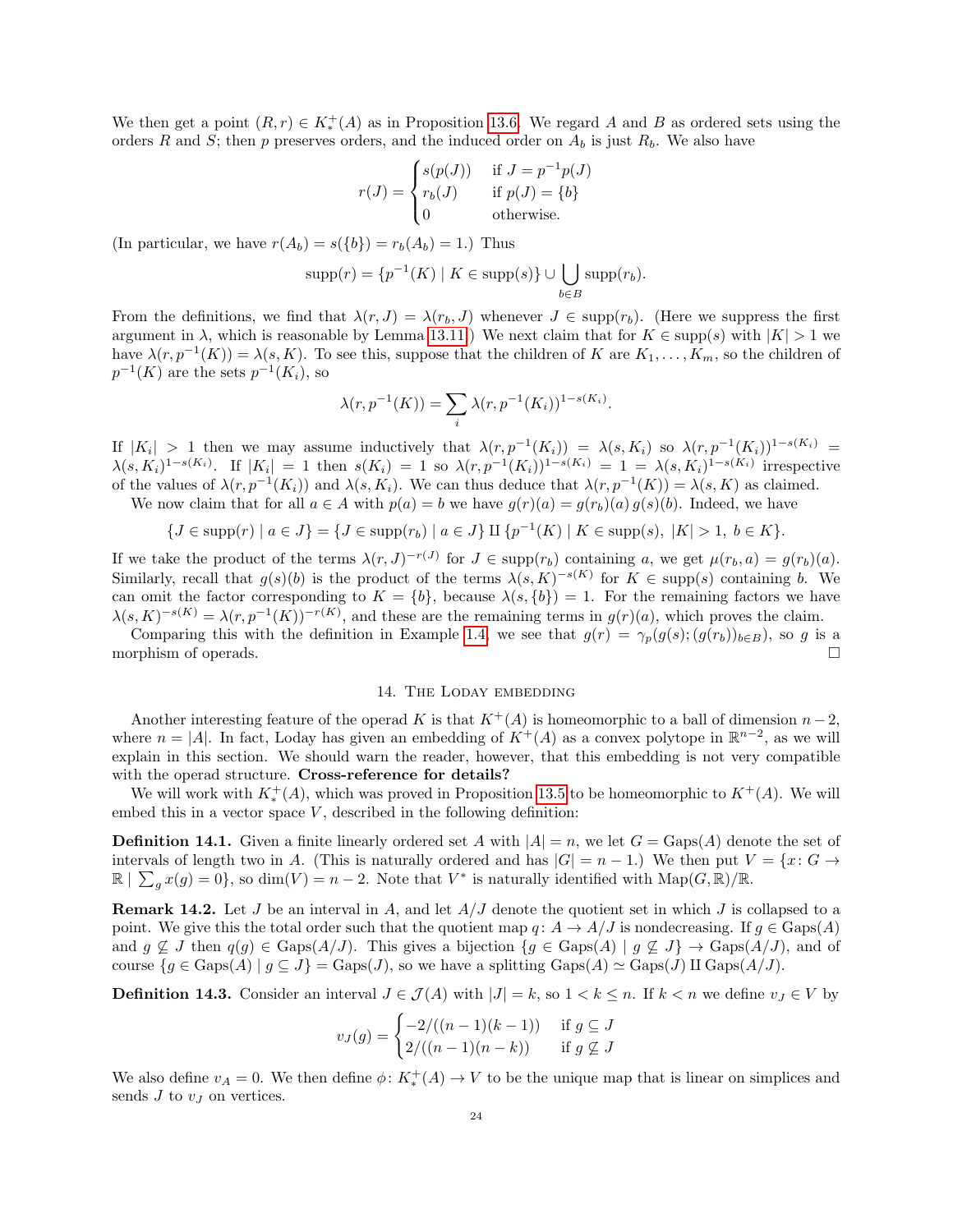We will show later that  $\phi$  is injective, and the image is the convex hull of the points  $v_I$  for  $J \neq A$ , and thus is a convex polytope (which is dual to the polytope constructed by Loday). To prove all this we need to find elements of  $V^*$  that define the walls of our polytope. These elements will be indexed by binary Stasheff trees, as we now explain.

**Definition 14.4.** Given an interval  $J \in \mathcal{J}(A)$  and a Stasheff tree  $\mathcal{T} \in \mathcal{K}'_0(A)$  we put  $\mathcal{T}' = \{T \in \mathcal{T} \mid |T| > 1\}$ , and we let  $\pi_{\mathcal{T}}(J)$  denote the smallest set in  $\mathcal{T}$  that contains  $J$ , so  $\pi_{\mathcal{T}}: \mathcal{J}(A) \to \mathcal{T}'$ . Note that  $G \subseteq \mathcal{J}(A)$  so we get a restricted map  $\pi_{\mathcal{T}}: G \to \mathcal{T}'$ .

**Remark 14.5.** If  $g = \{a, a^+\}\in G$  then  $T = \pi_{\mathcal{T}}(P)$  is the highest vertex that we can reach by moving upwards from a point between  $a$  and  $a^+$  without crossing any lines:



<span id="page-24-0"></span>**Lemma 14.6.** The map  $\pi_T: G \to T'$  is surjective. More precisely, if  $T \in T'$  and  $T = \pi_T(J)$  for some interval J then there exists  $g \in G$  such that  $g \subseteq J$  and  $\pi_{\mathcal{T}}(g) = T$ . Moreover, if  $\mathcal{T}$  is a binary tree then  $\pi_{\mathcal{T}}: G \to \mathcal{T}'$  is a bijection.

*Proof.* This is more or less clear from the picture, or we can argue as follows. Suppose that  $T = \pi_{\mathcal{T}}(J)$  for some interval  $J = [a, b]$ . (If no such J is given in advance, we can just take  $J = T$ .) Let U be the child of T containing a (or in other words, the largest proper subset of T that contains a and lies in  $\mathcal{T}$ ). This must have the form  $[u, v]$  for some  $u, v \in A$  with  $u \le a \le v$ . We must have  $v < b$  (otherwise  $\pi_{\mathcal{T}}(J)$  would be U rather than T). Put  $g = \{v, v^+\} \in G$  and  $T' = \pi_{\mathcal{T}}(g)$ . Then T' lies in T and meets U but is not contained in U, so it must be strictly larger than U. Moreover  $g \subseteq J$  so  $T' \subseteq \pi_{\mathcal{T}}(J) = T$ . As U is a child of T it follows that  $T' = T$ , as required.

If T is a binary tree then  $\#\mathcal{T}' = n - 1 = \#G$ , so  $\pi_{\mathcal{T}} : G \to \mathcal{T}'$  must be a bijection.

**Definition 14.7.** We write  $\mathcal{B}_0(A)$  for the set of binary Stasheff trees (which are just the maximal elements in  $\mathcal{K}'_0(A)$ ). Given  $\mathcal{T} \in \mathcal{B}_0(A)$  we define  $w_{\mathcal{T}}: G \to \mathbb{R}$  by

$$
w_{\mathcal{T}}(g) = |\{ J \in \mathcal{J}(A) \mid \pi_{\mathcal{T}}(J) = \pi_{\mathcal{T}}(g) \}|.
$$

We call this the Loday vector for T. We write  $\overline{w}_{\mathcal{T}}$  for the image of  $w_{\mathcal{T}}$  in  $V^* = \text{Map}(G, \mathbb{R})/\mathbb{R}$ .

**Remark 14.8.** This can be reformulated slightly as follows. Put  $T = \pi_T(g)$ , and let  $T_0$  and  $T_1$  be the two children of T. For an interval  $J = [a, b]$ , we have  $\pi_{\mathcal{T}}(J) = T$  iff  $a \in T_0$  and  $b \in T_1$ . It follows that  $w_{\mathcal{T}}(g) = |T_0||T_1|$ , which is Loday's definition.

**Lemma 14.9.**  $\{w_{\mathcal{T}} | \mathcal{T} \in \mathcal{B}_0(A)\}\$  spans  $\text{Map}(G,\mathbb{R})$ .

*Proof.* We may assume that  $n = |A| > 1$ , otherwise the statement is vacuous. We may also assume for simplicity that  $A = \{1, \ldots, n\}$ . For  $1 \leq i \leq n-1$  we put

$$
\mathcal{T}'_i = \{ [1, j] \mid 1 < j \leq i \} \amalg \{ [j, n] \mid i < j < n \}
$$
\n
$$
\mathcal{T}_i = \{ \{i\} \mid i \in A \} \amalg \mathcal{T}'_i \amalg \{A\}
$$

For example, when  $n = 9$  and  $i = 3$ , the tree  $\mathcal{T}_3$  looks like this:

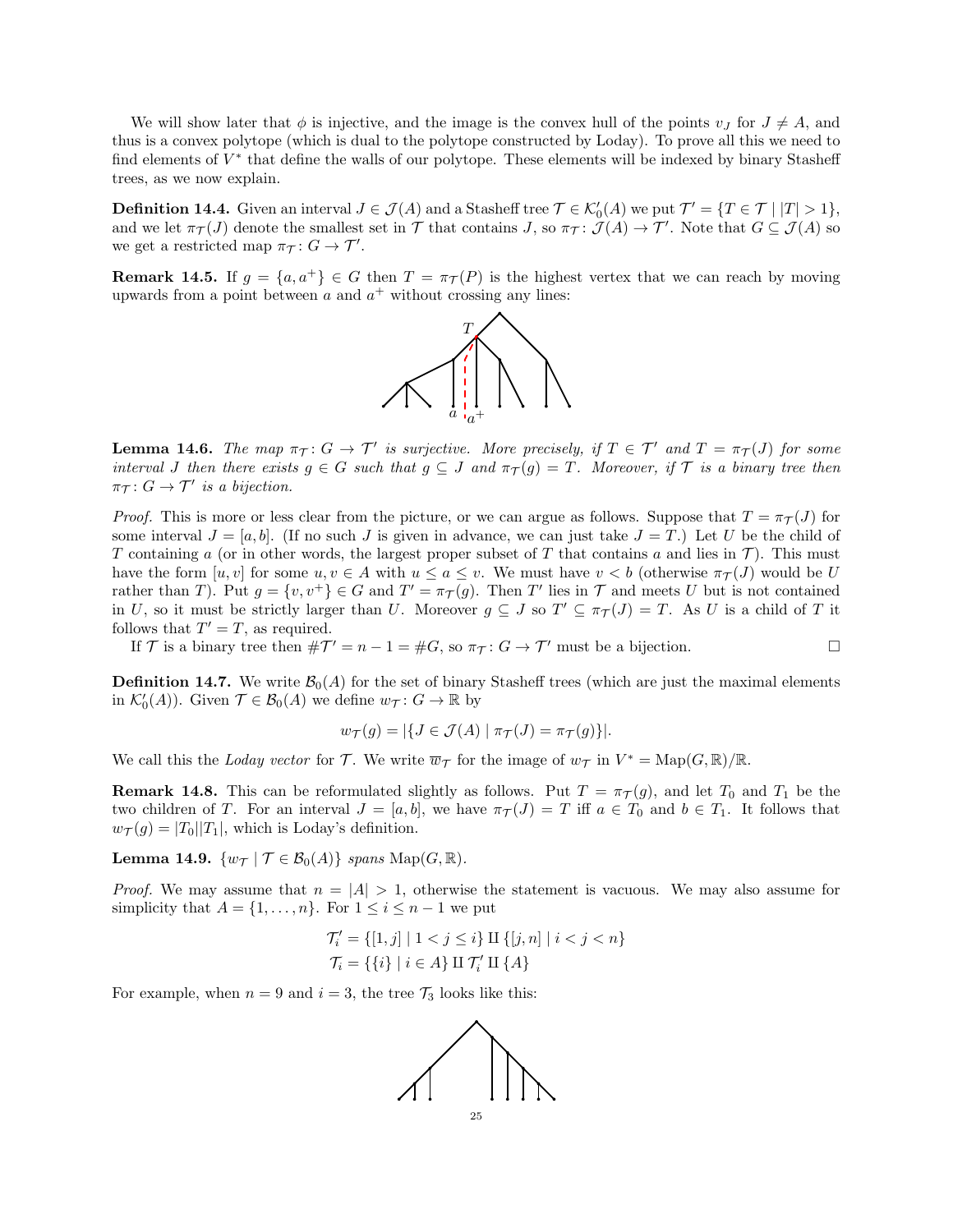In general, there are i leaves in the left hand part, and  $n-i-1$  in the right hand part. Put

$$
t_i = w_{\mathcal{T}_i} = (1, 2, \dots, i-1, i(n-i), n-i-1, n-i-2, \dots, 1).
$$

If  $i < n - 1$  we put  $m_i = i(n - i - 1) > 0$  and

 $s_i = (t_i - t_{i+1})/m_i = (0, \ldots, 0, 1, -1, 0, \ldots, 0).$ 

Here the 1 is in the i'th place, and the  $-1$  in the  $(i + 1)$ st. The elements  $s_i$  form a basis for the hyperplane  $H = \{y \in \mathbb{R}^{n-1} \mid \sum_j y_j = 0\}$ , and  $t_1 \notin H$ , so the elements  $t_i$  give a basis for  $\mathbb{R}^{n-1}$ , as required.

**Definition 14.10.** Let J be an interval of size k, where  $1 < k < n = |A|$ . We then put  $\mathcal{K}^+(A; J) = \{ \mathcal{T} \in \mathcal{K} \mid \mathcal{K} \in \mathcal{K} \mid \mathcal{K} \neq \emptyset \}$  $\mathcal{K}^+(A) \mid J \in \mathcal{T}$ .

**Proposition 14.11.** There is a natural isomorphism of posets  $\mathcal{K}^+(A; J) = \mathcal{K}^+(J) \times \mathcal{K}^+(A/J)$ .

*Proof.* Let  $q: A \to A/J$  be the projection. Given  $\mathcal{T} \in \mathcal{K}^+(A; J)$  we put

$$
\mathcal{U} = \{ T \in \mathcal{T} \mid T \subseteq J \}
$$
  

$$
\mathcal{V} = \{ q(T) \mid T \in \mathcal{T} \text{ and } T \nsubseteq J \}.
$$

It is clear that  $U \in \mathcal{K}^+(J)$ . Next, observe that if  $T \in \mathcal{T}$  and  $T \not\subset J$  then either  $T \cap J = \emptyset$  or  $T \supseteq J$ . Either way, we have  $T = q^{-1}(q(T))$ . Given this, we see that  $V \in \mathcal{K}^+(A/J)$ .

Conversely, suppose we start with Stasheff trees  $U \in \mathcal{K}^+(J)$  and  $\mathcal{V} \in \mathcal{K}^+(A/J)$ . We then put  $\mathcal{T} =$  $U \cup \{q^{-1}(V) \mid V \in \mathcal{V}\}\,$  and we check that this is a Stasheff tree on A. (It is obtained by grafting the tree U to the basepoint leaf in  $V$ .) These two procedures are mutually inverse, as required.

**Proposition 14.12.** If  $J \in \partial \mathcal{J}(A)$  then  $\{w_{\mathcal{T}} | \mathcal{T} \in \mathcal{K}^+(A;J)\}\$  spans  $\text{Map}(G,\mathbb{R})$ .

# *Proof.* prove this  $\square$

**Proposition 14.13.** For  $J \in \partial \mathcal{J}(A)$  and  $\mathcal{T} \in \mathcal{B}_0(A)$  we have  $\langle v_J, \overline{w}_{\mathcal{T}} \rangle \leq 1$ , with equality iff  $J \in \mathcal{T}$ . Moreover:

- If we fix  $\mathcal{T} \in \mathcal{B}_0(A)$  then  $\{v_J \mid J \in \mathcal{T}'\}$  is a basis for V.
- If we fix  $J \in \partial \mathcal{J}(A)$  then  $\{\overline{w}_{\mathcal{T}} \mid J \in \mathcal{T}\}\$  spans  $V^*$ .

Proof. As  $\pi_{\mathcal{T}}: G \to \mathcal{T}'$  is a bijection, we can put  $\mathcal{T}' = \mathcal{A} \amalg \mathcal{B}$ , where  $\mathcal{A} = {\pi_{\mathcal{T}}(g) | g \subseteq J}$  and  $\mathcal{B} =$  ${\lbrace \pi_{\mathcal{T}}(g) \mid g \nsubseteq J \rbrace}$ . Now put  $X = {\lbrace I \in \mathcal{K}^{+}(A) \mid \pi_{\mathcal{T}}(I) \in \mathcal{A} \rbrace}$  and  $Y = {\lbrace I \in \mathcal{K}^{+}(A) \mid \pi_{\mathcal{T}}(I) \in \mathcal{B} \rbrace}$ , and  $x = |X|$  and  $y = |Y|$ . It is clear that  $x + y = |\mathcal{K}^+(A)| = n(n-1)/2$ . We also have  $x = \sum_{g \subseteq J} w_{\mathcal{T}}(g)$  and  $y = \sum_{g \not\subseteq J} w_{\mathcal{T}}(g)$ , so

$$
\langle v_J, \overline{w}_{\mathcal{T}} \rangle = \frac{2}{n-1} \left( \frac{y}{n-k} - \frac{x}{k-1} \right) = \frac{2}{n-1} \left( \frac{(n^2 - n)/2 - x}{n-k} - \frac{x}{k-1} \right) = 1 + \frac{k^2 - k - 2x}{(n-k)(k-1)}.
$$

We must thus show that  $x \ge (k^2 - k)/2$ , with equality iff  $J \in \mathcal{T}$ .

Put  $X_0 = \{I \in \mathcal{K}^+(A) \mid I \subseteq J\}$ , so  $|X_0| = (k^2 - k)/2$ . Using Lemma [14.6](#page-24-0) we see that  $X_0 \subseteq X$ , so  $x \geq (k^2 - k)/2$ . If  $J \in \mathcal{T}$  then one checks that  $\mathcal{A} = \{T \in \mathcal{T} \mid T \subseteq J\}$  and thus that  $X = X_0$ , so  $x = (k^2 - k)/2.$ 

Now suppose instead that  $J \notin \mathcal{T}$ , so the interval  $T = \pi_{\mathcal{T}}(J)$  is strictly larger than J. Lemma [14.6](#page-24-0) tells us that  $T = \pi_{\mathcal{T}}(g)$  for some  $g \subseteq J$ , but also  $T = \pi_{\mathcal{T}}(T)$ , so  $T \in X \setminus X_0$ , so  $x > (k^2 - k)/2$ . This completes the first claim of the proposition.

Now fix a binary Stasheff tree  $\mathcal{T}$ , so  $|\mathcal{T}'| = n - 1$ . Let  $U_0$  be the span of the vectors  $v_J$  for  $J \in \mathcal{T}'$ , so  $U_0 \leq V < \text{Map}(G, \mathbb{R}) = V \oplus \mathbb{R}$ ; we must show that  $U_0 = V$ . Put  $U = U_0 \oplus \mathbb{R} \leq \text{Map}(G, \mathbb{R})$ ; it will suffice to show that  $U = \text{Map}(G, \mathbb{R})$ , or that the orthogonal complement of U is zero. It is easy to see that U is spanned by the vectors  $u_J$  for  $J \in \mathcal{T}'$ , where

$$
u_J(g) = \begin{cases} 1 & \text{if } g \subseteq J \\ 0 & \text{otherwise} \end{cases}
$$

.

We must therefore show that if  $f: G \to \mathbb{R}$  and  $\sum_{g \subseteq J} f(g) = 0$  for all  $J \in \mathcal{T}'$  then  $f = 0$ . Let the children of the root in  $\mathcal T$  be  $A_0$  and  $A_1$ , and let  $\mathcal T_0$  and  $\mathcal T_1$  be the corresponding subtrees. By induction we may assume the claim is valid for  $\mathcal{T}_i$ , and thus that  $f(g) = 0$  whenever  $g \subseteq A_0$  or  $g \subseteq A_1$ . This applies to all  $g \in G$  except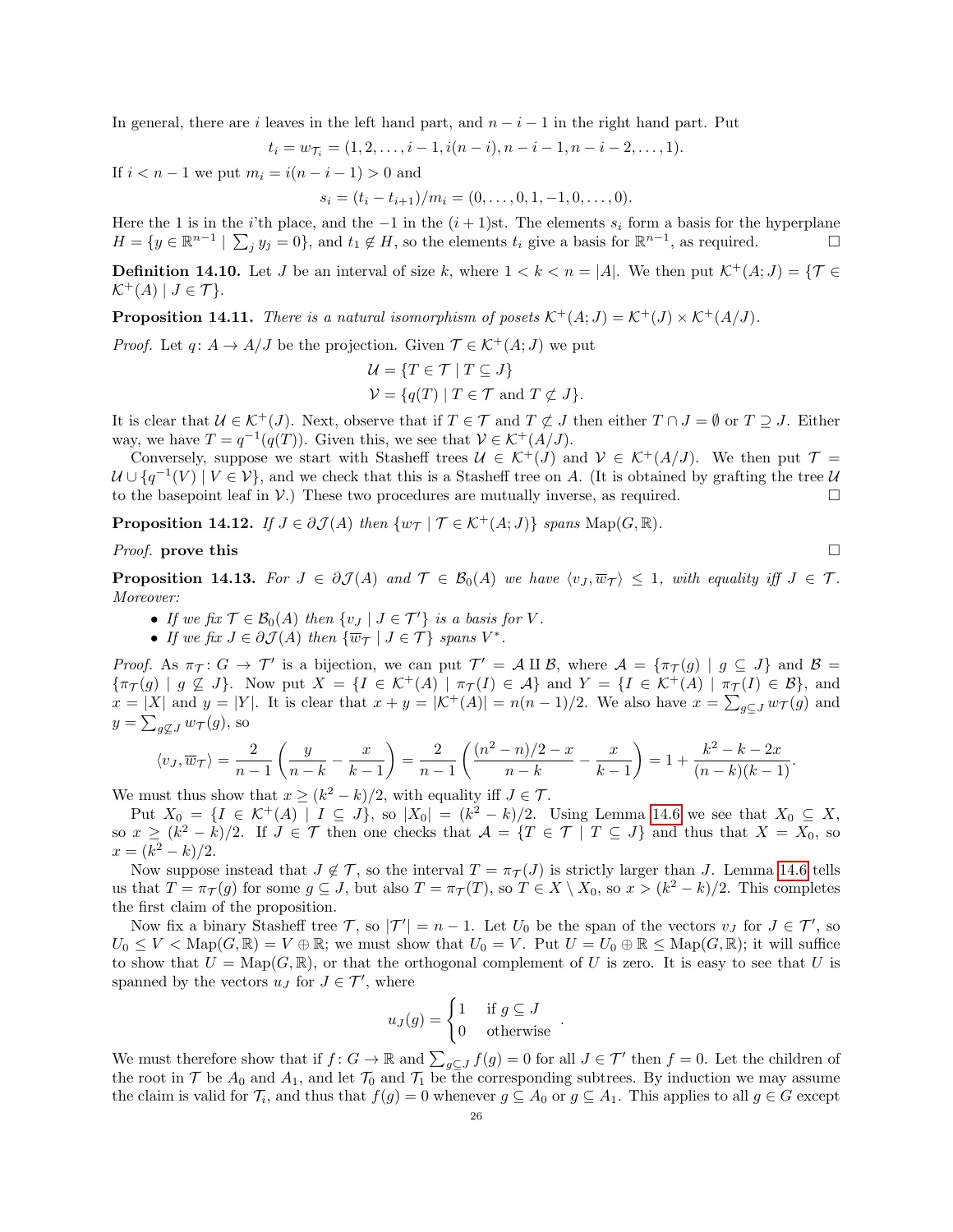for the element  $g_0 = \{\max(A_0), \min(A_1)\}\.$  However, we also have  $A \in \mathcal{T}$  so  $\sum_{g \in G} f(g) = 0$  so we must have  $f(g_0) = 0$  also.

Now instead fix an interval  $J \in \partial \mathcal{J}(A)$ . Unfinished  $\square$ 

Remark 14.14. It is natural to try to make contact with some kind of space of height functions. One attempt would be to consider maps  $h: \mathcal{J} \to I$  such that  $h(A) = 1$  and  $h(J \cup K) = \max(h(J), h(K))$ whenever  $J \cap K \neq \emptyset$ . Such a map satisfies  $h(J) = \max\{h(g) | g \in \text{Gaps}(J)\}\$ and so we find that the space of such h is just BWG. We say that an interval J is h-critical if any strictly larger interval  $J'$  has  $h(J') > h(J)$ . The critical sets then form a Stasheff tree.

TODO:

- There is a natural map to the little 1-cubes operad.
- $K^+(A)$  is a ball, and has a cubical structure.
- There is some kind of duality with the space of height functions defined on intervals.
- Pictures for  $n = 3, 4$  and maybe  $n = 5$ .

## 15. The Fulton-Macpherson compactification

Let N be a finite-dimensional vector space. For any finite set A we put  $F(A) = F<sub>N</sub>(A) = \text{Inj}(A, N)/ \sim$ , where  $f \sim g$  iff  $g = uf + n$  for some  $u \in \mathbb{R}^+$  and  $n \in N$ . After choosing an inner product we get a homeomorphism  $Inj(A, N) = N \times \mathbb{R}^+ \times F(A)$ , so  $F(A)$  is homotopy equivalent to  $Inj(A, N)$  and thus to the little cube space  $C_d(A)$  (where  $d = \dim(N)$ ). It follows that F is an operad in the homotopy category. In this section, we construct compactifications  $\overline{F}(A)$  that form an operad on the nose, such that the inclusion  $F(A) \to \overline{F}(A)$  is a homotopy equivalence for all A.

Our compactifications are homeomorphic to those constructed by Axelrod, who adapted a procedure used by Fulton and Macpherson to compactify configuration spaces in complex manifolds. The operad structure was probably first considered by Getzler. A more concrete treatment was given by Sinha. We believe that our treatment has certain technical and conceptual advantages, however. Our approach was also first considered in the context of complex geometry, in the unpublished PhD thesis of Daniel Singh.

**Definition 15.1.** In this section we identify  $WA$  with  $\text{Map}(A, \mathbb{R})/\mathbb{R}$ , where  $\mathbb{R}$  is embedded as the set of constant maps  $A \to \mathbb{R}$ . With this model, there is an obvious way to make WA a contravariant functor of A. We also put  $NWA = N \otimes WA = \text{Map}(A, N)/N$ .

**Definition 15.2.** For any finite-dimensional vector space V, a ray in V means a subset of the form  $\{tv \mid t \geq 0\}$ 0} for some  $v \neq 0$ . We write  $S(V)$  for the set of rays. Of course, if V has an inner product then this can be identified with the unit sphere. Next, suppose we have a quotient map  $f: V \to W = V/U$ . We put

$$
S(V, W) = \{(x, y) \in S(V) \times S(W) \mid x \subseteq f^{-1}(y)\}.
$$

**Proposition 15.3.** The set  $S(V, W)$  is closed in  $S(V) \times S(W)$ . The projection q:  $S(V, W) \rightarrow S(W)$  is a trivialisable fibre bundle, whose fibre is a ball. The projection  $p: S(V, W) | S(V)$  induces a homeomorphism  $p^{-1}(S(V) \setminus S(U)) \to S(V) \setminus S(U)$ . We also have  $p^{-1}S(U) = S(U) \times S(W)$ .

*Proof.* If  $x \in S(U)$  then  $f(x) = \{0\}$  so  $x \subseteq f^{-1}(y)$  for any ray  $y \in S(W)$ . It follows that  $p^{-1}S(U)$  $S(U) \times W$ . On the other hand, if  $x \in S(V) \setminus S(U)$  then the set  $y = f(x)$  is a ray in W, and it is the unique ray such that  $x \subseteq f^{-1}y$ . It follows that  $p: p^{-1}(S(V) \setminus S(U)) \to S(V) \setminus S(U)$  is a homeomorphism. For the rest, choose an inner product on V and thus identify f with an orthogonal projection  $V = U \oplus W \rightarrow W$ . Put  $B(U) = \{u \in U \mid ||u|| \leq 1\}$ . We then have

$$
S(V, W) = \{(u, v, w) \in U \times W \times W \mid ||u||^2 + ||v||^2 = ||w||^2 = 1 \text{ and } v = tw \text{ for some } t \ge 0\}
$$
  
=  $\{(u, v, w) \in U \times W \times W \mid ||u||^2 + ||v||^2 = ||w||^2 = 1 \text{ and } v = |v.w|w\}$   
=  $\{(u, \sqrt{1 - ||u||^2}w, w) \mid (u, w) \in B(U) \times S(W)\}.$ 

The second description shows that  $S(V, W)$  is closed in  $S(V) \times S(W)$ , and the third description shows that q gives a trivialisable bundle with fibre  $B(U)$ .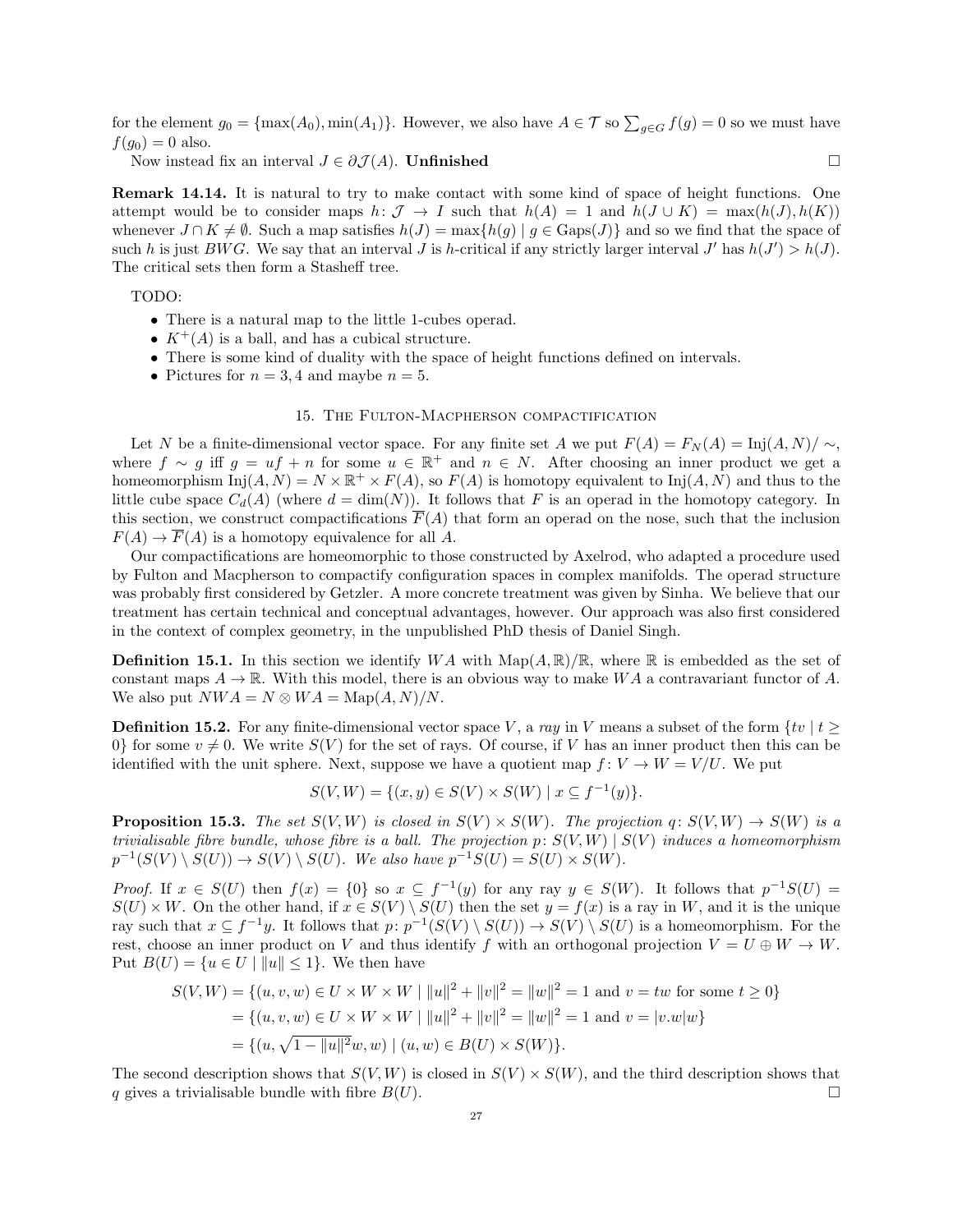**Definition 15.4.** Consider a point  $x \in \prod_B S(NWB)$ , where the product runs over subsets  $B \subseteq A$  with  $|B| > 1$ . Note that when  $C \subseteq B$  we have a restriction map  $\rho = \rho_C^B$ :  $NWB \to NWC$ , which is surjective, so  $S(NWB, NWC)$  is defined. We say that x is coherent if for all such B and C we have  $x_B \subseteq (\rho_C^B)^{-1}x_C$ , so  $(x_B, x_C) \in S(NWB, NWC)$ . We define  $\overline{F}(A) = \overline{F}_N(A)$  to be the set of all coherent x.

We next give a stratification of  $\overline{F}(A)$ .

**Definition 15.5.** Let x be a point in  $\overline{F}(A)$ . We say that a set  $U \subseteq A$  is x-critical if for all T with  $U \subset T \subseteq A$ we have  $\rho_U^T(x_T) = 0$ . Note that singletons are x-critical (because  $NW\{a\} = 0$ ), and A itself is vacuously x-critical. Note also that if  $f: T \to N$  represents  $x_T$ , then  $\rho_U^T(x_T) = 0$  iff  $f|_U$  is constant. We write  $t(x)$  for the set of x-critical sets.

<span id="page-27-0"></span>**Lemma 15.6.**  $t(x)$  is a tree.

*Proof.* Suppose that  $U, V \in t(x)$  and  $U \cap V \neq \emptyset$ . We must show that either  $U \subseteq V$  or  $V \subseteq U$ . If not, then the set  $T = U \cup V$  is a strict superset of both U and V. As U and V are both critical, this means that  $\rho_U^T(x_T) = 0$  and  $\rho_V^T(x_T) = 0$ . If  $f: T \to N$  represents  $x_T$ , this means that  $f|_U$  and  $f|_V$  are constant. As U and V overlap, this means that f is constant, so  $x_T = 0$ , contrary to the assumption that  $x_T \in S(NWT)$ .  $\Box$ 

<span id="page-27-1"></span>**Lemma 15.7.** For any  $x \in \overline{F}(A)$  and any  $B \subseteq A$  (with  $|B| > 1$ ) there exists a unique x-critical set  $T \supseteq B$ with  $x_B = x_T |_B$ . Moreover, this is the smallest x-critical set containing B.

*Proof.* Let T be a set of largest possible size such that  $x_T | B \neq 0$  (so  $x_T | B = x_B$  by the coherence condition). We claim that T is x-critical. Indeed, if  $U \supset T$  then  $x_U |_{T|B} = x_U |_{B} = 0$  by the maximality of T. However, we have  $x_T |_{B} = x_B$ , so  $x_U |_{T} \neq x_T$ , so by coherence we must have  $x_U |_{T} = 0$ . This proves that T is x-critical. If T' is any other critical set containing B then Lemma [15.6](#page-27-0) tells us that either  $T' \subset T$  or  $T \subseteq T'$ . If the former then  $x_T |_{T'} = 0$  (by the criticality of T'), so  $x_T |_{B} = x_T |_{T'} |_{B} = 0$ , contrary to hypothesis. Thus  $T \subseteq T'$ , showing that T is indeed the smallest x-critical set containing B.

**Definition 15.8.** Given a full tree  $\mathcal T$  we put

$$
\overline{F}(A; = \mathcal{T}) = \{x \in \overline{F}(A) \mid t(x) = \mathcal{T}\}
$$
\n
$$
\overline{F}(A; \subseteq \mathcal{T}) = \{x \in \overline{F}(A) \mid t(x) \subseteq \mathcal{T}\}
$$
\n
$$
\overline{F}(A; \supseteq \mathcal{T}) = \{x \in \overline{F}(A) \mid t(x) \supseteq \mathcal{T}\}.
$$

We also define a space  $\overline{F}(A; \mathcal{T}) \subseteq \prod_{T \in \mathcal{T}'} S(NWT)$  as follows: a point  $x \in \prod_{T \in \mathcal{T}} S(NWT)$  lies in  $\overline{F}(A; \mathcal{T}')$ if it satisfies the coherence condition  $x_T \subseteq (\rho_U^T)^{-1}x_U$  whenever  $U \subseteq T$  and  $U, T \in \mathcal{T}'$ . Here, as usual,  $\mathcal{T}' = \{T \in \mathcal{T} \mid |T| > 1\}.$  There is an evident projection  $\tau: \overline{F}(A) \to \overline{F}(A; \mathcal{T})$  (by forgetting  $x_B$  for all  $B \notin \mathcal{T}$ ).

**Remark 15.9.** For any  $T \subseteq A$ , it is easy to see that  $\{x \mid T \text{ is } x\text{-critical }\}$  is closed in  $\overline{F}(A)$ . It follows that  $\overline{F}(A; \supseteq \mathcal{T})$  is closed,  $\overline{F}(A; \subseteq \mathcal{T})$  is open, and  $\overline{F}(A; = \mathcal{T})$  is locally closed.

**Proposition 15.10.** The projection  $\tau : \overline{F}(A) \to \overline{F}(A; \mathcal{T})$  restricts to give an open inclusion  $\overline{F}(A; \subseteq \mathcal{T}) \to$  $\overline{F}(A;\mathcal{T})$ . The image is the set  $U\subseteq \overline{F}(A;\mathcal{T})$  defined by the following condition: for all B, we have  $x_{\pi_{\mathcal{T}}(B)}|_B\neq 0$ 0 in NWB. (Here, as usual,  $\pi_{\mathcal{T}}(B)$  is the smallest set in  $\mathcal T$  containing B.)

*Proof.* We first claim that  $\overline{F}(A; \subseteq \mathcal{T}) = \tau^{-1}U$ . In one direction, suppose that  $\tau(x) \in U$ . Then for  $B \notin \mathcal{T}$ , the set  $T = \pi_{\mathcal{T}}(B)$  is a strict superset of T with  $x_T |_{B} \neq 0$ , so B is not critical. This gives  $t(x) \subseteq \mathcal{T}$ , so we see that  $\tau^{-1}(U) \subseteq \overline{F}(A; \subseteq \mathcal{T})$ .

Conversely, if  $x \in \overline{F}(A; \subseteq \mathcal{T})$  we claim that  $\tau(x) \in U$ . To see this, put  $T = \pi_{\mathcal{T}}(B)$  and  $U = \pi_{t(x)}(B)$ . As  $x \in \overline{F}(A; \subseteq \mathcal{T})$  we have  $t(x) \subseteq \mathcal{T}$  and so  $B \subseteq T \subseteq U$ . Lemma [15.7](#page-27-1) tells us that  $x_U |_{T|B} = x_U |_{B} = x_B \neq 0$ . This implies that  $x_U |_T \neq 0$ , so by coherence  $x_U |_T = x_T$ , so  $x_T |_B = x_B$ . We therefore have  $\overline{F}(A; \subseteq \mathcal{T}) =$  $\tau^{-1}U.$ 

We now define a map  $\sigma: U \to \prod_B S(NWB)$  by  $\sigma(x)_B = x_{\pi_{\mathcal{T}}(B)}|_B$ . Clearly, if  $x \in \overline{F}(A; \mathcal{T})$  we have  $\sigma(\tau(x)) = x.$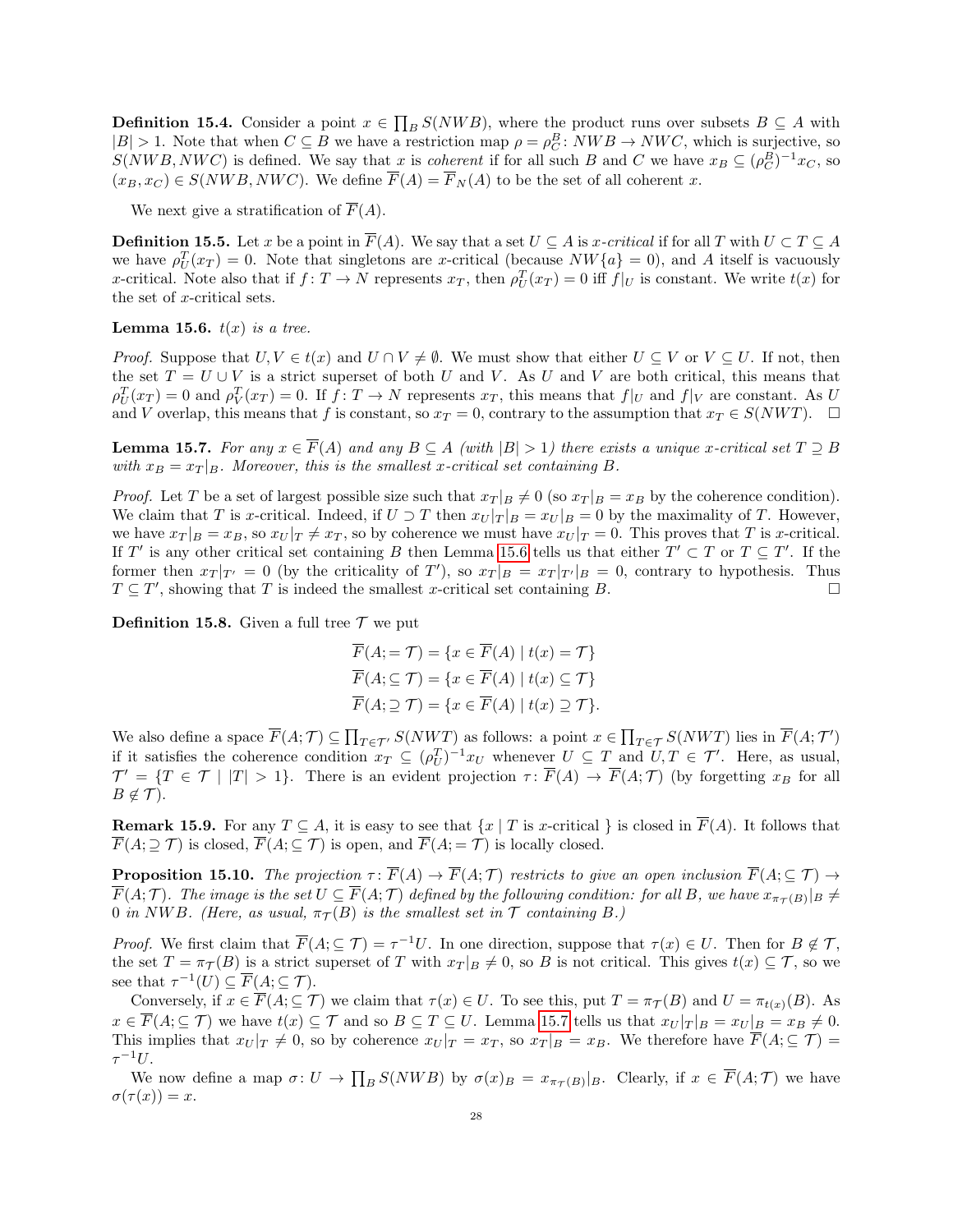We claim that for any  $x \in U$ , the element  $\sigma(x)$  is coherent. To see this, consider sets  $B \subseteq C$  and put  $T = \pi_{\mathcal{T}}(B)$  and  $U = \pi_{\mathcal{T}}(C)$ , so we have inclusions



We must show that  $\sigma(x)_C|_B \in \{0, \sigma(x)_B\}$ , or in other words  $x_U|_B = x_U|_C|_B \in \{0, x_T|_B\}$ . As x is coherent, we have  $x_U |_{T} \in \{0, x_T\}$ , and restricting this to B gives the desired conclusion. We have thus defined  $\sigma: U \to \overline{F}(A)$ , and clearly  $\tau\sigma = 1$ . As  $\overline{F}(A; \subseteq \mathcal{T}) = \tau^{-1}(U)$  it follows that  $\sigma(U) \subseteq \overline{F}(A; \subseteq \mathcal{T})$  and thus that  $\tau$  and  $\sigma$  give mutually inverse homeomorphisms  $\overline{F}(A; \subseteq \mathcal{T}) \simeq U$ .

<span id="page-28-0"></span>**Corollary 15.11.**  $\overline{F}(A; = \mathcal{T})$  is homeomorphic to  $\prod_{T \in \mathcal{T}'} F(\delta T)$  (where  $\delta T$  is the set of children of T, as in Definition [5.3\)](#page-5-0).

*Proof.* We have a canonical projection  $q_T : T \to \delta T$ , sending  $a \in T$  to the unique child of T containing a. This gives an embedding  $q_T^*: F(\delta T) \subseteq S(NW \delta T) \to S(NWT)$ . Together, these give a map  $j: \prod_T F(\delta T) \to S(NWT)$  $\prod_{T} S(NWT)$ . We claim that this lands in the set  $U \subseteq \overline{F}(A; \mathcal{T})$ . Indeed, for  $U, T \in \mathcal{T}$  with  $U \subset T$ , the map  $q_T$  is constant on U, so  $j(x)_T |_{U} = 0$ ; this shows that  $j(x)$  is always coherent. Moreover, if  $|B| > 1$ and  $T = \pi_{\mathcal{T}}(B)$  then  $q_T(B)$  is not a singleton (by the minimality of T). As  $x_T \in F(\delta T)$  is represented by an injective map  $\delta T \to N$ , it follows that  $j(x_T)|_B \neq 0$ , so  $j(x) \in U$ . We therefore have a point  $y = \sigma(j(x)) \in \overline{F}(A; \subseteq \mathcal{T})$ . We next claim that all sets in  $\mathcal{T}$  are y-critical. Indeed, suppose that  $U \in \mathcal{T}$ and  $B \supset U$ , and put  $T = \pi_{\mathcal{T}}(B) \supset U$ . We then have  $y_B = (q_T^* x_T)|_B$  so  $y_B|_U = (q_T^* x_T)|_U$ , which is 0 because  $q_T$  is constant on U. We thus have  $y \in \overline{F}(A; = \mathcal{T})$ . We leave it to the reader to check that  $\sigma j: \prod_T F(\delta T) \to \overline{F}(A; = \mathcal{T})$  is a homeomorphism.

Corollary 15.12. The permutation group  $\Sigma_A$  acts freely on  $\overline{F}(A)$ .

*Proof.* Suppose that  $x \in \overline{F}(A)$  and  $\sigma \in \Sigma_A$  and  $\sigma \in \mathcal{X}$ . We must show that  $\sigma = 1$ . The definition of the tree  $\mathcal{T} = t(x)$  is natural, so we must have  $\sigma \mathcal{T} = \mathcal{T}$ , so for  $T \in \mathcal{T}$  we have  $\sigma(T) \in \mathcal{T}$ . We claim that in fact  $\sigma(T) = T$ . This is clear for  $T = A$ , so we can work by downwards induction on |A|. We may thus assume that  $T \in \delta U$  for some  $U \in \mathcal{T}$  with  $\sigma(U) = U$ . It follows that  $\sigma$  permutes U and  $\delta U$  and preserves  $x_U \in S(NWU)$ . As in the previous corollary we have  $x_U = q_T^*y$ , where  $y \in S(NW\delta U)$  is represented by an injective map  $\delta U \to N$ . As  $\sigma$  preserves  $x_U$  we see that it must act as the identity on  $\delta U$ , so  $\sigma(T) = T$  as claimed. At the end of the induction we see that  $\sigma$  preserves all singletons, so  $\sigma = 1$ .

Corollary [15.11](#page-28-0) can be extended as follows. Recall that  $\delta' T$  is the set of children  $U \subset T$  for which  $|T| > 1$ . For any set A we put  $\Delta(A) = \{t: A \to [0,1] \mid \sum_a t(a) = 1\}$ , as before. We also let  $X * Y$  denote the join of X and Y, which is the quotient of the space X  $\mathbb{H} (X \times I \times Y) \mathbb{H} Y$  by the relation generated by  $(x, 0, y) \sim x$ and  $(x, 1, y) \sim y$ . Note in particular that  $X * \emptyset = X$ .

<span id="page-28-1"></span>**Proposition 15.13.** An inner product on N gives a natural homeomorphism

$$
\prod_{T \in \mathcal{T}'} \Delta(\delta' T) * S(NW \delta T) \to \overline{F}(A; \mathcal{T}).
$$

Remark 15.14. The proposition is equivalent to the claim that

$$
\overline{F}(A;\mathcal{T}) = \Delta(\delta'A) * S(NW\delta A) \times \prod_{U \in \delta'A} \overline{F}(U;\mathcal{T}|_U),
$$

where  $\mathcal{T}|_U = \{V \in \mathcal{T} \mid V \subseteq U\}$ . We will give a proof of the proposition in a single step, but it is also possible to give a recursive proof based on the above reformulation.

*Proof.* First, put  $\mathcal{T}'' = \{T \in \mathcal{T}' \mid \delta' T \neq \emptyset\}$ . Then let X be the space of triples  $(t, p, q)$ , where

- $t \in \prod_{T \in \mathcal{T}' \setminus \{A\}}[0,1]$
- $p, q \in \prod_{T \in \mathcal{T}''}[0,1]$
- $p_T^2 + q_T^2 = 1$  for all T (so p determines q)
- If  $T \in \mathcal{T}''$  then  $\sum_{W \in \delta T} t_W^2 = 1$ .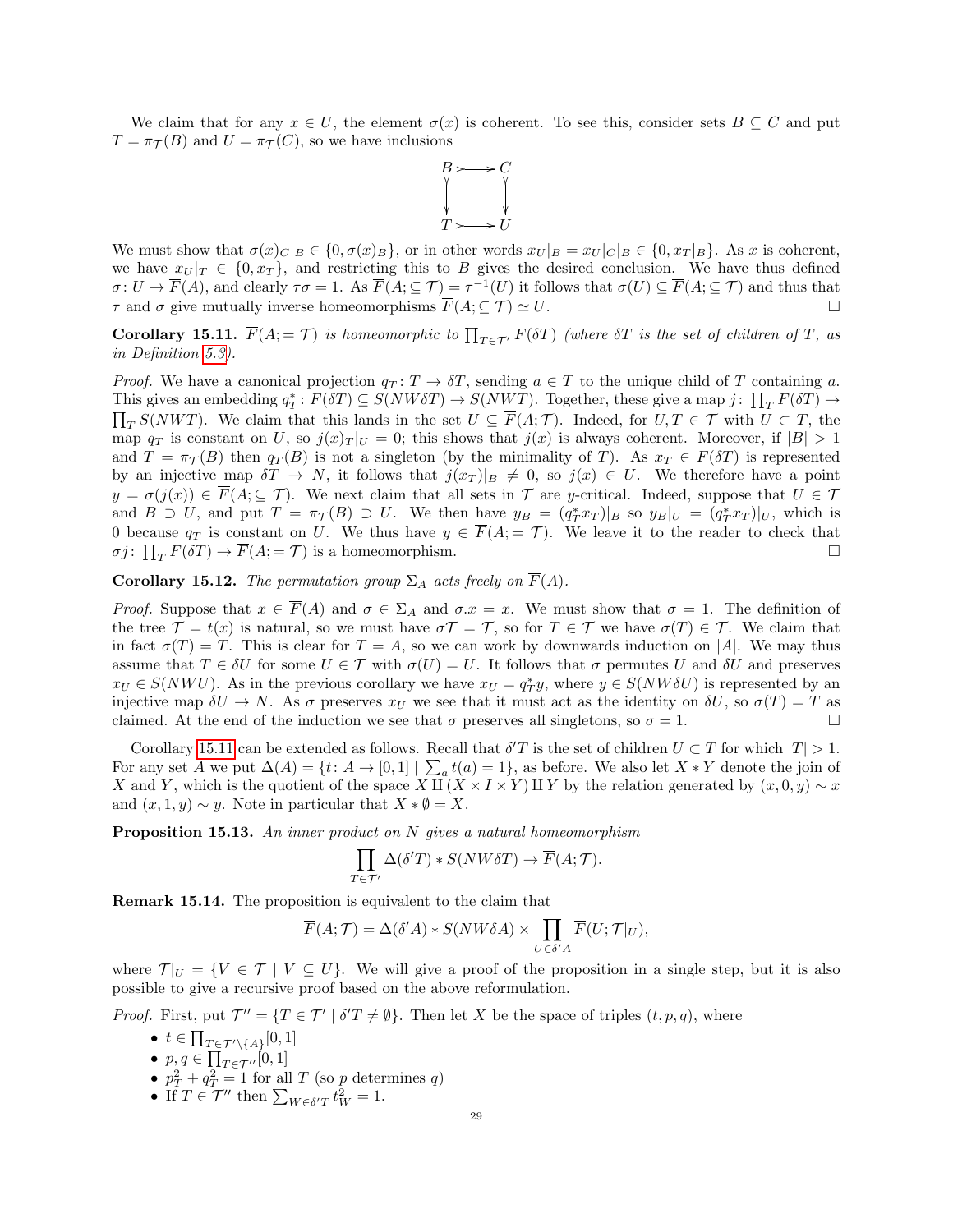Then put  $Y = X \times \prod_{T \in \mathcal{T}'} S(NW \delta T)$ . We can define

$$
\theta \colon Y \to \prod_{T \in \mathcal{T}'} \Delta(\delta' T) * S(NW \delta T)
$$

as follows. If  $T \in \mathcal{T}'$  and  $\delta' T \neq \emptyset$  we put

$$
\theta(t, p, q, x)_T = [(t_W^2)_{W \in \delta'}^T, q_T^2, x_T] \in \Delta(\delta'_T) * S(NW \delta T).
$$

If  $T \in \mathcal{T}'$  and  $\delta' T = \emptyset$  then we have  $\Delta(\delta' T) * S(NW \delta T) = S(NW \delta T) = S(NWT)$  and we put

$$
\theta(t,p,q,x)_T=x_T.
$$

Now let  $\sim$  be the equivalence relation on X generated by the following rules:

- If  $T \in \mathcal{T}''$  and  $p_T = 1$  (or  $q_T = 1$ ) then the equivalence class  $[t, p, q, x]$  is independent of  $x_T$ .
- If  $T \in \mathcal{T}''$  and  $p_T = 0$  (or  $q_T = 1$ ) then the equivalence class  $[t, p, q, x]$  is independent of  $t_W$  for all  $W \in \delta' T$ .

Put  $\overline{X} = X / \sim$ . One checks that  $\theta$  induces a homeomorphism

$$
\theta\colon \overline{X}\to \prod_{T\in \mathcal{T}'}\Delta(\delta' T)*S(NW\delta T).
$$

Now fix a point  $(t, p, q, x) \in X$ . Given  $U, T \in \mathcal{T}'$  with  $U \subseteq T$  we note that  $\{V \in \mathcal{T} \mid U \subseteq V \subseteq T\}$  is a chain, say  $U = V_0 \subset V_1 \subset \cdots \subset V_r = T$ . Put

$$
s_{TU} = q_U \prod_{U \subset V \subseteq T} p_V \prod_{U \subseteq V \subset T} t_V,
$$

where  $q_U$  is taken to be 1 if  $\delta'U = \emptyset$ . Next, the projection  $r_T : T \to \delta T$  gives an inclusion  $r_T^* : S(NW \delta T) \to T$  $S(NWT)$ , and we let  $y_T: T \to N$  be the unique representative of  $r_T^*x_T$  that satisfies  $\sum_{a \in T} y_T(a) = 0$  and  $\sum_{a \in \mathcal{T}} ||y_T(a)||^2 = 1$ . We then extend this to a map  $y_T: A \to N$  by  $y_T(a) = 0$  for  $a \notin \mathcal{T}$ . Note that for  $T \neq U$ , the vectors  $y_T$  and  $y_U$  are orthogonal. Indeed, we have either  $T \cap U = \emptyset$  or  $T \subset U$  or  $U \subset T$ . The claim is clear in the first case, as  $y_V$  is supported on V. In the second case, it follows from the fact that  $y_U$ is constant on T and  $\sum_{a \in T} y_T(a) = 0$ . The third case is similar.

We now define  $z_T : T \to N$  by

$$
z_T = \sum_{U \subseteq T} s_{TU} y_U |_T.
$$

It is easy to see that  $\sum_{a \in T} z_T(a) = 0$ . Using the orthogonality of the y's, we also have  $||z_T||^2 = \sum_{U \subseteq T} s_{TU}^2$ . We claim that this is just 1. Indeed, if T is minimal in  $\mathcal{T}'$  then  $\delta' T = \emptyset$  and  $s_{TT} = q_T = 1$  and the claim is clear. If  $T$  is not minimal, then

$$
\sum_{U \subseteq T} s_{TU}^2 = s_{TT}^2 + \sum_{W \in \delta'T} \sum_{U \subseteq W} s_{TU}^2.
$$

Here  $s_{TT} = q_T$  and  $s_{TU} = p_T t_W s_{WU}$  and we may assume inductively that  $\sum_{U \subseteq W} s_{WU}^2 = 1$ , so

$$
\sum_{U \subseteq T} s_{TU}^2 = q_T^2 + \sum_{W \in \delta'T} p_T^2 t_W^2 = p_T^2 + q_T^2 = 1,
$$

as claimed. We thus have  $z \in \prod_{T \in \mathcal{T}'} S(NWT)$ . We claim that this is coherent. To see this, suppose that  $T' \subseteq T$ , and put

$$
\lambda = \prod_{T' \subseteq V \subset T} t_V \prod_{T' \subset V \subseteq T} p_V.
$$

We find that for  $U \subseteq T'$  we have  $s_{TU} = \lambda s_{T'U}$  for all  $U \subseteq T'$ . Moreover, if  $U \subseteq T$  but  $U \nsubseteq T'$  we note that  $y_U$  is constant on T'. It follows that  $z_T |_{T'} = \lambda z_{T'}$  (mod constants), which proves coherence. We can thus define a map  $\phi: X \to \overline{F}(A; \mathcal{T})$  by  $(t, p, q, x) \mapsto z$ . Note that if  $q_U = 0$  then  $s_{TU} = 0$  for all  $T \supseteq U$  and so  $\theta(t, p, q, x)$  does not depend on  $x_U$ . On the other hand, if  $t_V$  is a factor in  $s_{TU}$ , then so is  $p_W$ , where W is the parent of V. It follows that if  $p_W = 0$  then  $\theta(t, p, q, x)$  does not depend on  $t_V$  for all  $V \in \delta^{\prime}W$ . This means that  $\theta$  induces a map  $\theta \colon \overline{X} \to \overline{F}(A; \mathcal{T})$ . As  $\overline{X}$  is compact and  $\overline{F}(A; \mathcal{T})$  is Hausdorff, it will suffice to show that this map has a possibly discontinuous inverse; continuity will then be automatic.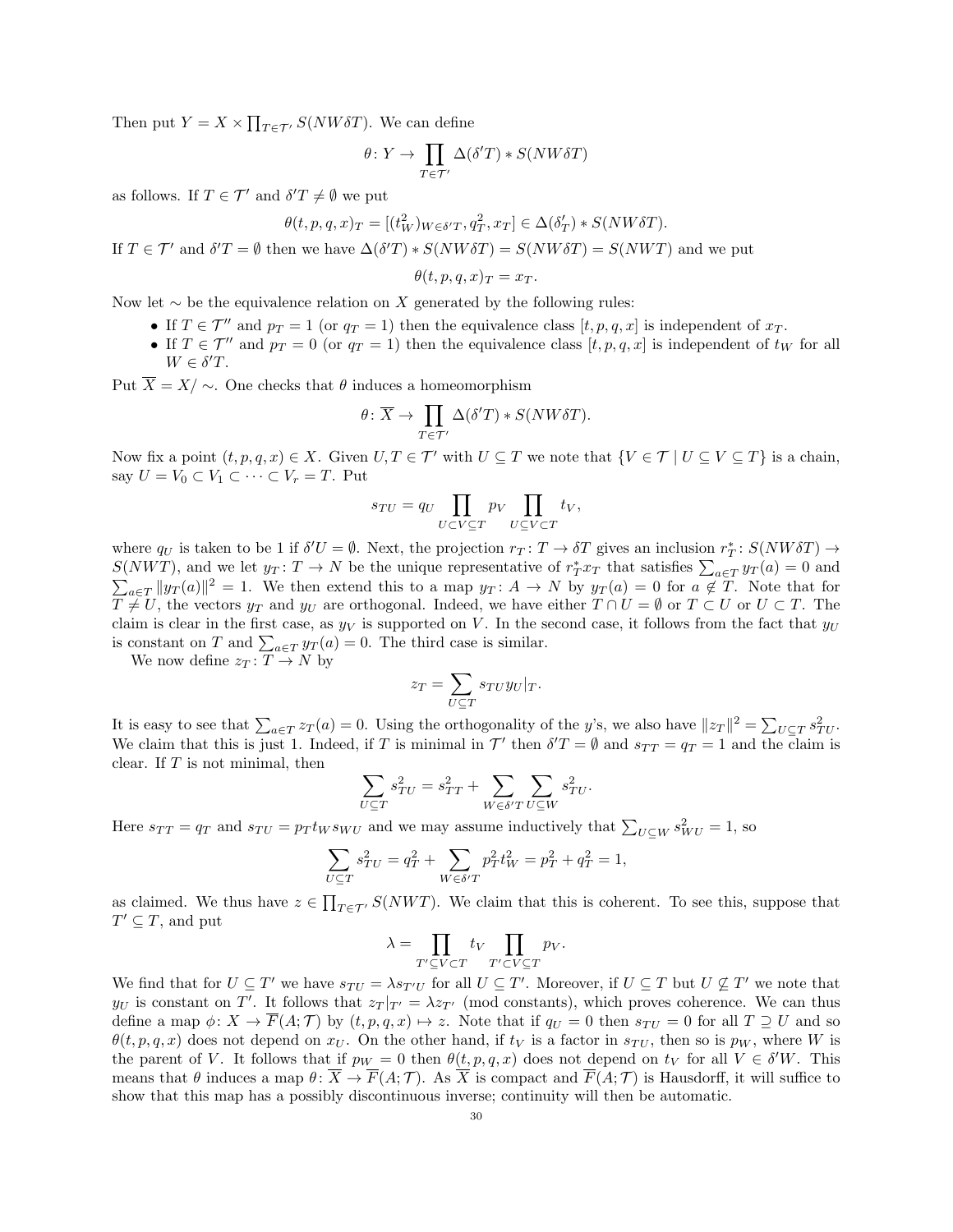$\sum_{a \in T} z_T(a) = 0$  and  $\sum_{a \in T} ||z_T(a)||^2 = 1$ ; this fixes  $z_T$  uniquely as a map  $T \to N$ . There are then unique Suppose now that we start with a point  $z \in \overline{F}(A; \mathcal{T})$ . We may assume that  $z_T$  is normalised, so maps  $z'_T: \delta T \to N$  and  $z''_U: U \to N$  (for  $U \in \delta' T$ ) such that

- $z_T = r_T^* z'_T + \sum_U z''_U$ <br>•  $z''_U$  is supported on U
- 
- $\sum_{a \in U} z''_U(a) = 0$
- $\sum_{U} |U| z'_{T}(U) = 0.$

Note that each  $U \in \mathcal{T}' \setminus \{A\}$  lies in  $\delta' T$  for a unique T (viz. the parent of U) so this is a valid definition of  $z_U''$  for all such U.

The above decomposition is orthogonal, so

$$
\|r^*_Tz'_T\|^2+\sum_{U\in\delta'T}\|z''_U\|^2=\|z_T\|^2=1.
$$

We put  $q_T^2 = ||r_T^* z'_T||^2$  and  $p_T^2 = \sum_{U \in \delta' T} ||z''_U||^2$ , so  $p_T^2 + q_T^2 = 1$ . If  $p_T > 0$  then we put  $t_U = ||z''_U||/p_T$ ; otherwise we take  $t_U = |\delta' T|^{-1/2}$  for definiteness. Note that  $||z''_U|| = p_T t_U$  even when  $p_T = 0$ , and that  $\sum_{U \in \delta' T} t_U^2 = 1$ . Note also that coherence means that  $z_U''$  is a nonnegative multiple of  $z_U$ , and  $z_U$  is normalised so  $z_U'' = p_T t_U z_U$ .

If  $q_T > 0$  then  $z'_T \neq 0$  and we let  $x_T$  denote the class of  $z'_T$  in  $S(NW\delta T)$ . If  $q_T = 0$  then we take  $x_T$  to be an arbitrary point in  $S(NW\delta T)$ . We can thus define a (possibly discontinuous) map  $\eta\colon \overline{F}(A;\mathcal{T})\to \overline{X}$ by  $\eta(z) = [t, p, q, x]$ . Given our earlier manipulations, it is straightforward to check that  $\eta \theta = 1_{\overline{X}}$ , so  $\theta$  is injective.

Finally, we need to check that  $\theta \eta = 1$ . Let z, z', z'', p, q, t and x be as above. As in our definition of  $\theta$ , we let  $y_T$  be the normalised and extended version of  $x_T$ . It then follows that  $q_T y_T |_{T} = r_T^* z'_T$ . We then put

$$
s_{TU} = q_U \prod_{U \subset V \subseteq T} p_V \prod_{U \subseteq V \subset T} t_V
$$

as before, and  $\overline{z}_T = \sum_{U \subseteq T} s_{T} U y_U |_{T}$ , so  $\overline{z} = \theta \eta(z)$ . We will show by induction on |T| that  $\overline{z}_T = z_T$ . If T is minimal then  $\delta' T = \emptyset$  so  $z_T = r_T^* z_T' = q_T y_T = \overline{z}_T$  as required. If T is not minimal then

$$
\overline{z}_T = q_T y_T |_T + \sum_{U \in \delta' T} \sum_{W \subseteq U} s_{TW} y_W |_T = r_T^* z'_T + \sum_{U \in \delta' T} p_T t_U \overline{z}_U
$$

(where  $\overline{z}_U$  has implicitly been extended by zero over  $T \setminus U$ ). By induction we have  $\overline{z}_U = z_U$  for  $U \in \delta' T$ , so  $p_T t_U \overline{z}_U = z''_U$ . The equation displayed above therefore gives  $\overline{z}_T = z_T$ , as required.

**Corollary 15.15.**  $\overline{F}(A)$  and  $\overline{F}(A; \mathcal{T})$  are naturally manifolds with corners.

*Proof.* For  $\overline{F}(A; \mathcal{T})$ , this is clear from the proposition. For  $\overline{F}(A)$ , note that any point  $x \in \overline{F}(A)$  has a neighbourhood  $\overline{F}(A; \subseteq t(x))$  that is homeomorphic to an open subset of the manifold-with-corners  $\overline{F}(A; t(x))$ .  $\Box$ 

**Corollary 15.16.**  $\overline{F}(A;\mathcal{T})$  is homotopy equivalent to  $\prod_{T} S(NWT)$ , where T runs over the minimal sets in  $\mathcal{T}^{\prime}$  .

*Proof.* If T is not minimal then  $\delta' T \neq \emptyset$  and  $\Delta(\delta' T) * S(NW \delta T)$  is contractible. If T is minimal then  $\delta T \simeq T$ and  $\delta' T = \emptyset$  so  $\Delta(\delta' T) * S(NW \delta T) = S(NWT)$ . The claim now follows from Proposition [15.13.](#page-28-1)

We now make  $\overline{F}$  into an operad. Consider a map  $p: A \to B$  of finite sets, together with points  $y \in \overline{F}(B)$ and  $x_b \in \overline{F}(A_b)$  for  $b \in B$ . Consider a set  $T \subseteq A$  with  $|T| > 1$ . If  $|p(T)| > 1$  then the map  $p: T \to p(T)$ induces  $p^*: S(NWp(T)) \to S(NWT)$ , and we put  $z_T = p^*y_{p(T)}$ . Otherwise,  $p(T) = \{b\}$  for some b, so  $T \subseteq A_b$ , and we put  $z_T = x_{bT} \in S(NWT)$ . This gives a point  $z \in \prod_{T \in \mathcal{T}'} S(NWT)$ , which we claim is coherent. To see this, suppose we have  $U \in \mathcal{T}'$  with  $U \subseteq T$ . If  $|p(U)| > 1$  then certainly also  $|p(T)| > 1$ , so  $z_T = p^* y_{p(T)}$  and  $z_U = p^* y_{p(U)}$ . As  $y \in \overline{F}(B)$  we have  $y_{p(T)}|_{p(U)} \in \{0, y_{p(U)}\}$ , and it follows that  $z_T |_{U} \in \{0, z_U\}$  as required. Suppose instead that  $p(T) = \{b\}$ , in which case we also have  $p(U) = \{b\}$ . This means that  $z_T = x_{bT}$  and  $z_U = x_{bU}$  so  $z_T |_{U} \in \{0, z_U\}$  by the coherence of  $x_b$ . This just leaves the case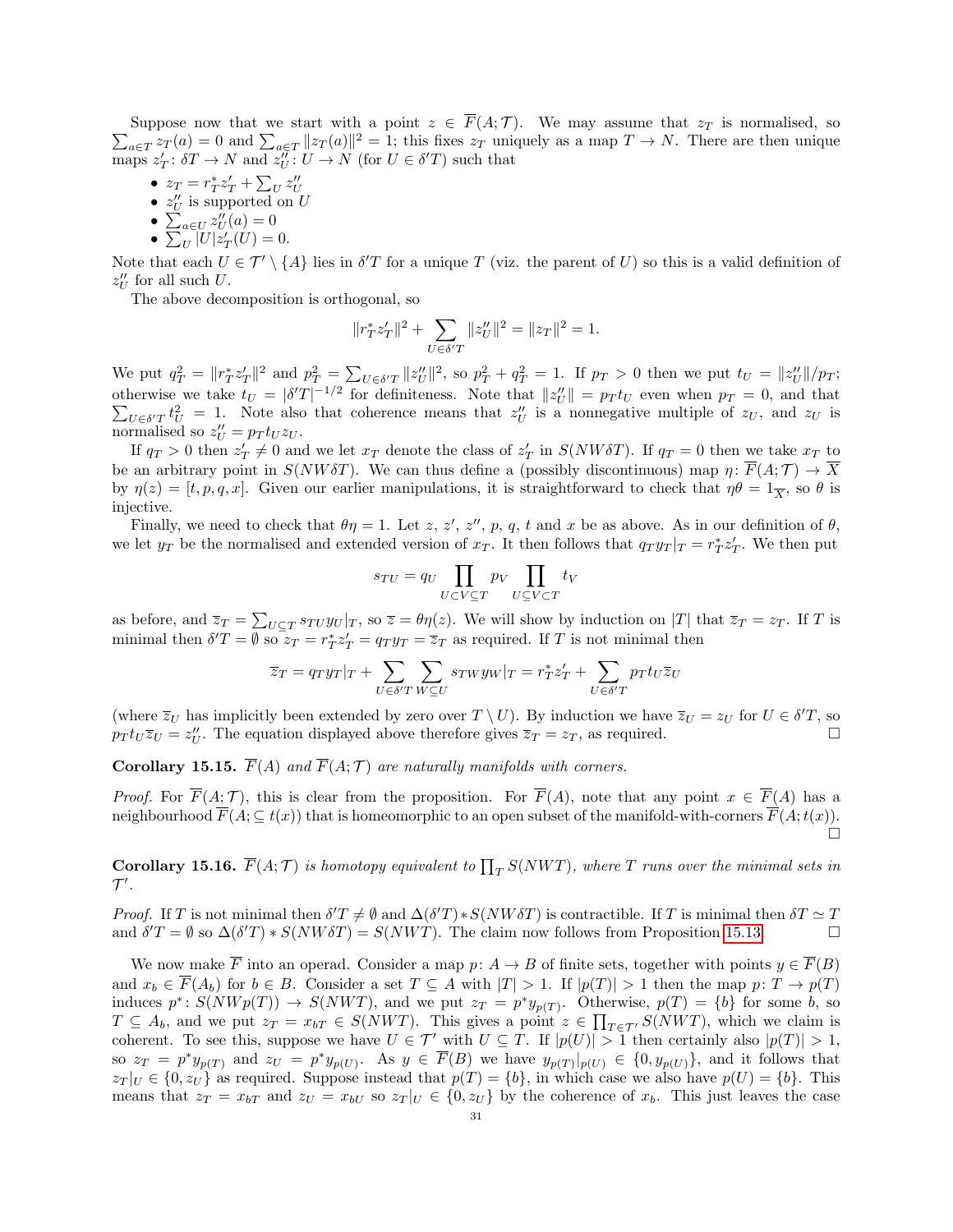where  $p(U) = \{b\}$  but  $|p(T)| > 1$ . We then have  $z_T = p^* y_{p(T)}$  and p is constant on U so  $z_T |_{U} = 0$ . Thus  $z \in \overline{F}(A)$ , and we can define

$$
\gamma_p \colon \overline{F}(B) \times \overline{F}(p) \to \overline{F}(A)
$$

by  $\gamma_p(y;(x_b)_{b\in B})=z.$ 

**Proposition 15.17.** This definition makes  $\overline{F}$  an operad.

*Proof.* Consider maps  $A \stackrel{p}{\to} B \stackrel{q}{\to} C$ , together with elements  $z \in \overline{F}(C)$ , and  $y_c \in \overline{F}(B_c)$  for  $c \in C$ , and  $x_b \in \overline{F}(A_b)$  for  $b \in B$ . Using these we define

$$
v = \gamma_q(z; (y_c)_{c \in C}) \in \overline{F}(B)
$$
  
\n
$$
u_c = \gamma_p(y_c; (x_b)_{b \in B_c}) \in \overline{F}(A_c)
$$
  
\n
$$
w = \gamma_p(v; (x_b)_{b \in B})
$$
  
\n
$$
w' = \gamma_q(z; (u_c)_{c \in C}).
$$

We must show that  $w = w'$ . In fact, one checks from the definitions that

$$
w_T = w'_T = \begin{cases} (qp)^* z_{qp(T)} & \text{if } |qp(T)| > 1\\ p^* y_{c,p(T)} & \text{if } |p(T)| > 1 \text{ but } qp(T) = \{c\} \\ x_{b,T} & \text{if } p(T) = \{b\}. \end{cases}
$$

 $\mathbf{Re}\text{-check this}$  is the check this interval that  $\Box$ 

TODO:

- $F(A)$  is dense in  $\overline{F}(A)$ .
- The inclusion  $F(A) \to \overline{F}(A)$  is a homotopy equivalence.
- The operad structure on  $\overline{F}$  gives the standard operad structure on  $H_*\overline{F} \simeq$  Poiss
- Comparison with Dev's model.

#### 16. Fulton-Macpherson and Stasheff

We now take  $N = \mathbb{R}$ , and show that this makes F the same as the Stasheff operad.

**Definition 16.1.** Let A be a totally ordered set. We let  $W_+A$  be the set of nondecreasing maps  $A \to \mathbb{R}$ mod constants, and we let  $S(W_{+}A)$  denote the image of  $W_{+}A$  in  $S(WA)$ . This can be identified with the set of nondecreasing maps  $f: A \to \mathbb{R}$  such that  $\min(f) = 0$  and  $\max(f) = 1$  (although this makes it harder to see the restriction maps  $S(W_+A) \to S(W_+B)$  for  $B \subseteq A$ ). Next, let  $\mathcal{J} = \mathcal{J}(A)$  denote the set of intervals in A of length greater than one. Given an element  $x \in \prod_{J \in \mathcal{J}} S(W_+ A)$ , we say that x is *coherent* if for all  $I \subseteq J$  we have  $\rho_I^J(x_J) \subseteq x_I$ . We let  $\overline{F}_+(A)$  denote the set of all coherent x.

**Proposition 16.2.** For any finite set A we have  $\overline{F}(A) \simeq \coprod_{R \in \text{Ord}(A)} \overline{F}_+(A, R)$ .

*Proof.* Given a set  $T = \{a, b\}$  of size two, and an element  $x \in S(WT)$ , we can represent x by a nonconstant map  $f: T \to \mathbb{R}$ , and we can ask whether  $f(a) < f(b)$ . We will abusively write  $x(a) < x(b)$  for this, rather than explicitly taking a representative.

Given  $x \in \overline{F}(A)$ , we define an order on A as follows. For  $a, b \in A$  with  $a \neq b$  we have  $x_{\{a,b\}} \in S(W\{a,b\}),$ and we put  $a \leq_x b$  iff  $x_{\{a,b\}}(a) \leq x_{\{a,b\}}(b)$ . If so, it is easy to see that  $x_T(a) \leq x_T(b)$  for all  $T \subseteq A$  with  $a, b \in T$ . Conversely, if there exists T such that  $x_T(a) < x_T(b)$  then  $a <_x b$ . Given this (and the fact that  $x_{\{a,b,c\}}$  cannot be constant) we see that our relation is transitive and thus is a total order on A. We have therefore defined a map  $\omega \colon \overline{F}(A) \to \text{Ord}(A)$ . The fibres are easily seen to be open, and they give a disjoint cover of  $\overline{F}(A)$ , so they are also closed.

Now fix a point  $R \in \text{Ord}(A)$ , and put  $X = \omega^{-1}{R}$ . It is easy to see that

$$
X = \{ x \in \overline{F}(A) \mid x_T \in S(W_+T) \text{ for all } T \}.
$$

We must identify this with  $\overline{F}_+(A)$ . There is an evident projection  $\pi: X \to \overline{F}_+(A)$  (by forgetting the coordinates  $x_T$  when T is not an interval). In the other direction, suppose we have  $x \in \overline{F}_+(A)$  and a subset  $T \subseteq A$  with  $|T| > 1$ . We then put  $\sigma(x)_T = x_J |_{T}$ , where  $J = [\min(T), \max(T)]$  is the smallest